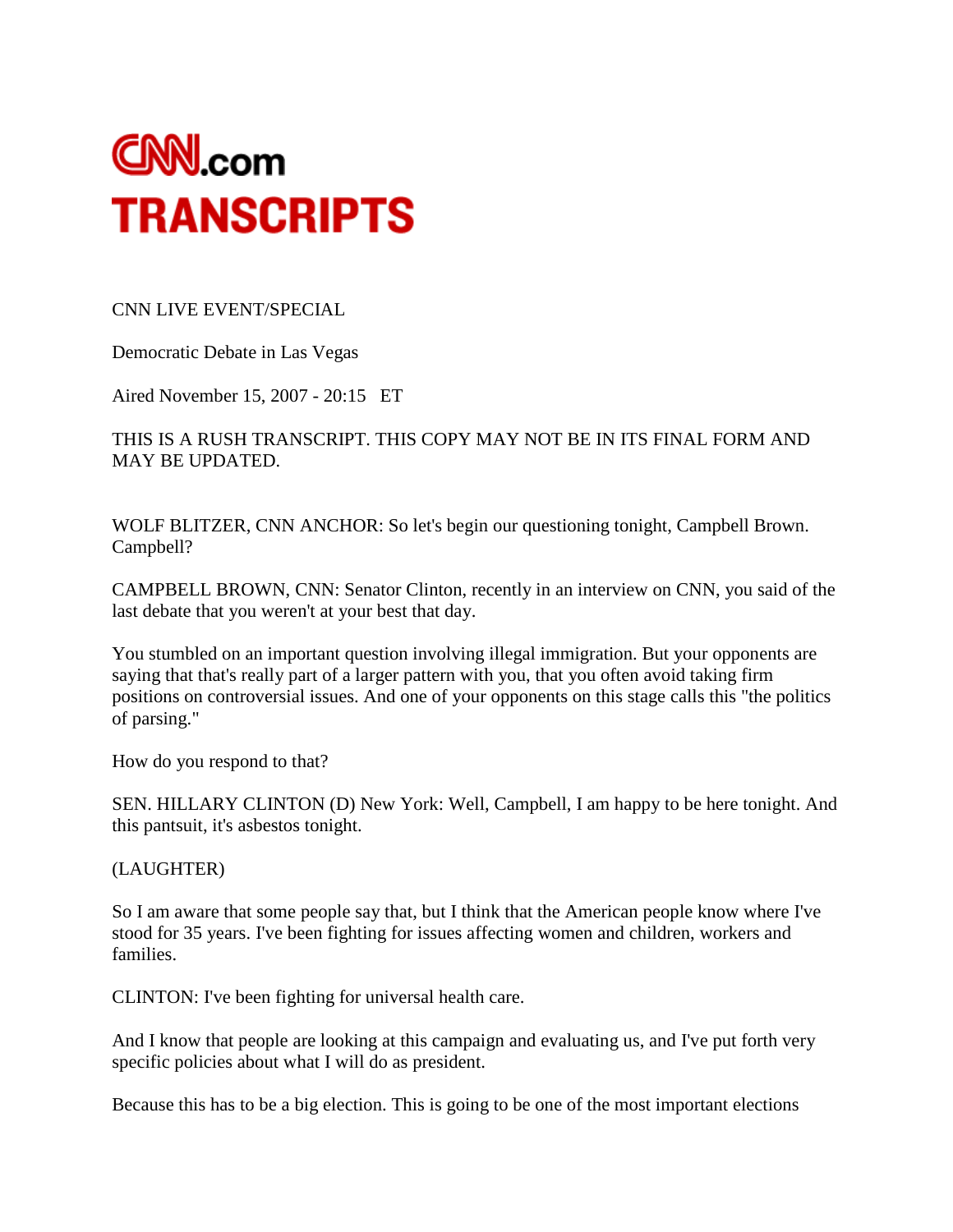we've ever had in our country's history. And it is important that we have a candidate who is tested and a president who is ready to lead from day one.

And I'm perfectly comfortable leaving these assessments up to the American people to make their judgments among us.

BLITZER: Let me bring in Senator Obama, because you've been among those critical of Senator Clinton. You've suggested she's triangulating, whatever that means, on some of the key issues. She's running a textbook Washington campaign, you've suggested that.

I want you to explain, if you don't mind, Senator: What do you mean by that?

SEN. BARACK OBAMA (D) ILLINOIS: Well, first of all, I'm really happy to be here in Nevada, and I appreciate this opportunity.

Senator Clinton, I think, is a capable politician and I think that she has run a terrific campaign.

But what the American people are looking for right now is straight answers to tough questions, and that is not what we've seen out of Senator Clinton on a host of issues -- on the issue of drivers' licenses for illegal immigrants.

We saw in the last debate that it took not just that debate, but two more weeks before we could a clear answer, in terms of where her position was.

The same is true on Social Security. We have serious disagreements about how we're going to make sure that Social Security is there for the people who need it.

And what I'm absolutely convinced of is that, right now, we need a different kind of politics. Everywhere I go all throughout Nevada, people are struggling with health care, people are working harder for less, they are having a tougher time saving, tougher time retiring.

And part of the reason is because they don't feel that Washington is listening to them.

OBAMA: And what I want to do in this campaign is make certain that we are breaking out of the gridlock and the partisanship and the standard practices of Washington, and actually start listening to the American people to get things done.

BLITZER: All right.

Senator Clinton, you want to respond?

CLINTON: Well, I hear what Senator Obama is saying, and he talks a lot about stepping up and taking responsibility and taking strong positions.

But when it came time to step up and decide whether or not he would support universal health care coverage, he chose not to do that. His plan would leave 15 million Americans out. That's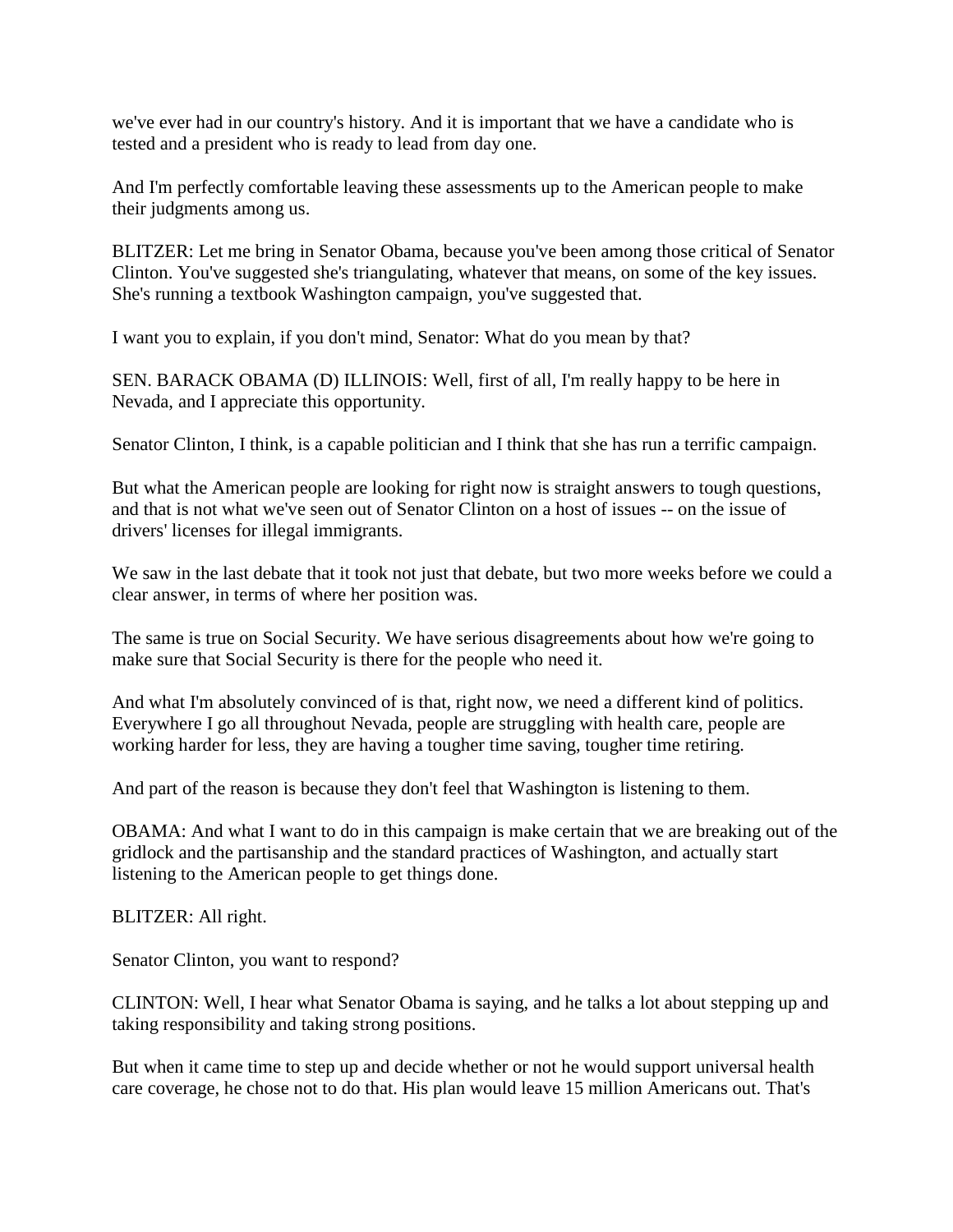about the population of Nevada, Iowa, South Carolina and New Hampshire.

I have a universal health care plan that covers everyone. I've been fighting this battle against the special interests for more than 15 years, and I am proud to fight this battle.

You know, we can have a different politics, but let's not forget here that the people who we're against are not going to be giving up without a fight. The Republicans are not going to vacate the White House voluntarily. We have some big issues ahead of us, and we need someone who is tested and ready to lead. I think that's what my candidacy offers. (APPLAUSE)

BLITZER: All right, Senator Obama.

OBAMA: Well, let's talk about health care right now because the fact of the matter is -- the fact of the matter is that I do provide universal health care.

The only difference between Senator Clinton's health care plan and mine is that she thinks the problem for people without health care is that nobody has mandated, forced them to get health care. That's not what I'm seeing around Nevada.

What I see are people who would love to have health care. They desperately want it. But the problem is they can't afford it, which is why we have put forward legislation...

# (APPLAUSE)

We've put forward a plan that makes sure that it is affordable to get health care that is as good as the health care that I have as a member of Congress. That's what the American people are looking for, that's what they deserve and that's what I intend to provide as president of the United States.

CLINTON: I can't let that go unanswered. You know, the most important thing here is to level with the American people. Senator Obama's health care plan does not cover everyone. He starts with children, which is admirable. I helped to create the children's health insurance program back in 1997. I am totally committed to making sure every single child is covered.

### (APPLAUSE)

He does not mandate the kind of coverage that I do, and I provide a health care tax credit under my American health choices plan so that every American will be able to afford the health care. I open up the congressional plan, but there is a big difference between Senator Obama and me. He starts from the premise of not reaching universal health care.

# (CROSSTALK)

BLITZER: Senator Obama, we're going to have a lot more on health care. Go ahead. Go ahead.

(PROTESTOR SHOUTS OFF-MIKE)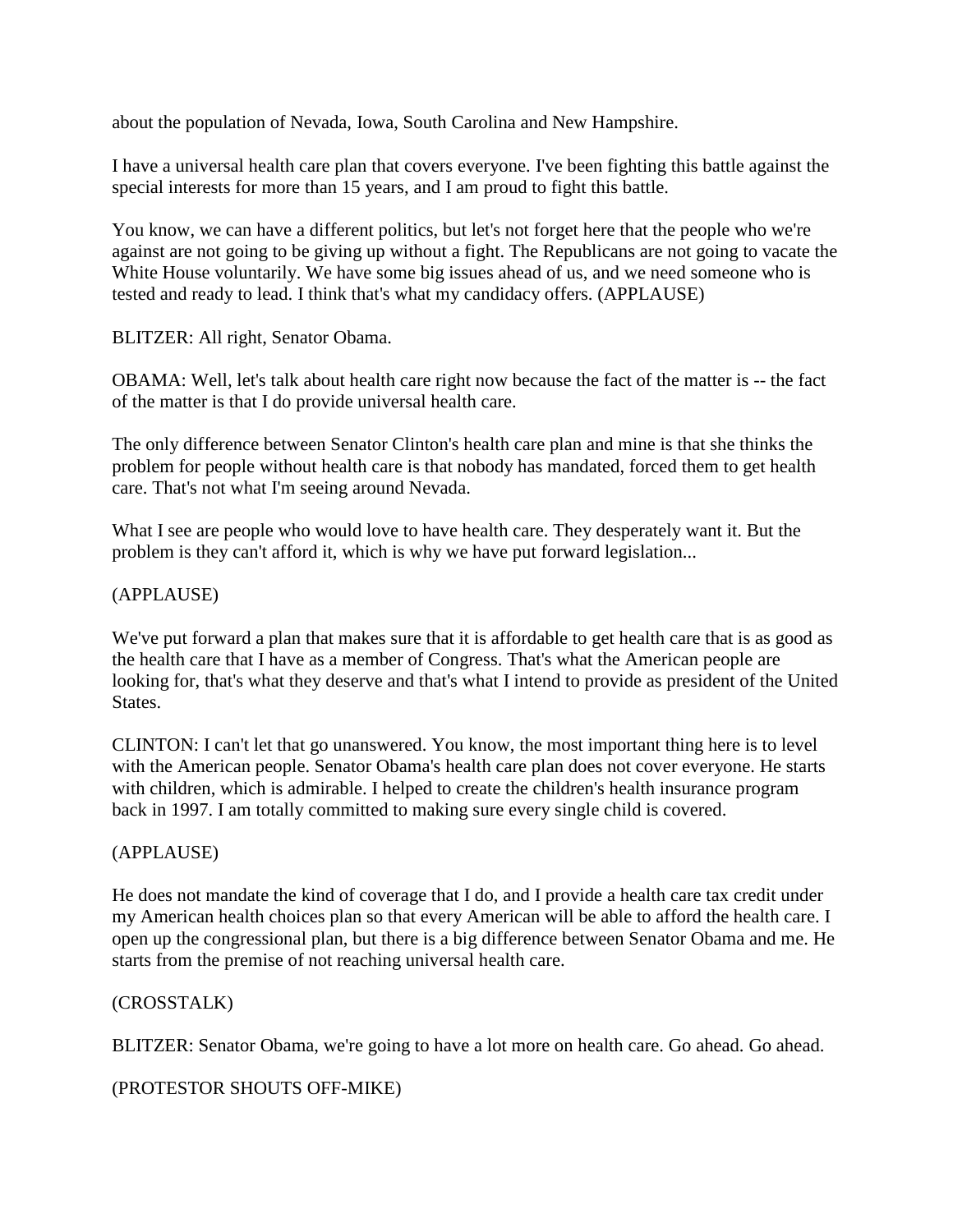OBAMA: I will be very brief on this issue. Hillary states that she wants -- she states that she wants to mandate health care coverage, but she is not garnishing people's wages to make sure that they have it.

BLITZER: OK, please.

Go ahead. (PROTESTOR SHOUTS OFF-MIKE)

OBAMA: She is not -- she is not enforcing this mandate. And I don't think that the problem with the American people is that they are not being forced to get health care. The problem is they can't afford it. And that is why my plan provides...

(APPLAUSE)

... the mechanism to make sure that they can.

#### (APPLAUSE)

BLITZER: All right. We're going to get back on health care shortly. Because we have a lot more to talk about.

REP. DENNIS KUCINICH (D) OHIO: But wait. The American people are entitled to a debate here...

BLITZER: I want Senator Edwards to weight in. Because you have spoken about the politics of parsing in your criticism of Senator Clinton. I want you to explain what that means.

FMR SEN. JOHN EDWARDS: Well, can I say, first, nobody on this stage is perfect, and that certainly includes me. And I don't claim perfection; far from it.

What I would say is, that the issue is whether we can have a president that can restore trust for the American people, in the president of the United States.

#### (APPLAUSE)

Because I think this president has destroyed that trust. And I think there are fair questions to be asked of all us, including Senator Clinton.

Senator Clinton says she will end the war. She also says she will continue to keep combat troops in Iraq and continue combat missions in Iraq.

She says she will turn up the heat on George Bush and the Republicans, but when the crucial vote came on stopping Bush, Cheney and the neocons, on Iran, she voted with Bush and Cheney.

On the issue of Social Security...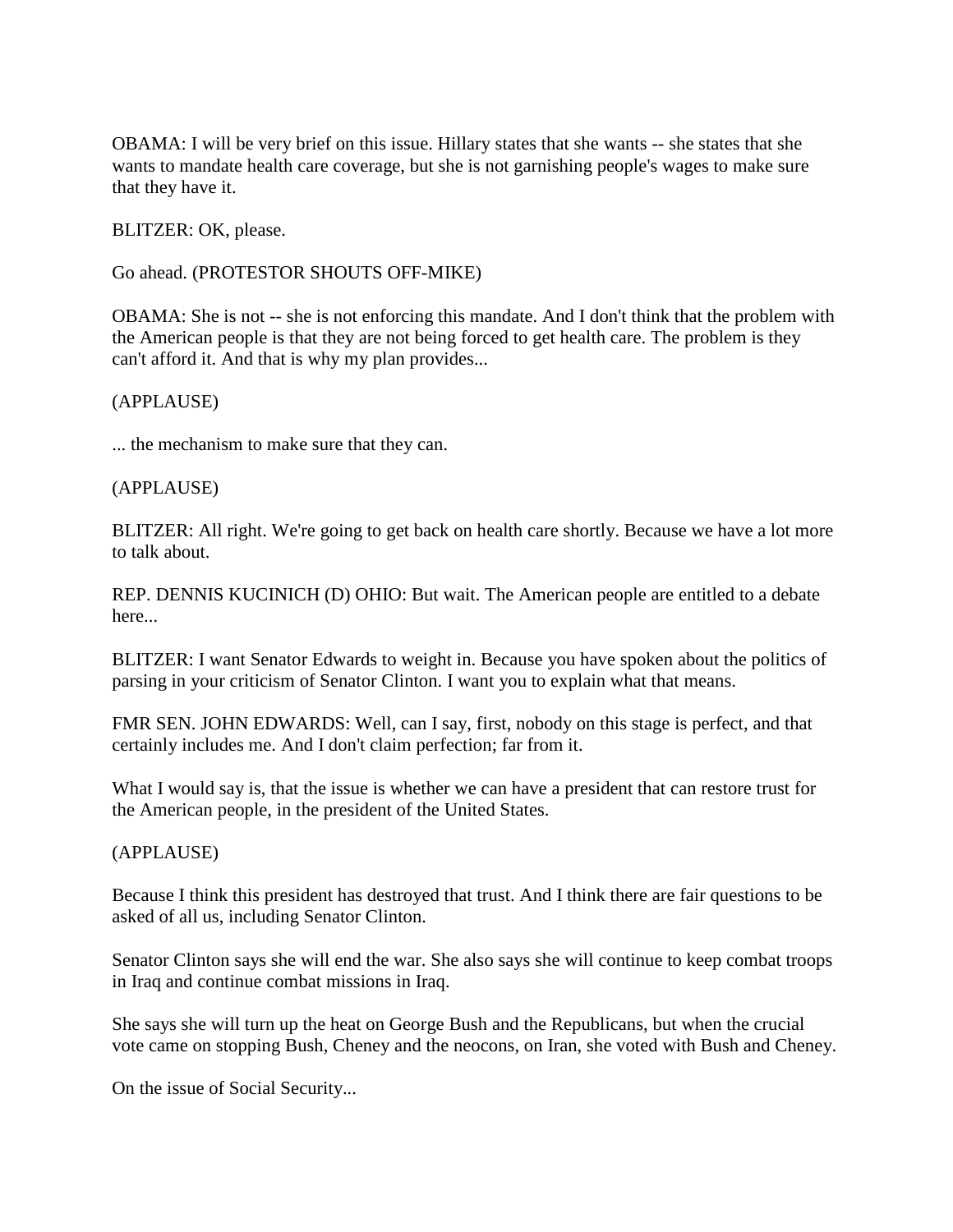### (APPLAUSE)

... on the issue of Social Security, she said, standing beside me on the stage, that she would not do anything about the cap on Social Security taxes, and she has said privately to people, because it's been reported in the press, that in fact she would consider raising that cap.

And the most important issue is she says she will bring change to Washington, while she continues to defend a system that does not work, that is broken, that is rigged and is corrupt; corrupted against the interest of most Americans and corrupted...

(APPLAUSE)

BLITZER: All right...

EDWARDS: ... and corrupted for a very small, very powerful, very well-financed group.

BLITZER: We're going to...

EDWARDS: So we have fundamental differences.

BLITZER: We're going to get to all of these issues, including energy and Iran and everything else.

CLINTON: Well, Wolf, I've just been personally attacked again, and I...

BLITZER: Senator Clinton, I'll let you respond because there was a direct charge made against you.

CLINTON: Thank you.

BLITZER: Then we're going to bring in everybody. Everyone's going to get time tonight; don't worry, we got a lot of time.

Go ahead.

(PROTESTOR SHOUTS OFF-MIKE)

CLINTON: Well, you know, I respect all of my colleagues on this stage.

AUDIENCE MEMBER: Clinton!

CLINTON: And, you know, we're Democrats and we're trying to nominate the very best person we can to win.

And I don't mind taking hits on my record on issues, but when somebody starts throwing mud, at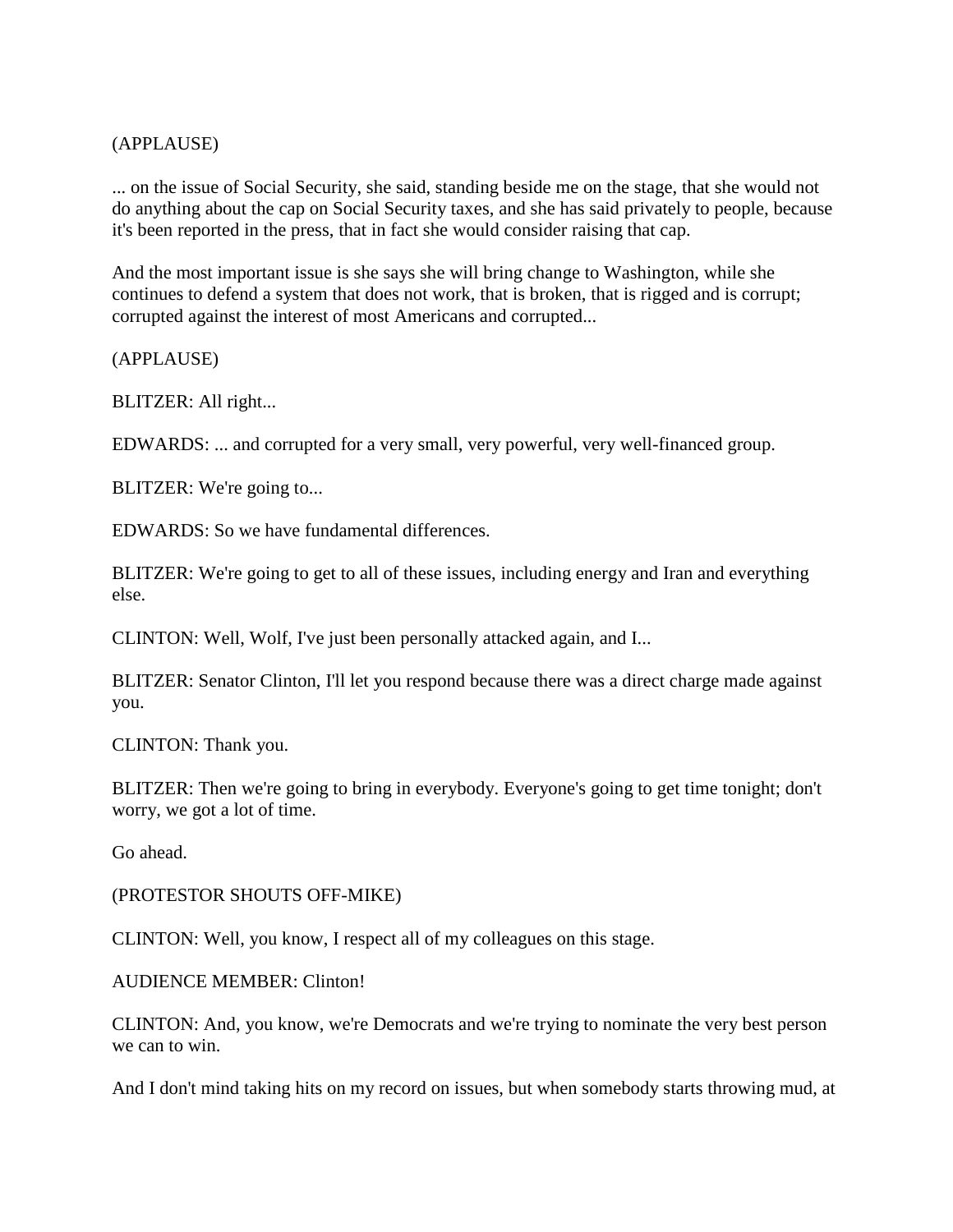least we can hope that it's both accurate and not right out of the Republican playbook.

(APPLAUSE)

Because what I believe is important is that we put forth what we stand for. I have been active for 35 years. The American people know where I stand.

You know, Senator Edwards raised health care again -- when Senator Edwards ran in 2004, he wasn't for universal health care. I'm glad he is now.

CLINTON: But for him to be throwing this mud and making these charges I think really detracts from what we're trying to do here tonight. We need to put forth a positive agenda for America...

BLITZER: All right.

CLINTON: ... telling people what we're going to do when we get the chance to go back to the White House.

BLITZER: Senator Edwards, we're going to give you a chance in a second.

(APPLAUSE)

We're going to give Senator Edwards a chance to respond. I want Senator Biden to weigh in.

SEN. JOSEPH BIDEN (D) DELAWARE: Oh no, no, no, no.

(LAUGHTER)

BLITZER: Senator Biden, I want you to weigh in.

(LAUGHTER)

BIDEN: Don't do it, no! Don't make me speak!

BLITZER: I want you to. Go ahead.

(APPLAUSE)

What do you think? Senator Biden, here's the question: What do you think about this exchange among Democrats? Is that good for the Democrats or is it bad?

BIDEN: Hey, look, let's get to it, folks. The American people don't give a darn about any of this stuff that's going on up here. Look, they're sitting -- no, seriously, think about it.

They're sitting down at their tables at night, they put their kids to bed, and they're worried about whether or not their child is going to run into a drug dealer on the way to school. They're worried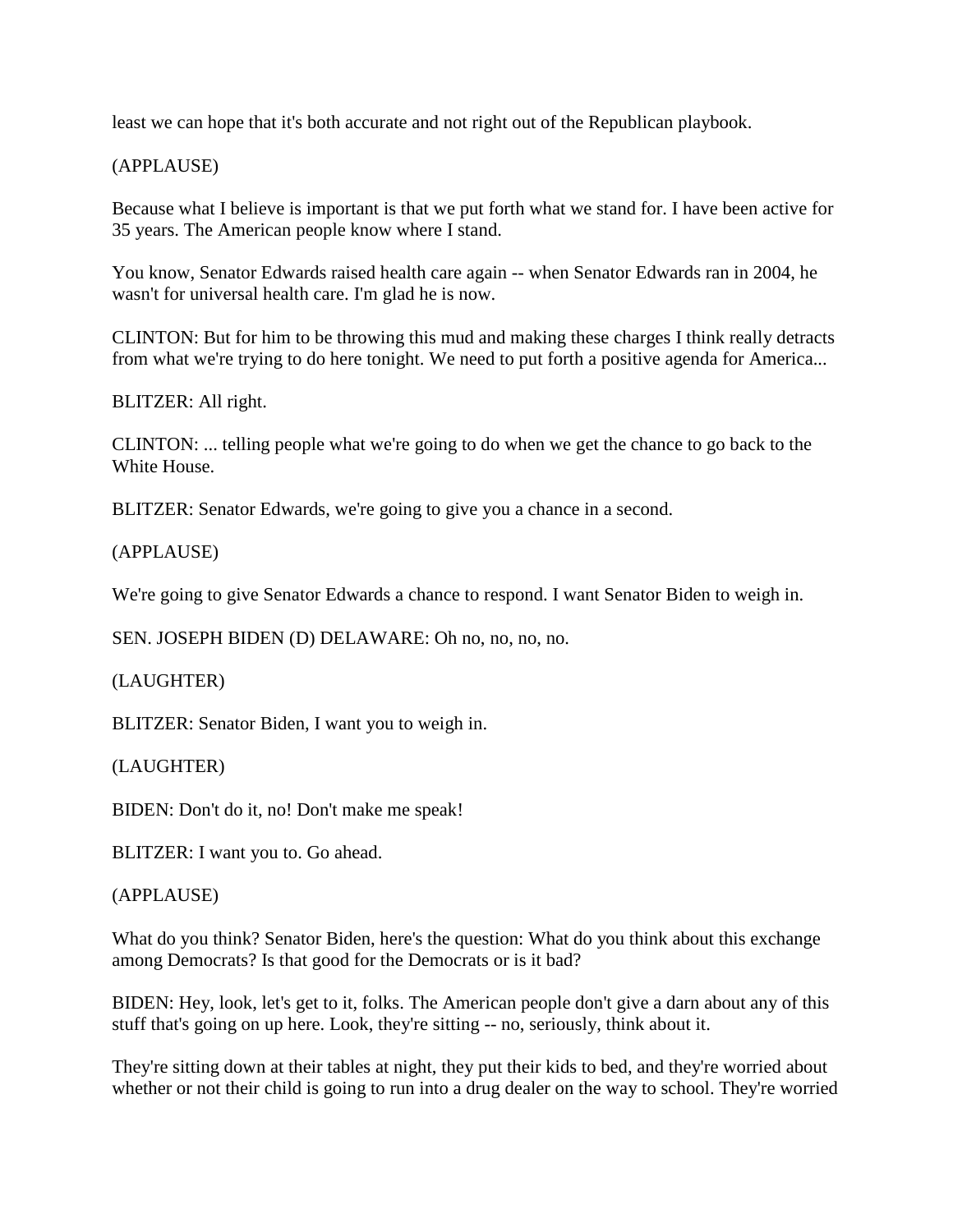about whether or not they're going to be able to pay for their mortgage because, even if they didn't have one of those subprime mortgages, things are looking bad for them.

BIDEN: They're worrying about whether they're going to keep their job. And they're worried about whether their son in the National Guard's going to get killed in Iraq. Ladies and gentlemen...

# (APPLAUSE)

Every political campaign gets to this place. And I'm not criticizing any of the three people who are the ones who always get to talk all the time at these things.

## (APPLAUSE)

(LAUGHTER) I'm not. I'm not. I'm not criticizing. But look, folks, let's get straight to it here. This is not about experience. It's not about change. It's about action.

Who among us is going to be able to, on day one, step in and end the war? Who among us understands what to do about Pakistan? Who among us is going to pick up the phone and immediately interface with Putin and lay off Georgia because Saakashvili is in real trouble?

Who among us knows what they're doing? I have 35 years of experience. While everyone's talking about their experience -- and Hillary has great experience and John and the rest of them, I was passing the Violence Against Women Act.

BIDEN: I was passing the crime bill. I was passing...

(UNKNOWN): You're right.

### (APPLAUSE)

BLITZER: Let me just point out, everyone is going to have plenty of time tonight. I want John Roberts to go ahead and ask the next question, and then we'll bring everybody in, I promise.

JOHN ROBERTS, CNN: Senator Clinton, you were saying just a moment ago...

### (APPLAUSE)

### (LAUGHTER)

The question is not going to her, by the way. Reiterating what you said, you said you think it is legitimate for you to take hits on your record.

Well, some of those hits on your record have come from the far right-hand side of the stage from Senator Edward, who has frequently attacked you for flip-flopping.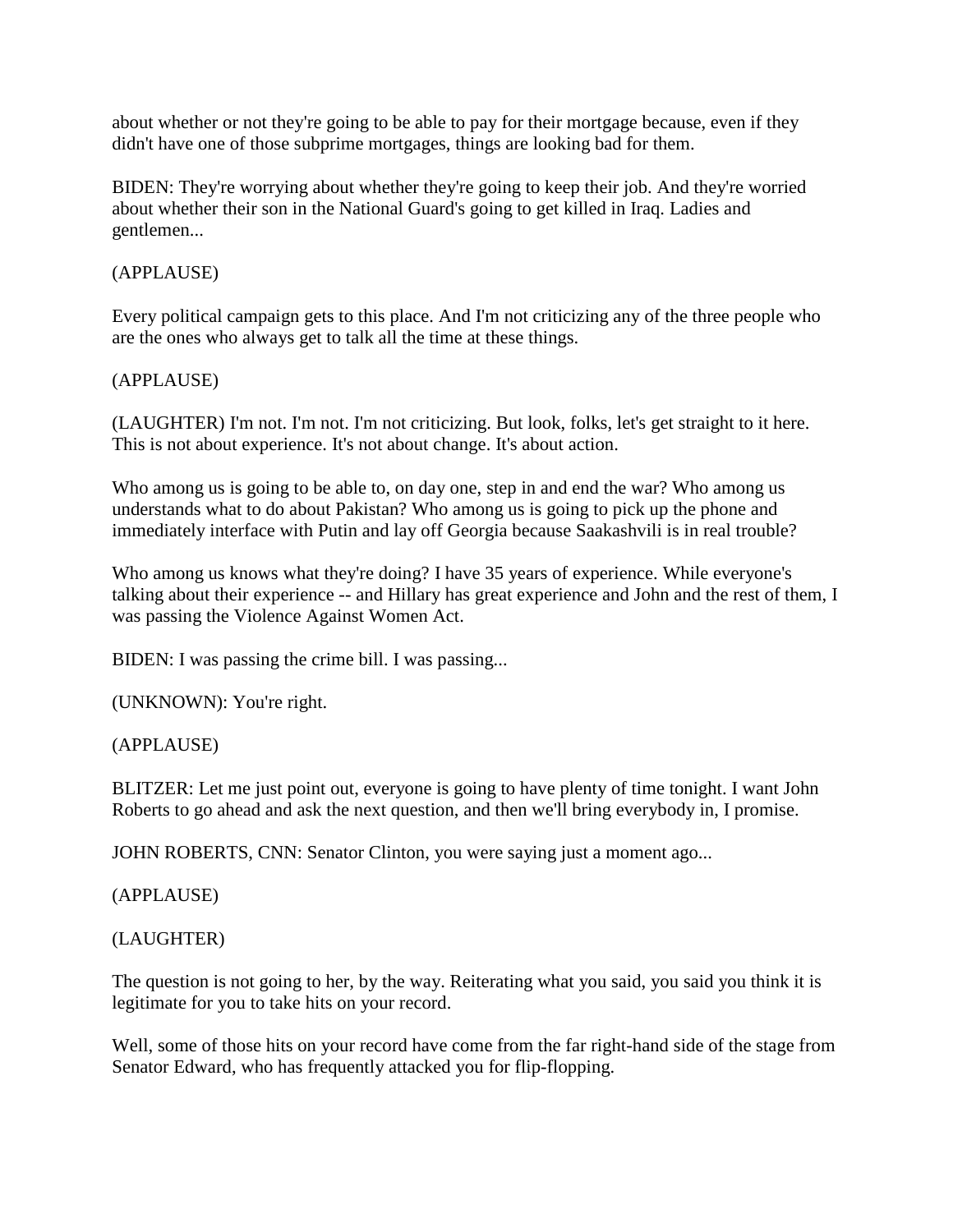Senator, you have changed your position on several issues. You were for the Yucca Mountain nuclear repository before you were against it. You were for the Iraq war before you were against it.

People change their positions. If it is fair for you to change your position, is it not fair for her to change hers?

EDWARDS: It's absolutely fair. It's absolutely fair for people to learn from their experience and grow and mature and change. Anybody who's not willing to change based on what they learn is ignorant, and everybody ought to be willing to do that.

That's not what I'm saying. I'm saying there's a difference between that and saying the exact same two contrary things at exactly the same time.

I mean, for example, just over the course of the last week, Senator Clinton said in Washington that she would vote for the Peru Trade Deal, and she said in Iowa, talking to union members, that she wanted a moratorium on trade deals.

The important thing about this, though, is none of us -- none of us -- because the reality is, and I want to add on to something that Joe Biden said -- you know, before I came over here tonight, I was thinking we're going to have this debate. When we finish, all of you are going to be on television saying, "Oh, who scored points? Who won the debate?"

All of us are going to be fine.

EDWARDS: The question is: Will America be fine?

Because what I saw...

### (APPLAUSE)

... before we came over here, on your troll underneath the screen, 35 million Americans, last year, went hungry; 37 million people in this country live in poverty every day; 47 million Americans have no health care coverage.

And there is a fundamental choice that everyone in this room, and Democratic voters have to make. And that is, who do you believe will take on this system and change it so that it's no longer rigged, corrupt, and rigged against the interests...

BLITZER: All right. All right.

EDWARDS: ... of the American people.

That is the fundamental choice. And I think people are entitled to know that they have choices. There's nothing personal about this. This is about what America needs to be. This is about those 35 million people...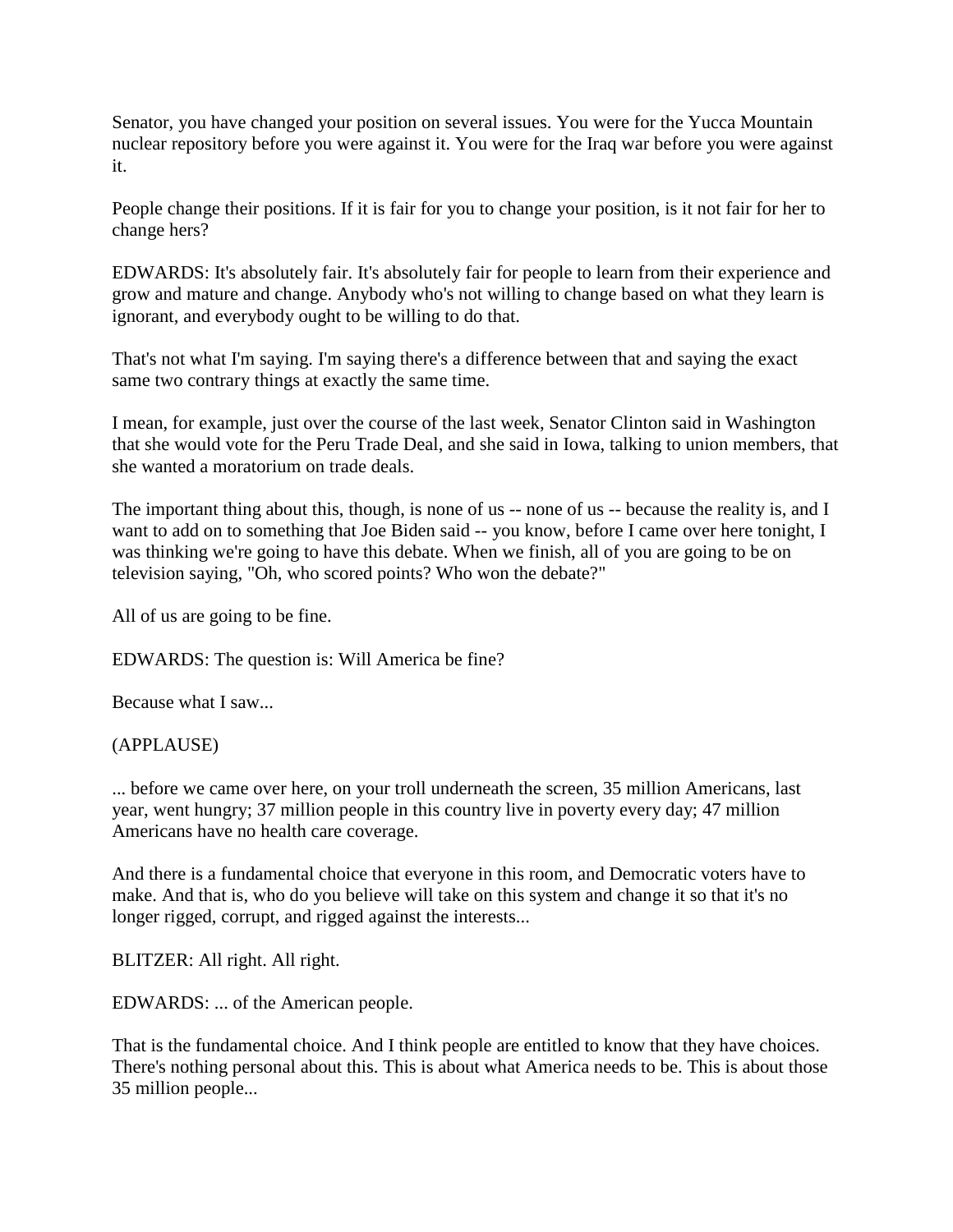## BLITZER: All right.

EDWARDS: ... who are hungry every single year. When is our party going to show a little backbone and strength and courage and speak up for those people who have been left behind?

### (APPLAUSE)

BLITZER: All right. Hold on one second.

I want Senator Dodd to weigh in.

Senator Dodd, because you said -- made a statement earlier in the week, and I'm quoting you now: you're, "surprised at just how angry Senator Edwards has become," and you suggested, "He's not the same person I once knew."

## (LAUGHTER)

Go ahead and elaborate. Tell us what you mean.

SEN. CHRISTOPHER DODD (D) CONNECTICUT: Well, let me, I mean, pick up on this point here.

I think, first of all, we Democrats have a job to do, and that is to unite this party, attract independents, Republicans who are seeking change, to join us 12 months from now and elect a Democrat to the White House and to hold on to the House and Senate. That's number one.

### (APPLAUSE)

And it's going to take more than just getting people in our own party to support us. We're going to have to reach out.

There's a shrillness to the debate. The American people want results, they want the job done, exactly what Joe Biden talked about here. But people get up in the morning and go to work, they sit around and they worry about their jobs, their retirement, their health care, this kids' education, and they wonder if anybody in Washington is paying any attention to them and whether or not the job is being done on their behalf.

And, frankly, when a campaign is about turning up the heat or who's angrier or who's yelling louder, the American people turn off, in terms of listening.

They want us to come together. They want a president that can lead the country.

DODD: We want a Democratic candidate who can unite our party. And I think if we waste time on the shrillness of this debate, then we lose the American people.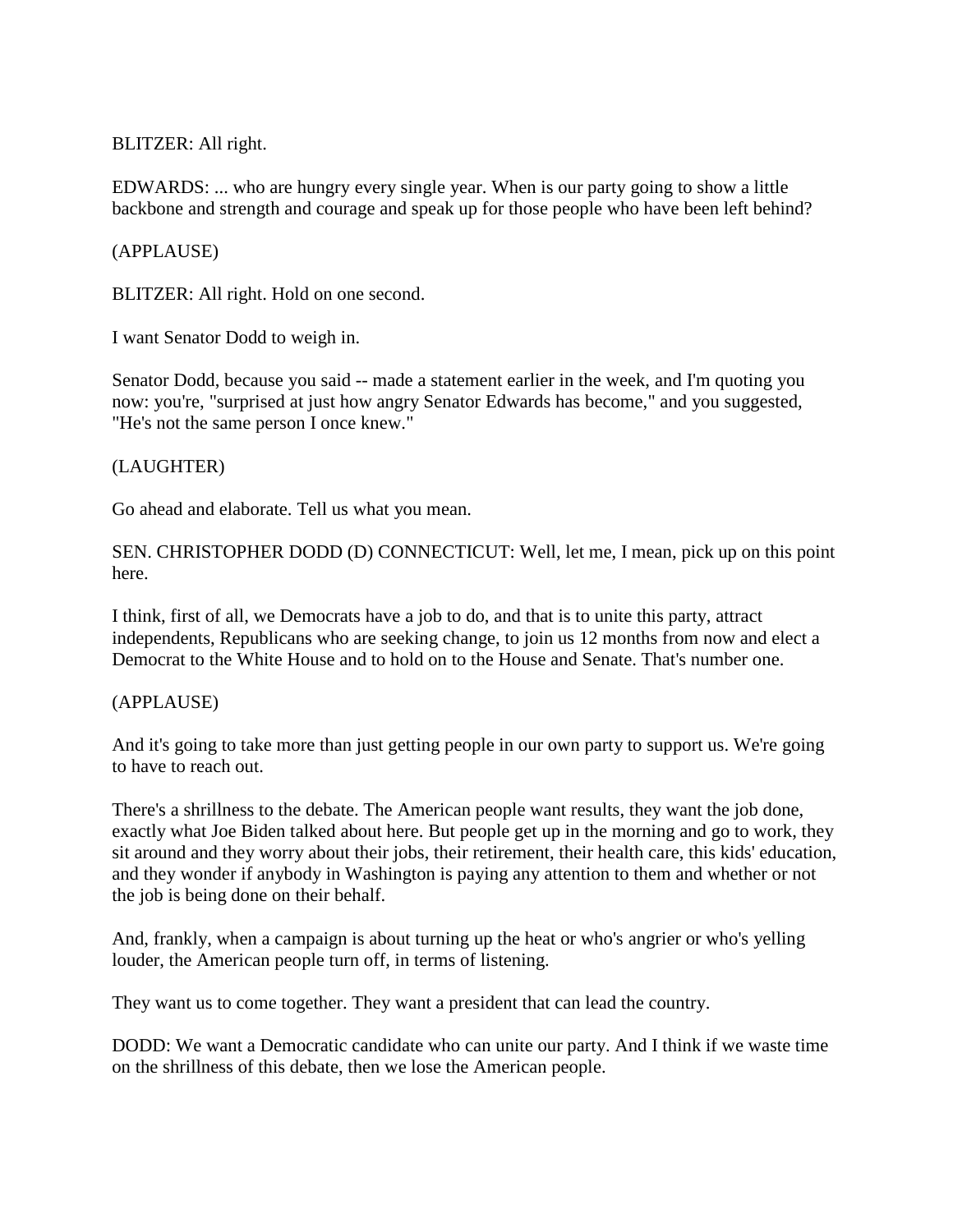### BLITZER: All right.

DODD: So it's important to focus on those.

(APPLAUSE)

BLITZER: Governor Richardson, go ahead.

GOV. BILL RICHARDSON (D) NEW MEXICO: Well, by the way, I'm Bill Richardson. I'm Governor of New Mexico.

(APPLAUSE)

(LAUGHTER)

And nice to meet you all.

## (APPLAUSE)

I -- you know, it seems -- you know, it seems that John wants to start a class war. It seems that Barack wants to start a generational war. It seems that Senator Clinton, with all due respect on her plan on Iraq, doesn't end the war.

All I want to do is give peace a chance.

### (APPLAUSE)

And I say that because these are the fundamental issues. Do our plans end the war? Do our plans make America energy-independent?

### (APPLAUSE)

RICHARDSON: Do our plans -- do our plans give health care to every American? Are we creating jobs and economic growth? Are we resolving the real problems affecting this country?

You know, let's stop this mud-slinging. let's stop this going after each other on character on trust. Let us debate the issues that affect the American people, and let us be positive. Let's be positive.

### (APPLAUSE)

BLITZER: I just want to go down the line and ask everyone, and then we're going to move on to the next question.

Just to be precise, because there was a little confusion thanks to Senator Edwards earlier in the week -- I just want to make sure I fully understand all of you Democrats.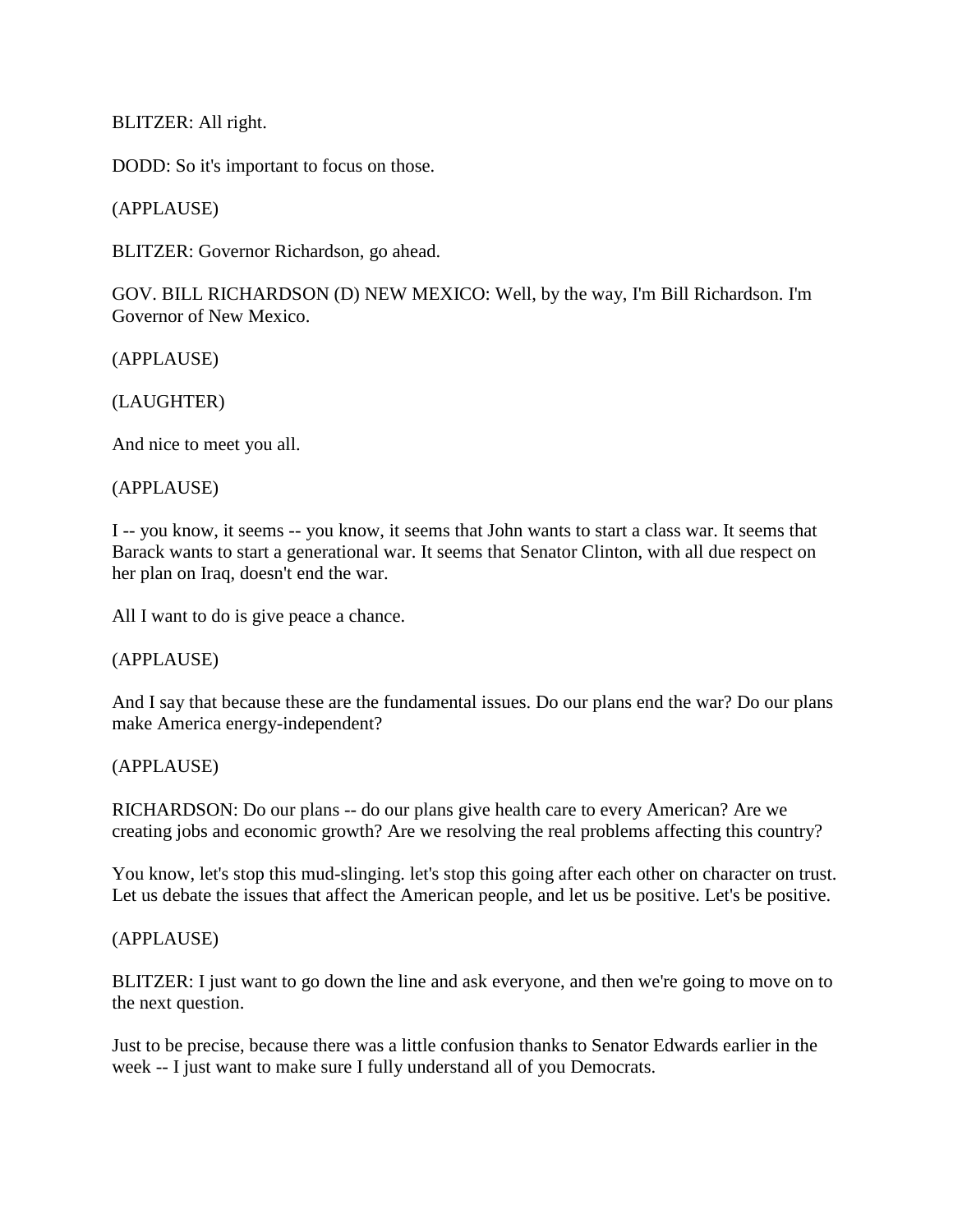Are you ready to commit, absolutely, positively that you will support the Democratic nominee, no matter who that nominee is? No ifs, ands or buts.

Senator Edwards?

EDWARDS: Is that a planted question?

(LAUGHTER)

BLITZER: Yes, I planted it.

EDWARDS: Yes, I absolutely will support the Democratic nominee for president.

DODD: Absolutely.

CLINTON: Absolutely, yes.

KUCINICH: Only if they oppose war as an instrument of policy.

(APPLAUSE)

RICHARDSON: Yes, I will support the nominee.

BIDEN: Hell, no, I wouldn't support any of these guys.

(LAUGHTER) No, I'm joking. Of course, I'm for them all.

(APPLAUSE)

BLITZER: Campbell, go ahead.

BROWN: All right, let's talk about the issues. Senator Obama, I want to ask you about immigration. It's an important issue in this state in particular. There are between 100,000 to 200,000 illegal immigrants here in Nevada.

And you supported various benefits for illegal immigrants, including drivers licenses and in-state college tuition. What do you say to those Americans who say they are losing out because you would give benefits to people who broke the laws of this country, who came here illegally.

And then more generally, as president, where do you draw the line when it comes to benefits for illegal immigrants?

OBAMA: I would say that they're justified in feeling frustrated because this administration, the Bush administration, has done nothing to control the problem that we have. We've had 5 million undocumented workers come over the borders since George Bush took office.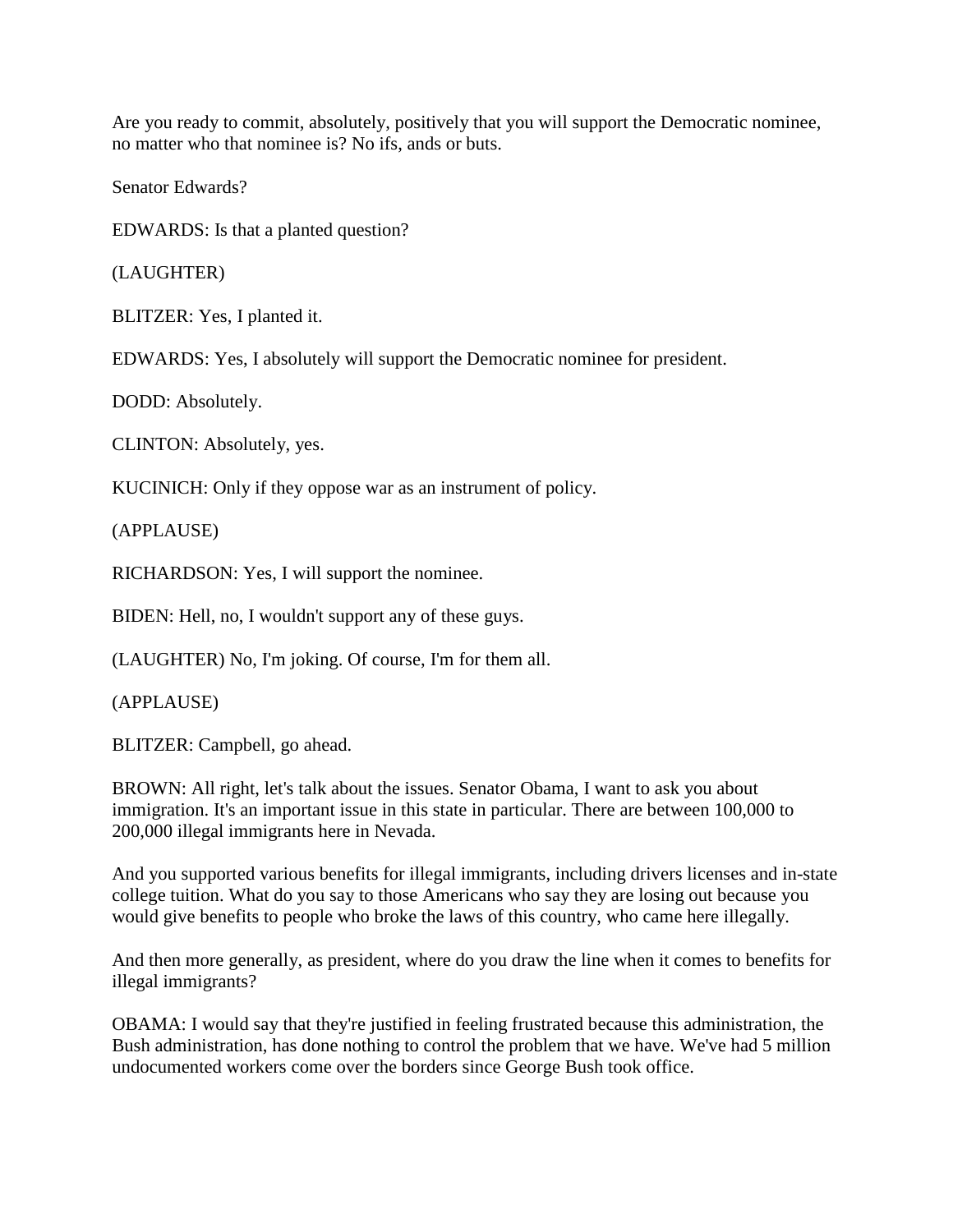It has become an extraordinary problem. The reason the American people are concerned is because they are seeing their own economic positions slip away.

Oftentimes, employers are exploiting these undocumented workers. They're not paying the minimum wage. They're not observing worker safety laws.

So what we have to do is create a comprehensive solution to the problem. Now, I have already stated that as president I will make sure that we finally have the kind of border security that we need. That's step number one. Step number two is to take on employers. Right now, an employer has more of a chance of getting hit by lightning than be prosecuted for hiring an undocumented worker. That has to change.

They have to be held accountable.

# (APPLAUSE)

And when we do those things...

## (APPLAUSE)

When we do those things, I believe that we can take the undocumented workers, the illegal aliens who are here, get them out of the shadows, make sure that they are subject to a stiff penalty, make sure that they're learning English, make sure that they go to the back of the line so they're not getting an advantage over people who came here legally. And when we do that, I think that we can, instead of shedding all this heat, start shedding some light on the problem, and we can once again be a nation of laws and a nation of immigrants. That's what I intend to do as president of the United States.

BLITZER: All right. I want to just press you on this point, because it's a logical follow-up, and then I want to go and ask everyone.

On the issue that apparently tripped up Senator Clinton earlier, the issue of driver's licenses for illegal immigrants, I take it, Senator Obama, you support giving driver's licenses to illegal immigrants.

Is that right?

OBAMA: When I was a state senator in Illinois, I voted to require that illegal aliens get trained, get a license, get insurance to protect public safety. That was my intention.

### (APPLAUSE)

And -- but I have to make sure that people understand. The problem we have here is not driver's licenses. Undocumented workers do not come here to drive.

(LAUGHTER)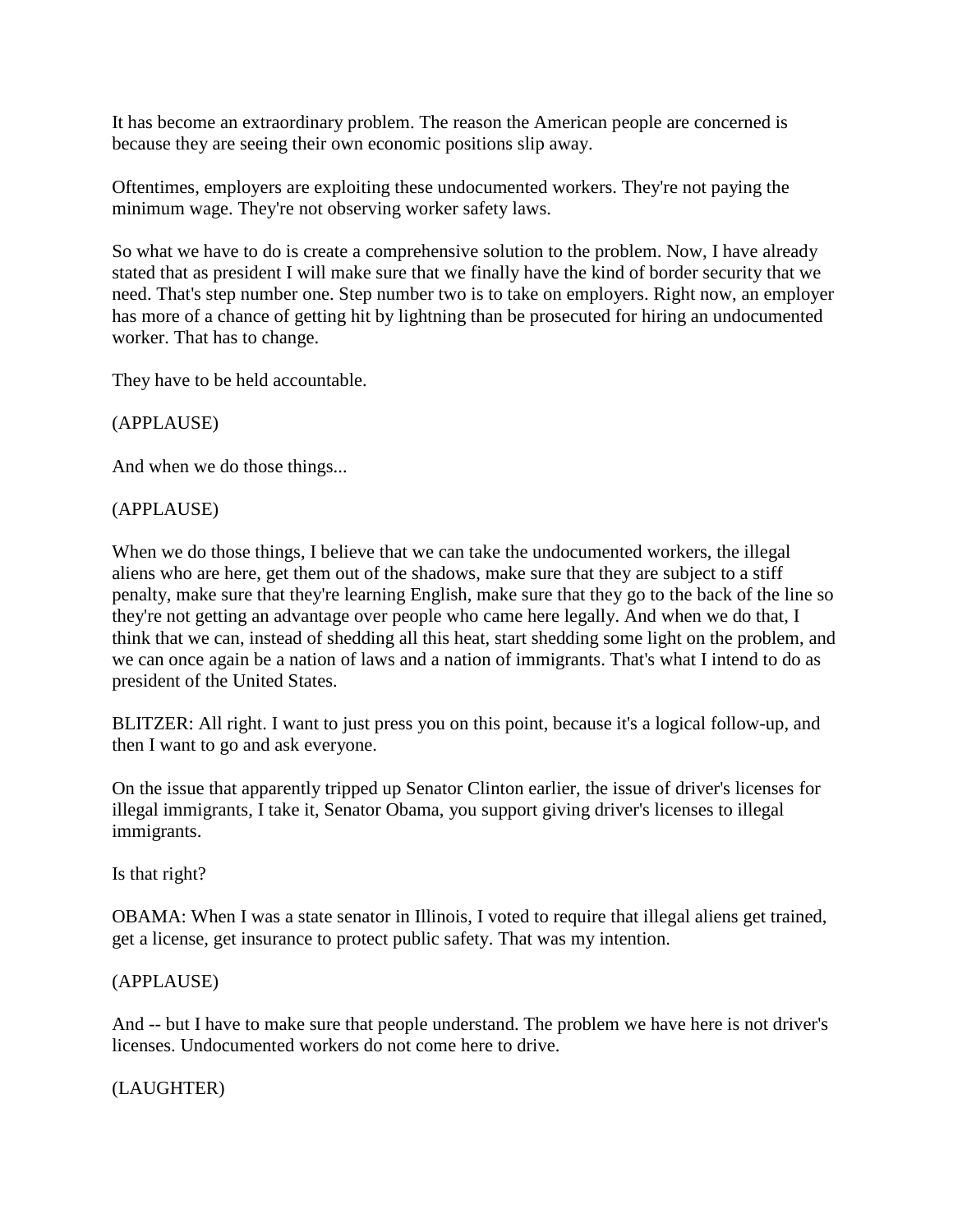They don't go -- they're not coming here to go to the In-N-Out Burger. That's not the reason they're here. They're here to work. And so instead of being distracting by what has now become a wedge issue, let's focus on actually solving the problem that this administration, the Bush administration, had done nothing about it.

BLITZER: Well, let's go through everybody because I want to be precise. I want to make sure the viewers and those of us who are here fully understand all of your positions on this barring - avoiding, assuming -- there isn't going to be comprehensive immigration reform.

Do you support or oppose driver's licenses for illegal immigrants?

OBAMA: I am not proposing that that's what we do.

What I'm saying is that we can't...

(LAUGHTER)

No, no, no, no. Look, I have already said, I support the notion that we have to deal with public safety and that driver's licenses at the same level can make that happen.

But what I also know...

BLITZER: All right...

OBAMA: But what I also know, Wolf, is that if we keep on getting distracted by this problem, then we are not solving it.

BLITZER: But -- because this is the kind of question that is sort of available for a yes or no answer.

### (LAUGHTER)

Either you support it or you oppose it.

(APPLAUSE)

Let's go down and get a yes or no from everyone, starting with Senator Edwards.

EDWARDS: Tell me again what your question is.

(LAUGHTER)

BLITZER: Do you support driver's licenses for illegal immigrants?

EDWARDS: If we don't have comprehensive...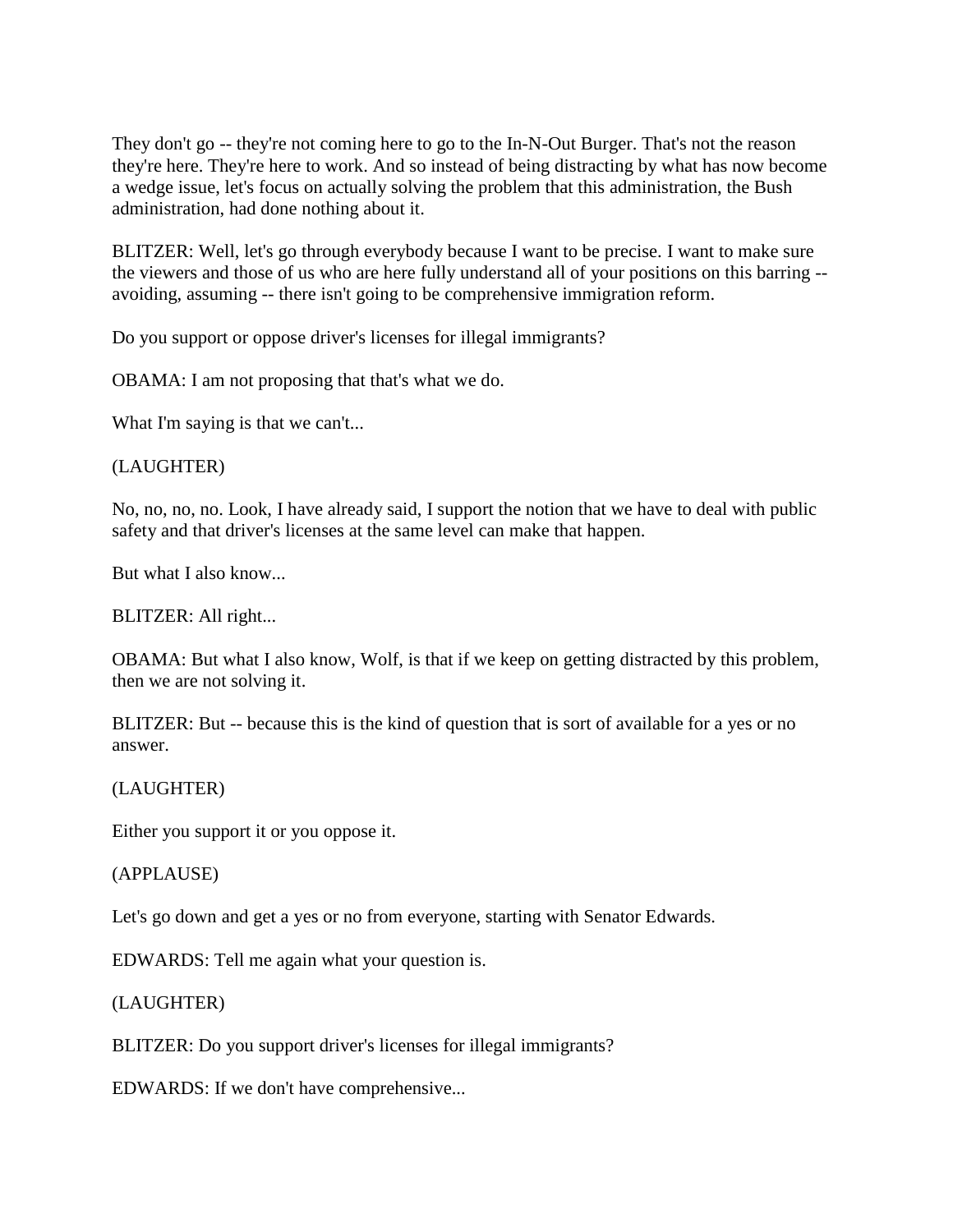BLITZER: In the absence of comprehensive immigration reform -- doesn't look like it's going to happen any time soon -- do you support driver's licenses for illegal immigrants?

EDWARDS: No, but I don't accept the proposition that we're not going to have comprehensive immigration reform.

## (APPLAUSE)

What I do support, and what I will do as president of the United States, is move this country toward comprehensive immigration reform. And anyone who's on the path to earning American citizenship should be able to have a driver's license.

### (APPLAUSE)

BLITZER: Senator Dodd?

DODD: Well, it's important to put it in context. It's obviously -- look, clarity is important here. The American people, in a debate like this, want clarity here. Certainly, the whole idea of getting immigration reform is something I strongly support.

But I believe part of our job is to discourage those who want to come here -- I understand why they want to come, but coming illegally creates serious problems -- four to 500,000.

BLITZER: So, is that a yes or a no?

DODD: No, my belief is that giving a -- as I've said in the very beginning here, I think drivers' licenses are the wrong thing to be doing, in terms of attracting people to come here as undocumented.

BLITZER: All right. Thank you. Senator Obama, yes or no?

OBAMA: Yes.

BLITZER: OK.

(APPLAUSE)

OBAMA: I'll tell you, I am going to be fighting for comprehensive immigration reform, and we shouldn't pose the question that, somehow, we can't achieve that.

I believe that the American people desperately want it; that's what I'm going to be fighting for as president.

(APPLAUSE)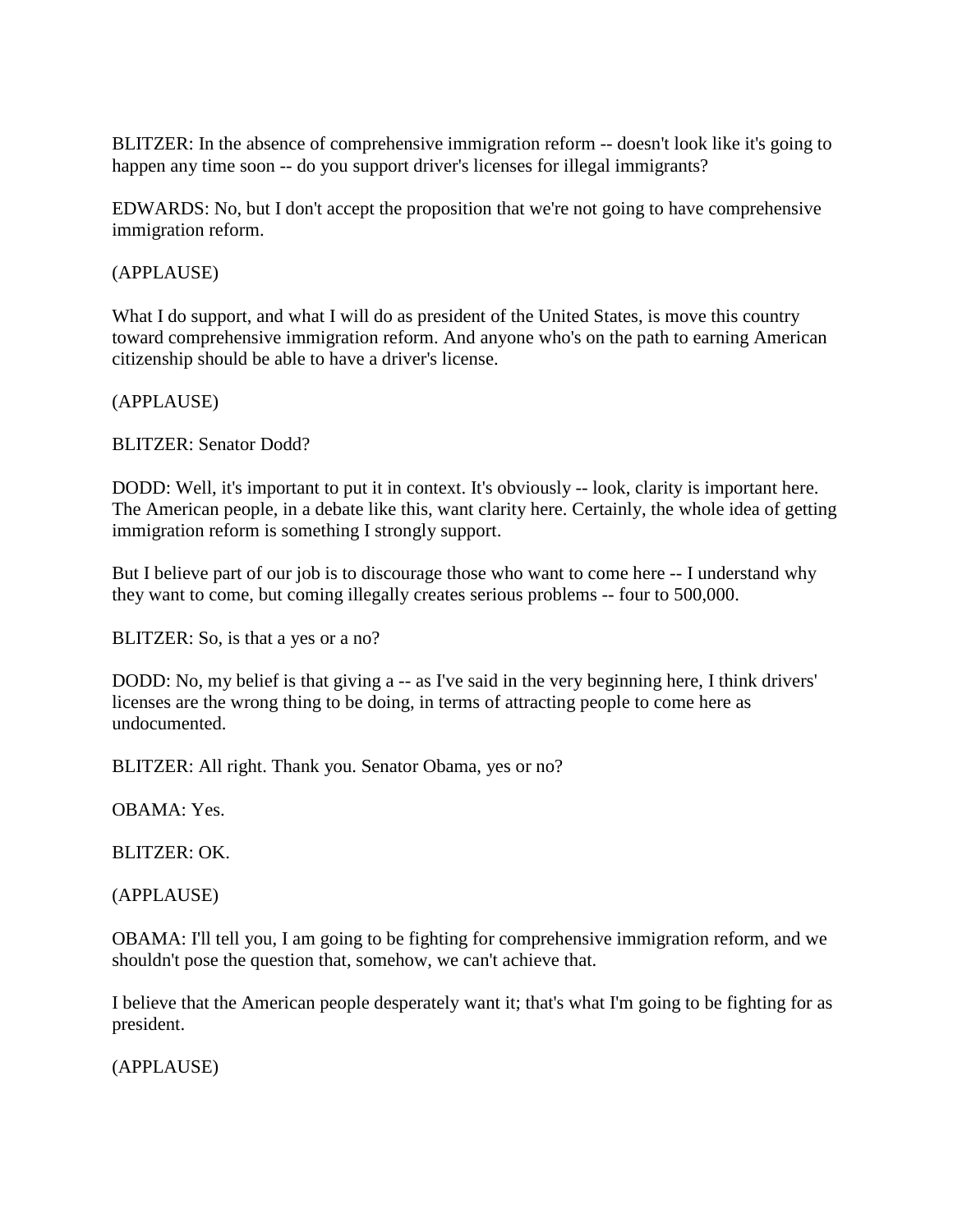BLITZER: Senator Clinton?

CLINTON: No.

BLITZER: Congressman Kucinich?

KUCINICH: I take issue with your description of people being illegal immigrants. There aren't any illegal human beings. That's number one.

(APPLAUSE)

KUCINICH: Number two, they are undocumented. I believe that the best way to do it -- thank you.

### (APPLAUSE)

I believe the best way to deal with this is cancel NAFTA and renegotiate the trade agreement with Mexico.

## (APPLAUSE)

BLITZER: Let me re-phrase the question, Congressman.

If undocumented people in this country should be able to get driver's licenses...

KUCINICH: You give people a path to legalization, and then they can be legal and have their driver's license. That's the way to work it.

BLITZER: What about in the absence of comprehensive immigration reform?

KUCINICH: You know what? You give people a path to legalization and you work to make sure that you don't criminalize their status any further. Again, I take exception to the way you framed that question.

BLITZER: Governor? RICHARDSON: Well, my answer is yes, and I did it. You know why? Because the Congress, and I notice Barack mentioned the president, but the Congress also failed miserably to pass comprehensive immigration.

RICHARDSON: And we need to have it in this country. I did it four years ago. My legislature sent me a bill. I signed it. My law- enforcement people said it's a matter of public safety.

What we need is public safety, a reduction in traffic fatalities. We wanted more people to be insured. When we started with this program, 33 percent of all New Mexicans were uninsured. Today, it's 11 percent.

BLITZER: All right.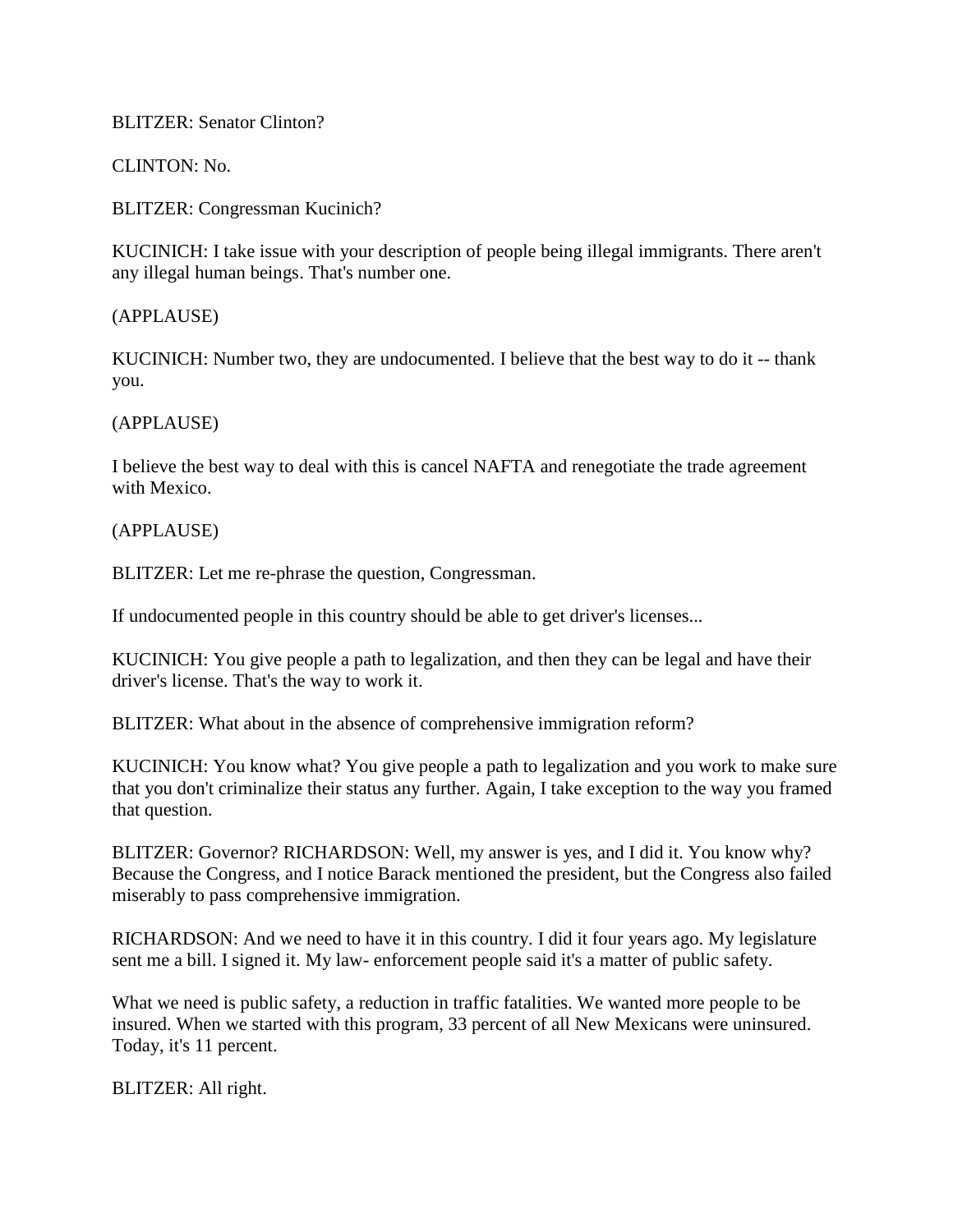RICHARDSON: Traffic fatalities have gone down. It's a matter of public safety. States have to act when the federal government and the Congress doesn't act. The answer is comprehensive immigration. The answer is...

BLITZER: All right.

RICHARDSON: The answer is -- secure the borders, a stronger relationship with Mexico. Those that knowingly hire illegal workers...

BLITZER: All right.

RICHARDSON: ... should be punished. And a path to legalization. That is the solution.

BLITZER: Senator Biden?

BIDEN: No.

(LAUGHTER)

(APPLAUSE)

BLITZER: John Roberts?

ROBERTS: Senator Dodd, a lot of people in this room, no doubt, are very concerned about the quality of education that their children will have and how it will prepare them for a postsecondary education and the working world after that.

In workplaces across America, it's pretty common to reward high- performing employees with pay raises and to terminate bad employees.

However, in our education system across the country by and large, in our nation's public schools, teachers' unions make it difficult to do that.

Question is: What is wrong with rewarding a teacher who excels at the job that they're doing by paying them more than an average teacher would make? (APPLAUSE)

DODD: Well, I think if you define excelling by teachers who will go into poor -- rural or poor urban areas and make a difference, mentor children after school, put in extra time to make a difference, then I think that sort of merit pay has value.

If you're judging excelling by determining whether or not that teacher has students who do better because they're in better neighborhoods or better schools, I'm totally opposed to that.

(APPLAUSE)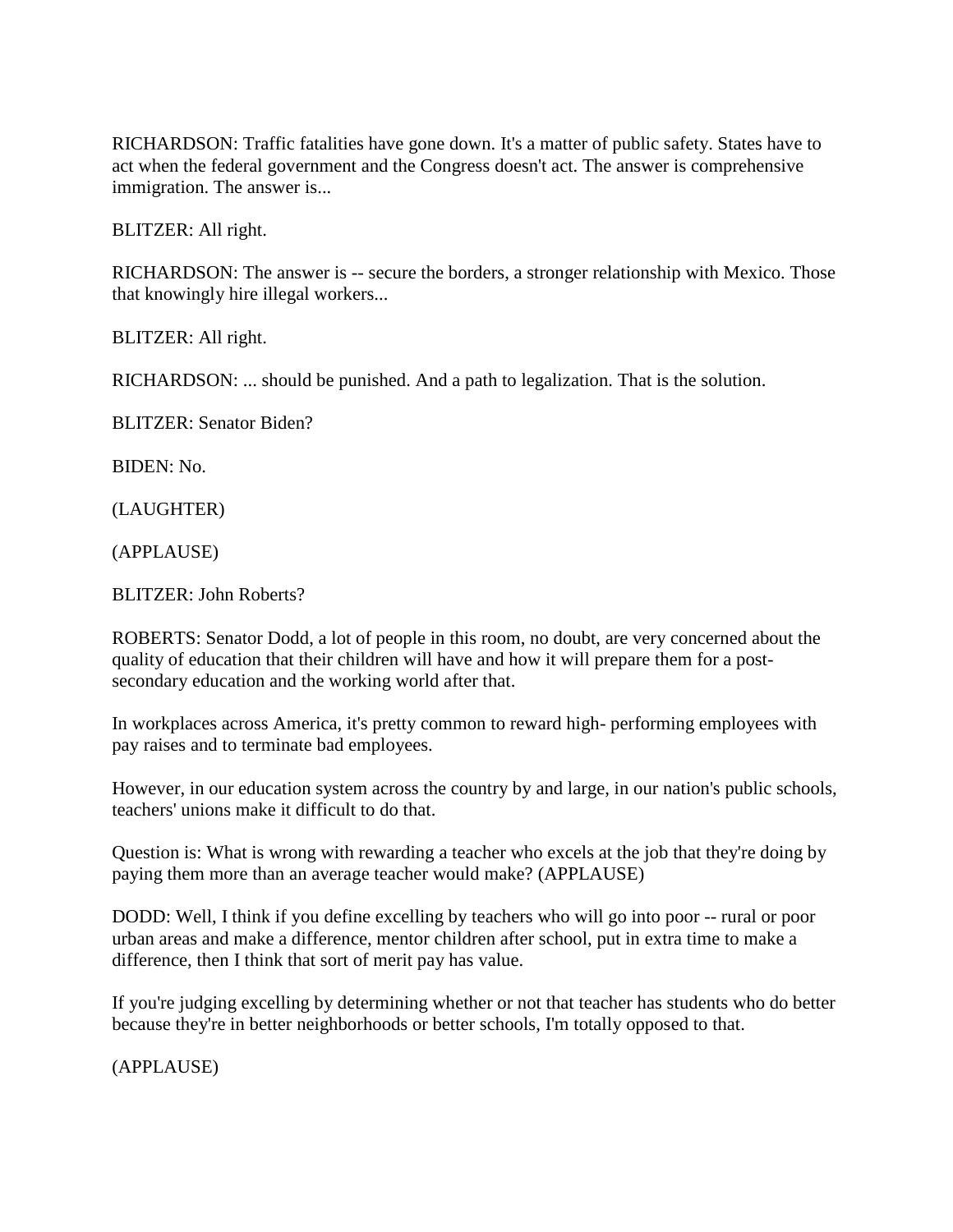That's not the way to be judging...

## (APPLAUSE)

And this is critical. I always say, this is the single most important issue. I've been asked the question, over 26 years in the Senate, 1,000 times. It's a difficult question to answer. What's the most important issue?

This is the most important issue. Every other issue we grapple with depends upon our ability to have the best-educated generation we've ever produced.

### (APPLAUSE)

And we need to have, in my view, far more cooperation at the national level.

We spend less than 5 percent of the national budget on elementary and secondary education. That is deplorable, in my view.

### (APPLAUSE)

It's basically Title I. We need to fundamentally reform No Child Left Behind. No Child Left Behind is a disaster for most schools and most teachers...

#### (APPLAUSE)

I've spent 26 years in the Senate. I started the Children's Caucus, 26 years ago, with Arlen Specter.

I wrote the legislation dealing with after-school programs, infant screening, autism issues, as well. I spent a good deal of my time -- head start senator of the decade by the Head Start Association.

I've dedicated a good part of my public career to children and to education -- one-quarter of the population, but truly, 100 percent of our future.

This is an issue that deserves far more attention. We ought to have one single debate on education. (APPLAUSE)

It comes up about once every two hours in the discussion.

BLITZER: We're talking about education right now, and I want I want to bring Congressman Kucinich in, because I know you're a strong supporter of the unions -- the teachers union, very powerful -- teachers unions, very powerful.

Are there any issues with unions -- teachers unions or other unions, for that matter -- with which you disagree?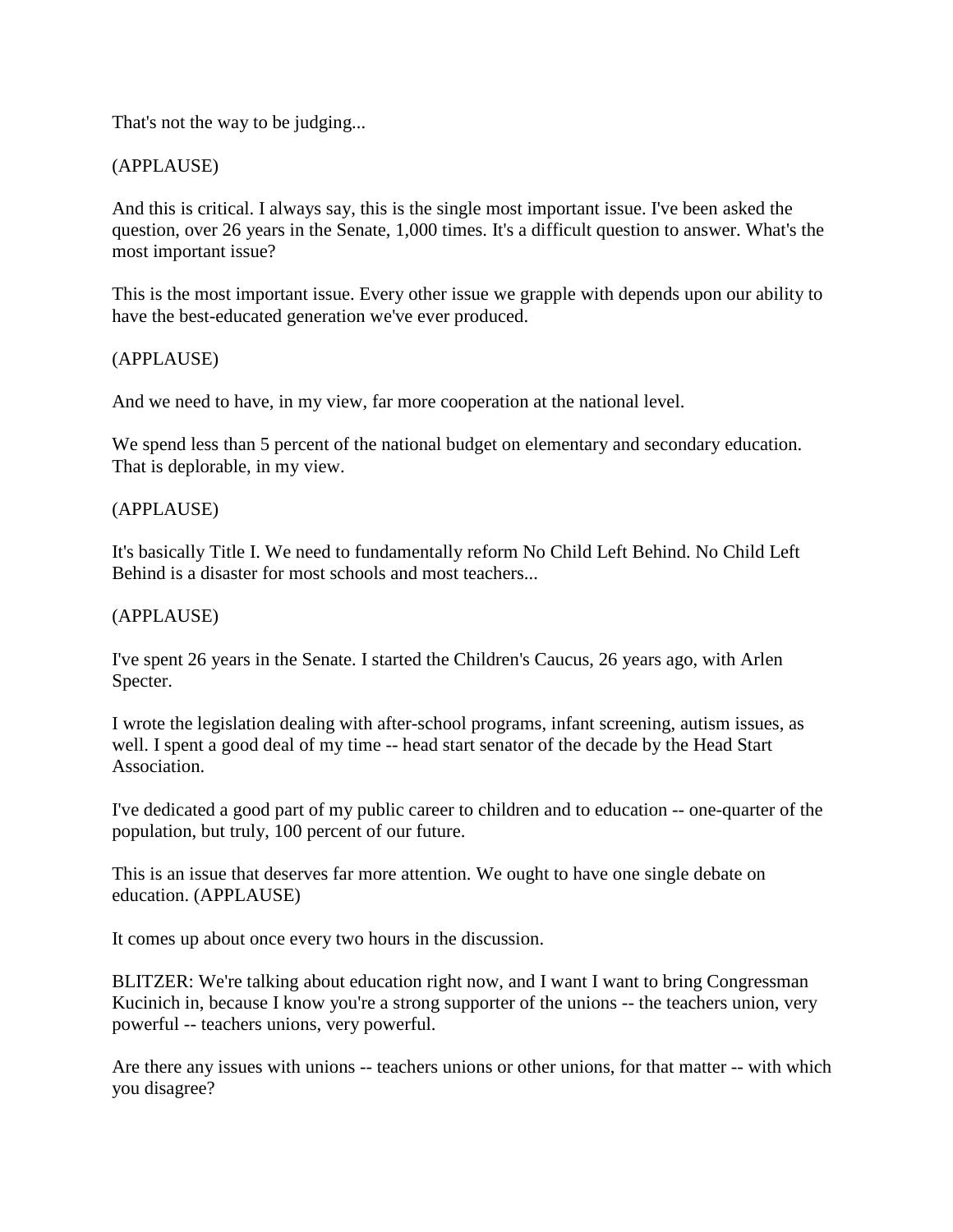KUCINICH: My father was a truck driver. He was a member of The Teamsters. I happen to be a member of the IATSE. I think that the trade -- that the union movement is essential to upholding human rights.

And I think that if we had trade agreements that had workers' rights in them, that would lift up conditions for workers in this country and in all countries.

So I'm the candidate of workers in this  $-$ - this campaign because I've stood for jobs for all, full employment economy, health care for all, education for all.

And the fact of the matter is that a Kucinich administration will means a workers' White House. Right now wealth is being accelerated upwards, and I'm the one candidate in the race who comes right from the working class and can address those needs directly because I remember where I came from.

(APPLAUSE)

BLITZER: All right. I take it that the answer is there's nothing -- there's no issues, no major issues you disagree with America's unions.

KUCINICH: Well, you know, the Teamsters wanted to drill in Alaska. I voted against drilling in Alaska. So it's not like I'm a slam dunk on every issue.

BLITZER: All right.

Governor...

KUCINICH: But I'm for working people. That's why I'm up here.

RICHARDSON: I think the key -- the key -- I want to be the education president.

The key to a good education is a strong teacher. One of the problems we have in this country is we disrespect teachers. We underpay them. I would have a minimum wage for all teachers starting out at \$40,000 per year.

(APPLAUSE) And, Chris, I think we need to be bolder with No Child Left Behind. I would junk it. This is a disaster. It's got to go. I would have preschool for every child. I would have full-day kindergarten. America is 29th in science, to the European Union, to Japan. We need to have science and math academies. Hire 100,000 science and math teachers. Have art in the schools.

### (APPLAUSE)

We need also to have a college education policy that deals with these huge loans that are killing our college students.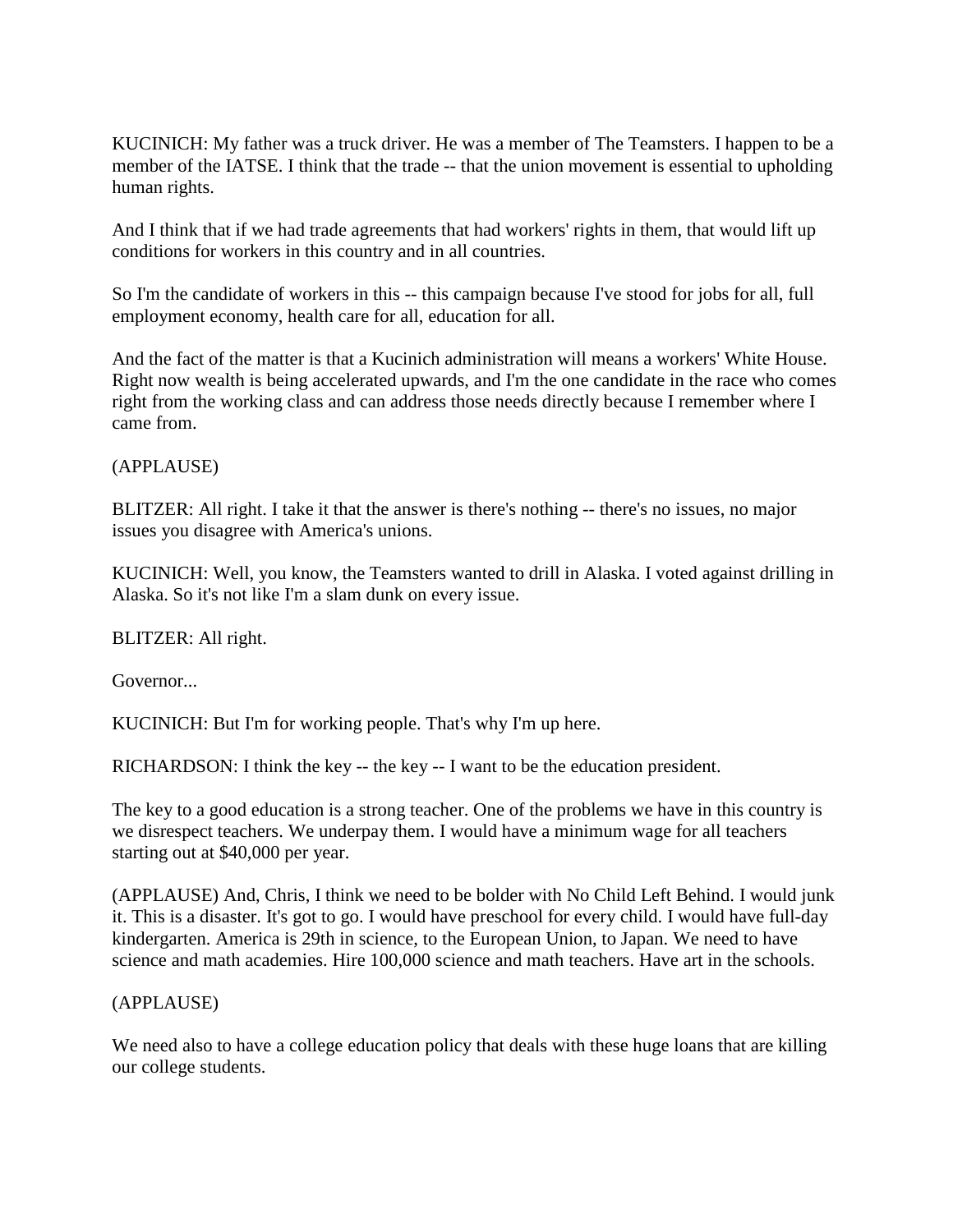### (APPLAUSE)

What I would do -- and, you know, we are in a great college here. What I would do is in exchange for two years of tuition, government pays tuition, one year of national service to this country. Those are the kind of creative solutions we want in this country.

#### (APPLAUSE)

BLITZER: Let me -- thank you, Governor. Thank you very much.

I want Senator Clinton to weigh in on the issue of merit pay.

If there's a teacher out there who's doing a great job, should that teacher get merit -- get a bonus for doing a great job, that individual teacher who works really hard, does a great job educating young people?

CLINTON: Well, I support school-based merit pay for a lot of the reasons Chris was talking about. We need to get more teachers to go into hard-to-serve areas. We've got to get them into underserved urban areas, underserved rural areas.

But the school is a team, and I think it's important that we reward that collaboration. You know, a child who moves from kindergarten to sixth grade, say, in the same school, every one of those teachers is going to affect that child.

BLITZER: But what if there's an excellent teacher in that team and a crummy teacher in that team, a teacher who's simply riding along and not really working very hard, not really educating those young kids?

Do you give just everybody the merit pay, or do you give it to individual teachers?

CLINTON: Well, you need to weed out the teachers who are not doing a good job. I mean, that's the bottom line. They should not be teaching our children.

#### (APPLAUSE)

I mean, what I believe so strongly is that our education system has served this country very well. But we're in the 21st century. We do need to reimagine it. We've got to get everybody to talk about it.

But what I object to with the Bush administration is it's always talking down. We need to have a collegial collaboration. And the teachers need to be at the table...

#### BLITZER: All right.

CLINTON: ... helping us figure out what the best way is to achieve our goals.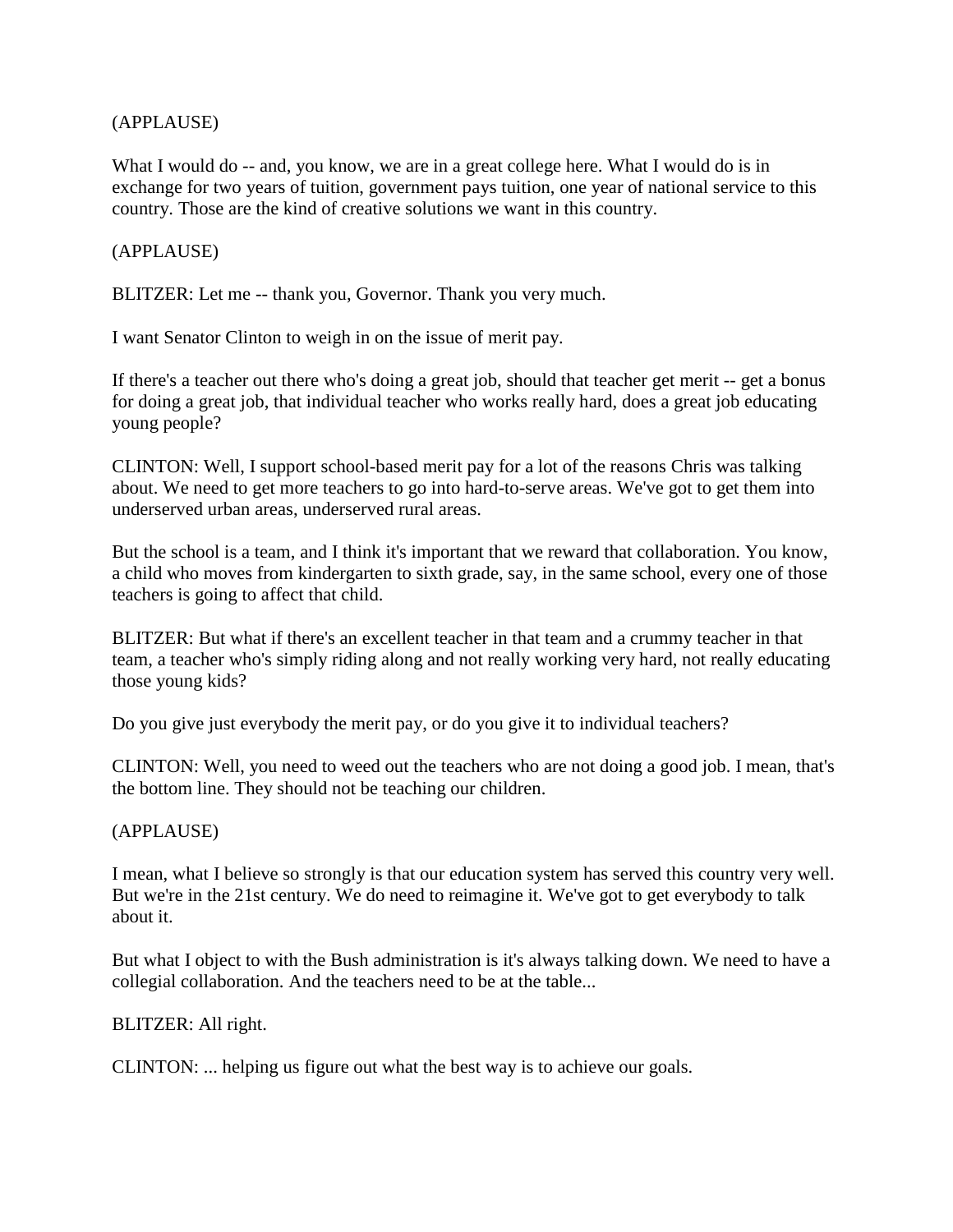## (APPLAUSE)

BLITZER: I want to move on to the next question, but I want Senator Biden to weigh in, because I know your wife is a teacher, so go ahead. Should an excellent teacher be given merit pay?

BIDEN: An excellent teacher should be judged by whether or not that teacher outside of the classroom improves themselves and their teaching skills.

My wife got two master's degrees and a doctorate degree. That's merit pay. She went out there and she earned the ability to be able to demonstrate to everyone that she was an exceptional teacher, because she went out and she gathered this additional knowledge, instead of being -- not just being a good teacher.

Here's the problem with simple merit pay, based on the principle. Who makes the decision, based on merit pay?

### (APPLAUSE)

Who is the person who...

#### (APPLAUSE)

I believe there should be teaching excellence. I think we should demand more of our teachers in continuing education. I think there should -- and unions don't like that.

I think there should be -- demand more of the teachers, in terms of the participation after school and in school.

#### (APPLAUSE)

But I think you've got to pay them.

And the last point I'll make is, Bill is correct. You have to -- look, the idea you start teachers at \$28,000, in most states, where, in the countries we're competing with, they start off and they graduate their -- the graduating seniors are getting the same pay that engineers are getting in those same schools.

BIDEN: My father has an expression -- God love him -- before he passed away. He'd say, "Don't tell me what you value, show me your budget and I will tell you what you value."

### (APPLAUSE)

I've laid out a \$30 billion plan...

BLITZER: Thank you.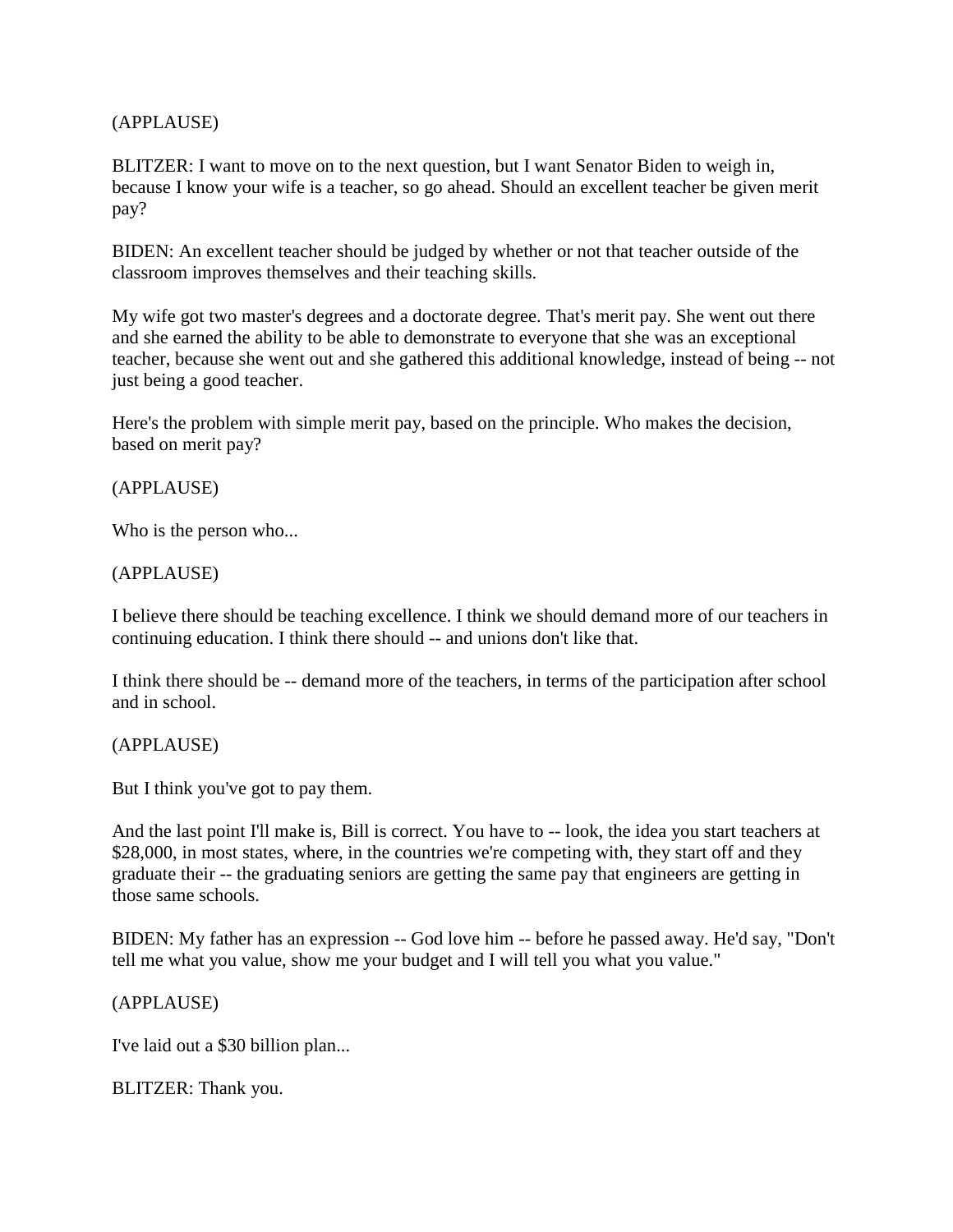BIDEN: ... over five years to -- 16 years of education is what our kids need. They need to start two years earlier and be guaranteed two years after school.

BLITZER: Thank you, Senator.

(APPLAUSE)

Campbell Brown?

BROWN: Senator Biden, a question on Pakistan.

As you know, in the past few weeks Pakistani leader Pervez Musharraf has declared a state of emergency there. He's dismissed several Supreme Court justices. He's recently placed opposition leader Benazir Bhutto under house arrest twice now and imprisoned numerous other dissenters.

And I know you spoke with Musharraf last week. And you, along with several others on the stage, assert that the U.S. should maintain its current level of financial support for Pakistan.

And my question is, is it your view that there are times when the security of the United States is more important than the way a key ally, like Musharraf, disregards freedom and disregards democracy?

BIDEN: First of all, I do not think we should maintain the same aid we're giving. I have made it clear to Musharraf personally when he called me, and I've spoken personally to Bhutto, before -- I might add, the president spoke to either one of them -- I spoke to them and I indicated very clearly two things.

### (APPLAUSE)

One, if he did not -- if he did not take off his uniform, if he did not hold fair and free elections by the middle of January, I would on the floor of the Senate move to take away the aid we're giving with regard to F-16s and P-3s, because that's the biggest leverage you have on him within his military.

He is not a sole player. He has to keep his military happy, as well. I would use that leverage.

Secondly, I've indicated that what we should do is move from a Musharraf policy to a Pakistan policy. Unlike anyone else, within five days of this happening, I laid out a detailed plan. The president hasn't, no one on this stage has -- no else has -- a detailed plan, as president, how I will proceed with Iraq.

And you have to move from military aid to giving to the middle class there. The middle class is overwhelmingly the majority. They get no connection with the United States. We have to significantly increase our economic aid relative to education, relative to NGOs, relative to all those things that make a difference in the lives of ordinary people over there, and not be doing it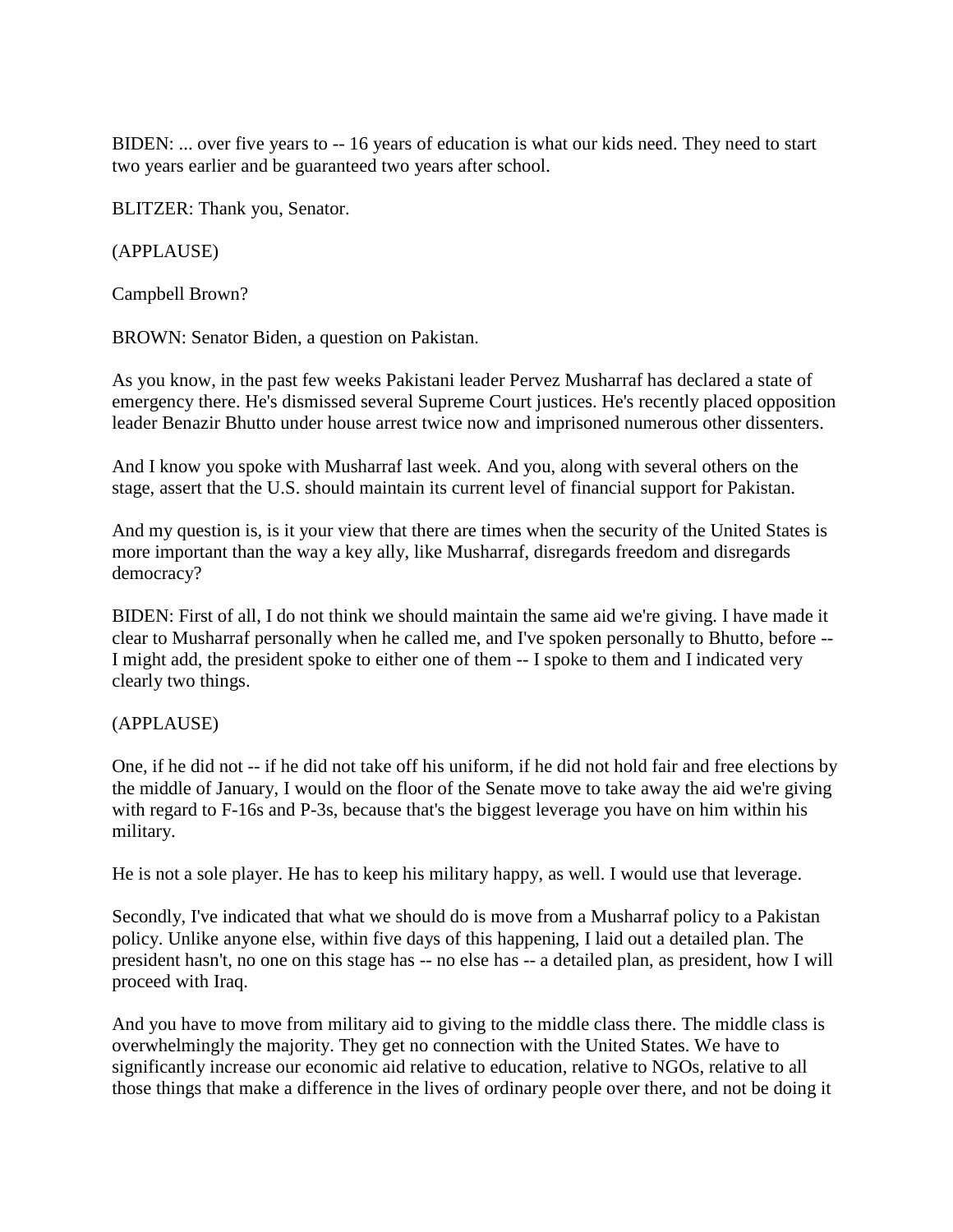through the military side.

I know there's more to say, Campbell. I appreciate you asking me the question, and I'm sorry I answered it. I know you're not supposed to questions based on what I...

# (LAUGHTER)

BLITZER: Well, let me bring in Governor Richardson.

Governor Richardson...

# (APPLAUSE)

... you've suggested cutting off military aid to Pakistan so long as the Pakistani leader doesn't take these steps to restore the constitution, take off his military uniform, end the national state of emergency and have free and fair elections.

But some are worried, including the opposition leader, Benazir Bhutto -- I spoke with her earlier this week -- that cutting off military aid to the Pakistan military could undermine U.S. national security.

This is a country that has nuclear weapons. It has a strong Taliban presence, an Al Qaida presence. Are you worried at all that as bad as President Musharraf might be, it could get a whole lot worse over there.

RICHARDSON: Well, of course I'm worried, but what happened with our Pakistan policy, we got our principles wrong. We forgot our principles, our principles that we said to Musharraf: You know, Musharraf, security is more important than human rights.

# (APPLAUSE)

If I'm president, it's the other way around -- democracy and human rights. What I would do is, yes, I would condition the assistance to Musharraf. We give him \$10 billion. Sixty percent of that is to his military.

I would say, President Musharraf, unless you restore the constitution; unless you have elections in January; unless you end the state of emergency; unless you allow Benazir Bhutto to run as a candidate; unless you put the supreme court back -- and something else we forgot.

He is supposed to go after terrorists on his border. And he has done a very weak job of doing that.

And you know, I would condition the assistance...

BLITZER: All right.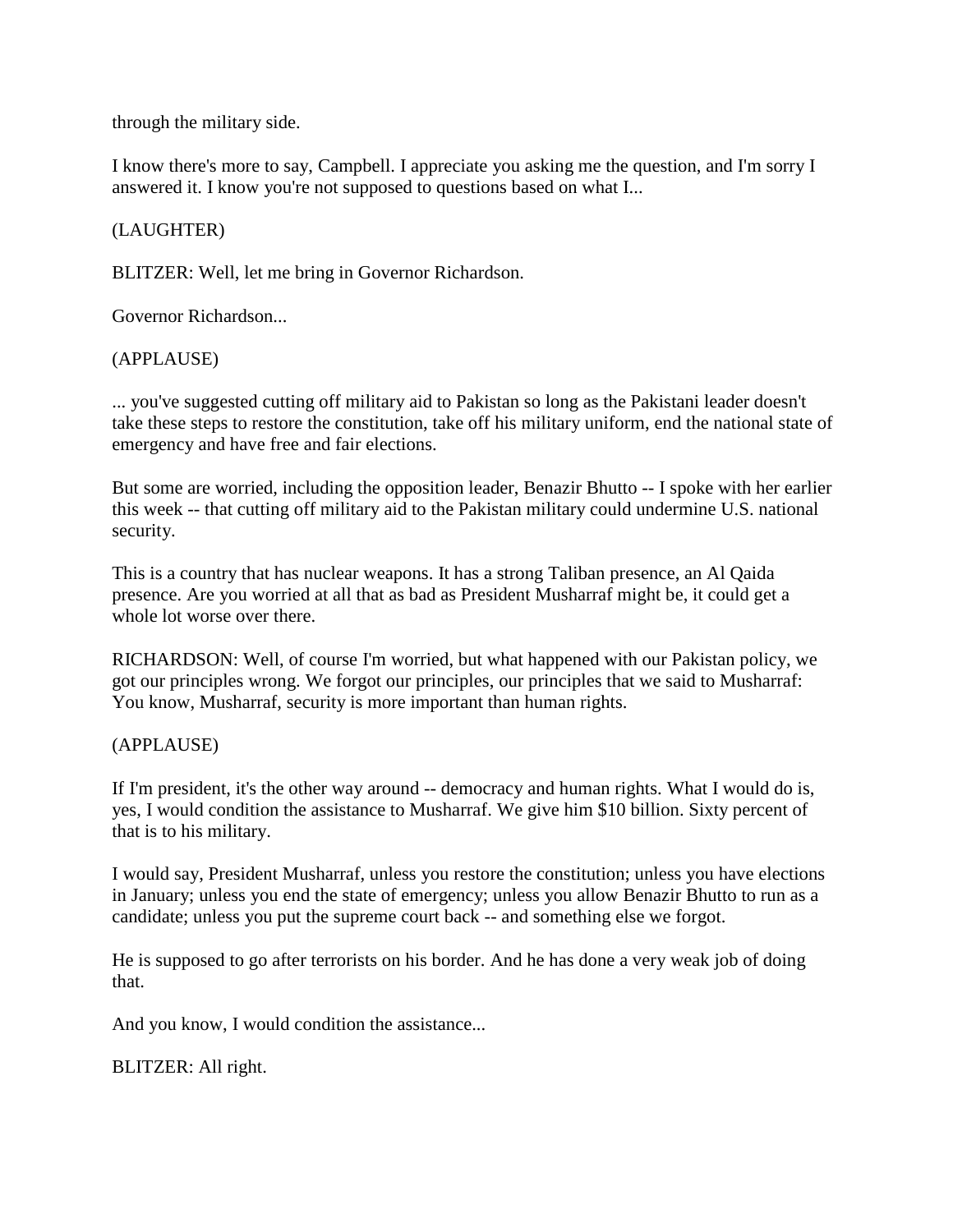RICHARDSON: ... but here's another point -- no, but here's another point. Pakistan and the politics of Pakistan, Islamic parties get maybe 15 percent of the vote. I mean, so this threat that, oh, revolutionary elements are going to overtake him, if he has a fair election, and you take his party and Benazir Bhutto's party, and you get the military...

BLITZER: But...

RICHARDSON: ... I believe that moderate forces can win. So, if we're on the side of democracy and human rights, and we're on the side of Musharraf having elections, then U.S. interests are preserved, and the Pakistani people have a democracy.

BLITZER: Let me just be precise because I want to make sure we all -- I heard you correctly.

What you're saying, Governor, is that human rights, at times, are more important than American national security?

RICHARDSON: Yes...

(APPLAUSE)

... because I believe we need to find ways to say to the world that, you know, it's not just about what Halliburton wants in Iraq. It's also about...

(APPLAUSE)

... our values of freedom, equality. Our strength is not just military and economic.

BLITZER: All right.

RICHARDSON: Our strength as a nation is our values: equality...

BLITZER: All right.

RICHARDSON: ... freedom, democracy...

BLITZER: All right.

RICHARDSON: ... human rights.

BLITZER: Senator Edwards, I want you to weigh in.

RICHARDSON: That's why we are strong.

BLITZER: Go ahead, Senator.

EDWARDS: Well, I think, first of all, we have some basic goals that we need to be focused on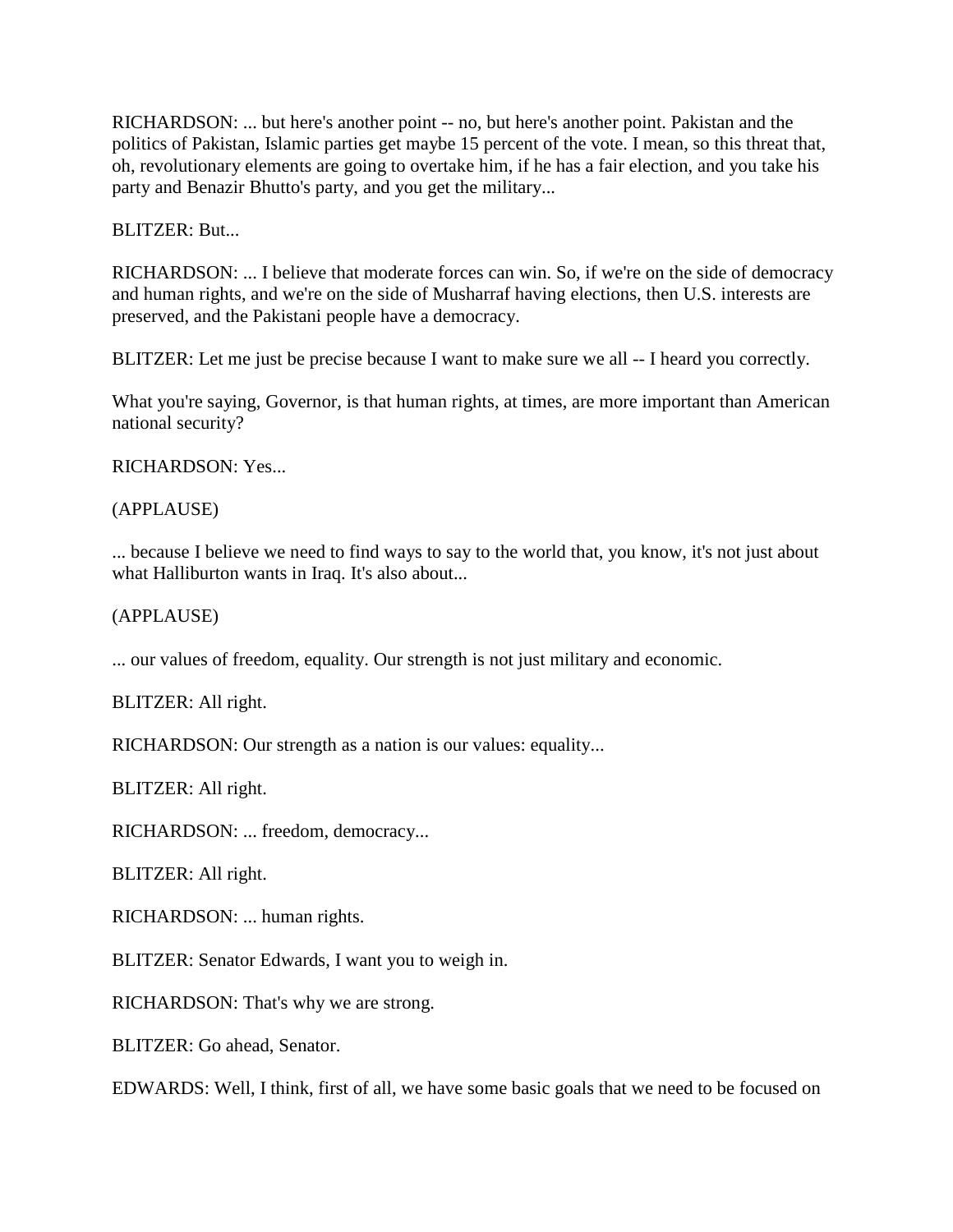with respect to Pakistan.

One is to make sure that the extremists in northwest Pakistan are under control; second that we provide support for the democratic reformers; third, as Senator Biden just spoke about, to make sure these elections take place in January; and, fourth, we need to make certain that the nuclear weapons are under control.

Now, this leads to a bigger questions. I think Pakistan is the living, breathing example that America's ad hoc policy of dealing with the spread of nuclear weapons, while it's absolutely required in today's world given what's happening with Iran, given what we see today in Pakistan and the incredible fragility of the administration in Pakistan and the presidents of an extraordinary extremist element within Pakistan.

But this is the living, breathing example of a policy that will not work over the long-term -- I'm about to finish. What we have to do, what America needs to do and what I will do, as president of the United States, is to lead a long-term international effort to rid the world of nuclear weapons.

It is the only way we're going to keep the world secure and keep America secure.

(APPLAUSE)

BLITZER: Everybody's going to have a chance.

Senator Obama, is human rights more important than American national security?

OBAMA: The concepts are not contradictory, Wolf.

BLITZER: Because occasionally, they could clash.

OBAMA: They are complementary. And I think Pakistan is a great example.

Look, we paid \$10 billion over the last seven years and we had two goals: deal with terrorism and restore democracy.

And we've gotten neither.

And Joe and Bill are exactly right on this. Pakistan's democracy would strengthen our battle against extremists.

The more we see repression, the more there are no outlets for how people can express themselves and their aspirations, the worse off we're going to be, and the more anti-American sentiment there's going to be in the Middle East. We keep on making this mistake.

As president, I will do everything that is required to make sure that nuclear weapons don't fall into the hands of extremists, especially going after Al Qaida in the hills between Afghanistan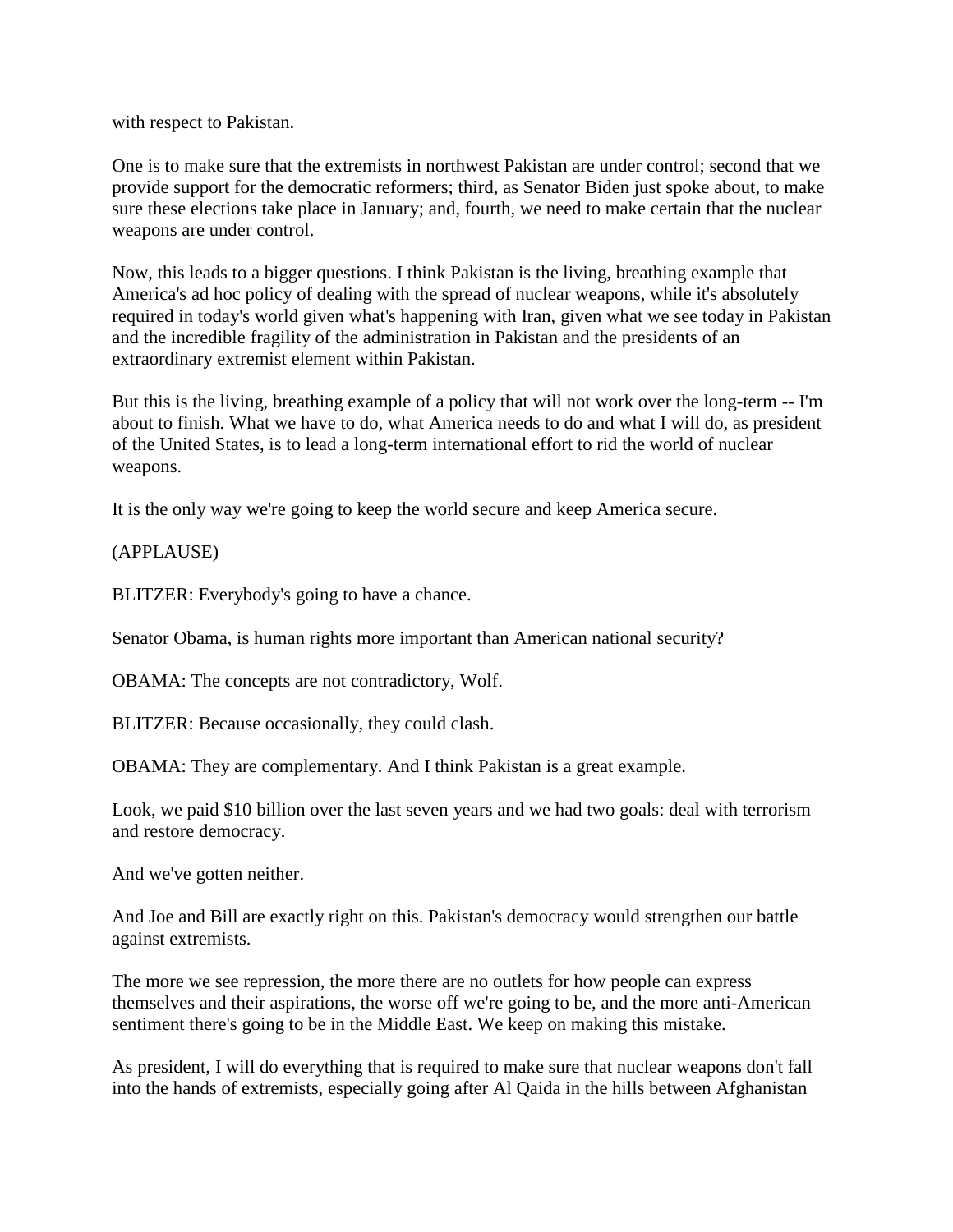and Pakistan.

But we've got to understand that, if we simply prop up anti- democratic practices, that that feeds the sense that America is only concerned about us and that our fates are not tied to these other folks.

And that's going to make us less safe.

That's something I intend to change.

BLITZER: Hold on. Hold on one second. Senator Dodd, I want you to weigh in. What is more important when they clash: human rights versus national security?

DODD: Well, first of all, I hope maybe others don't find this as ironic as I do that have President Bush urging the Turks not to invade Kurdish areas of Iraq and lecturing Musharraf about restoring the constitution. This is an administration that stepped all over our own constitutional processes.

(APPLAUSE)

And this isn't. Elections are -- there is an expression in Spanish that says elections...

BLITZER: What is more important, human rights or national security?

DODD: Obviously, national security, keeping the country safe. When you take the oath of office on January 20, you promise to do two things, and that is to protect and defend the Constitution of the United States and protect our country against enemies both foreign and domestic. The security of the country is number one, obviously.

BLITZER: All right. OK.

DODD: Secondly, this doesn't mean -- elections are only one note, as they say, in the tune of democracy. Be careful what you wish for. If there were totally free elections. In many of the countries we're talking about today, the Islamic Jihad or the Islamic Brotherhood would win 85 percent of the vote.

That's not a great outcome for us at this point either.

BLITZER: All right.

DODD: So we need to have a sense of balance about this here. I disagree with those who suggest here that we ought to condition Musharraf's actions regarding some of these issues on aid and assistance here.

There's only one way into Afghanistan. It's through Pakistan. The generals in the military control the nuclear weaponry here. We need to move and remind Musharraf that there are obligations he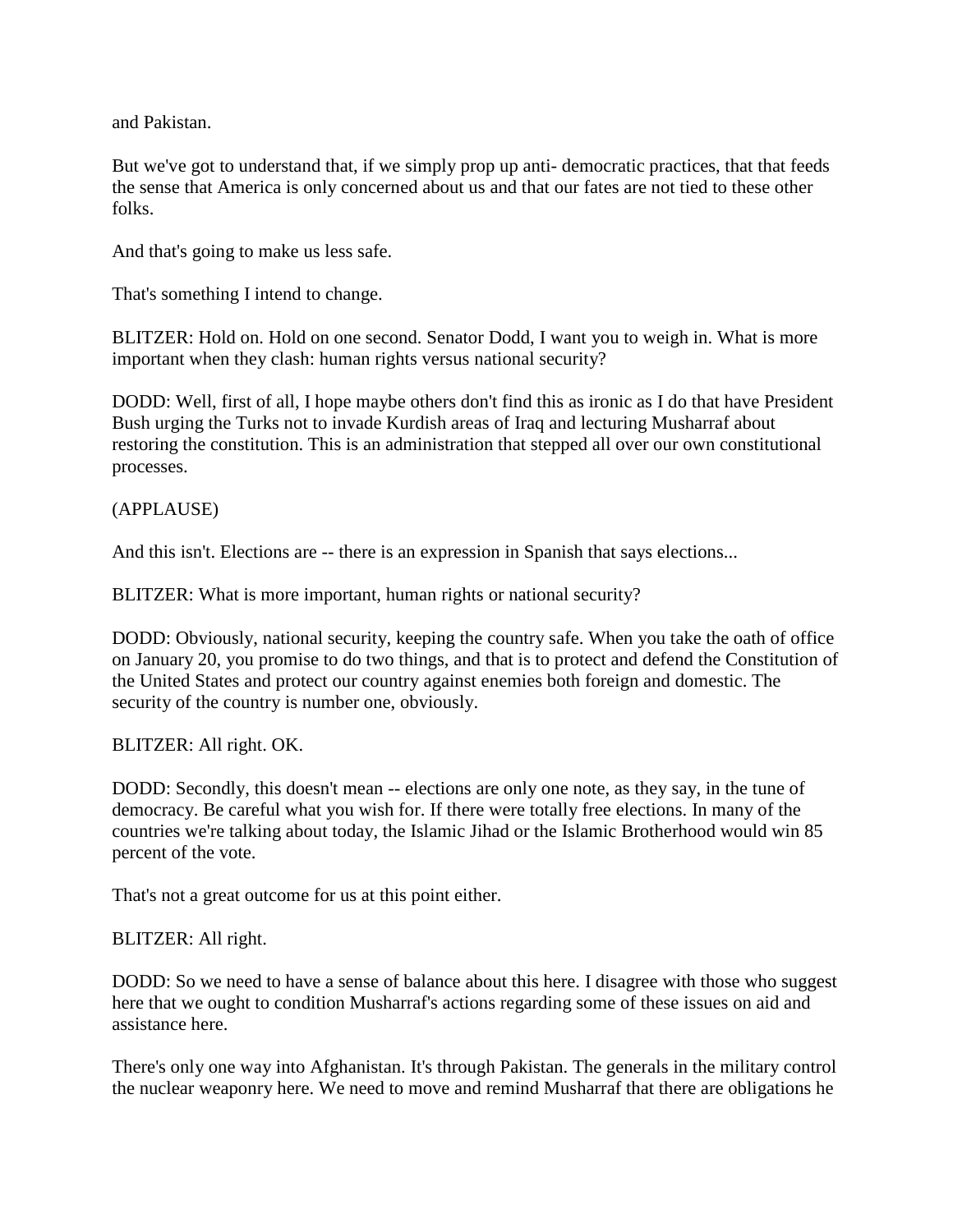needs to fulfill.

Be careful here about insisting upon...

BLITZER: All right, you answered the question, Senator.

DODD: No, no, let me finish. Because, literally, then you have to do what you say you're going to do. And if he doesn't do what he's suggesting, then you have to terminate that relationship, and that puts this country in a very, very dangerous position right now.

BLITZER: You say national security is more important than human rights. Senator Clinton, what do you say?

CLINTON: I agree with that completely. The first obligation of the president of the United States is to protect and defend the United States of America. That doesn't mean that it is to the exclusion of other interests.

And there's absolutely a connection between a democratic regime and heightened security for the United States. That's what's so tragic about this situation. After 9/11, President Bush had a chance to chart a different course, both in Pakistan and in Afghanistan, and could have been very clear about what our expectations were.

We are now in a bind. And it is partly -- not completely, but partly -- a result of the failed policies of the Bush administration.

So where we are today means that we have to say to President Musharraf, "Look, this is not in your interest either; this is not in the interest of the United States. It is not in your interest to either stay in power or stay alive." We have to figure out how we're going to navigate this.

When I was meeting with him earlier this year, I asked him if he would accept a high-level presidential envoy to begin to negotiate some of these issues.

He said yes. I got back, I called the White House, I asked them to send such a high-level envoy - - they did not do it. They're going to send one now.

So, I mean, you've got to stay on top of this and you have to manage it all the time. That requires presidential attention; we haven't had that, and part of the reason is obvious now.

BLITZER: Thank you, Senator.

(APPLAUSE)

John Roberts?

Stand by. Stand by.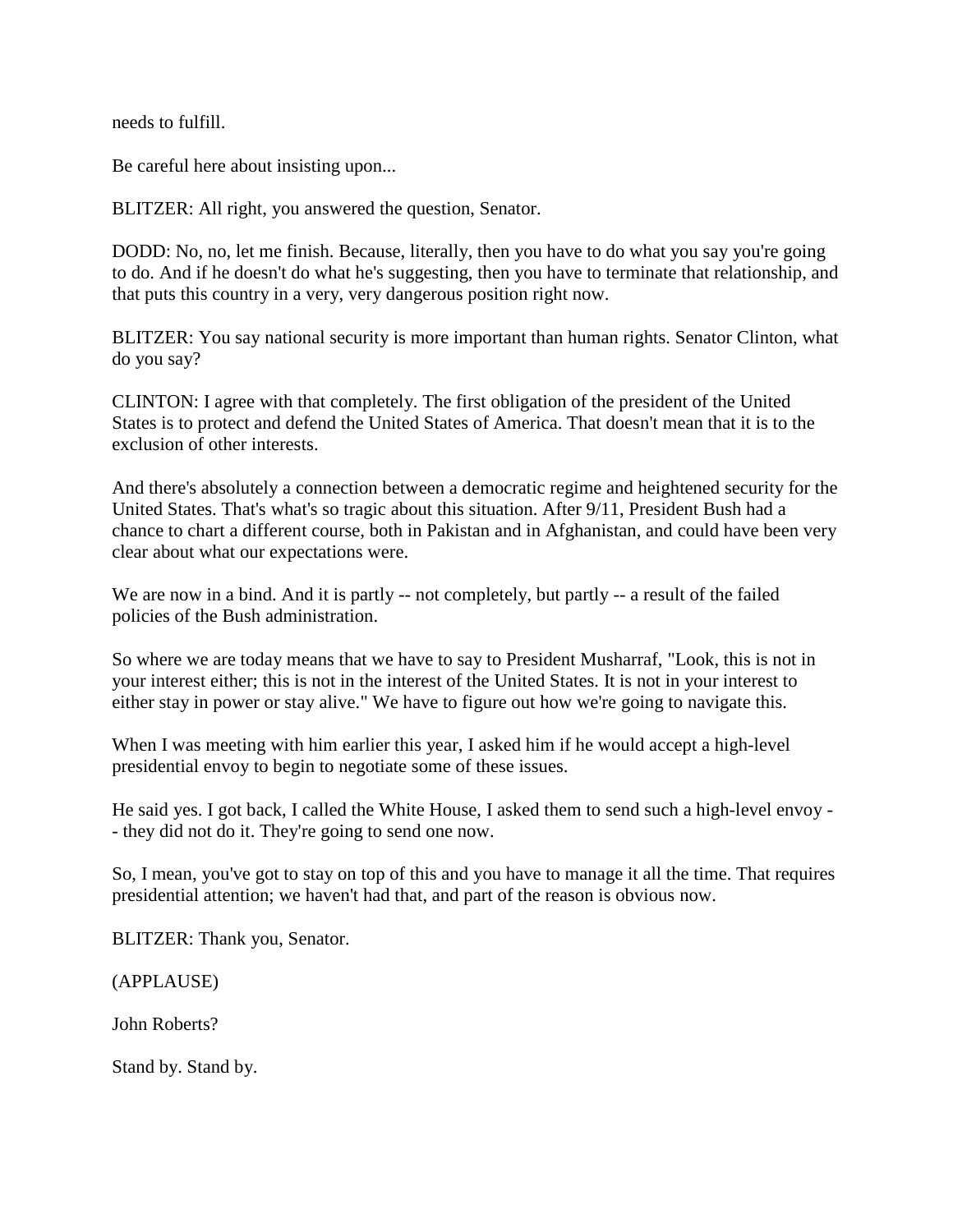John Roberts, go ahead.

You're going to have a chance.

ROBERTS: To Governor Richardson, a military police unit from the Nevada National Guard, stationed about 12 miles from here, just left for its third tour of duty in Iraq.

I want to talk to you for just a moment here about the effect of the troop increase over there. It's true that 2007 is the deadliest year so far since 2003 for American forces, but it's also true that U.S. troop deaths have been declining steadily since the spring. And in fact, in the month of October, they were at their lowest level in nearly two years. At the same time, there has been a marked decline in the number of deaths of Iraqi people.

Is General David Petraeus correct when he says that the troop increase is bringing security to Iraq?

RICHARDSON: John, we shouldn't be talking about body counts. One American death is too much.

## (APPLAUSE)

And what I am saying here is the surge is not working.

There is less -- right now, less possibility of a political solution. Three out of the 18 benchmarks of the General Accounting (sic) Office have been fulfilled. Even among Republican math, that is a failing grade.

### (LAUGHTER)

What I'm saying also is that -- look at this statistic: 65 percent of the Iraqi people now say it's OK to shoot an American soldier. Our troops are dying -- over 3,800, two today, 60,000 wounded, casualties, mainly mental trauma.

Now, my position is that we get the troops out in a year, leave no residual forces behind -- unlike some of my colleagues here that want to leave some until 2013 -- but not just wave goodbye, because we have a responsibility.

And that is: one, to get a political compromise, a U.S.-led political compromise among the three groups that they share power -- the Sunni, the Shia, the Kurds -- that they share oil revenues, that we have an all-Muslim, all-Arab peacekeeping force, with some European forces, headed by the U.N., a donor conference that involves other countries -- European Union, rich Arab states, contributing to the reconstruction of Iraq, where we have spent...

BLITZER: All right.

RICHARDSON: ... \$500 billion...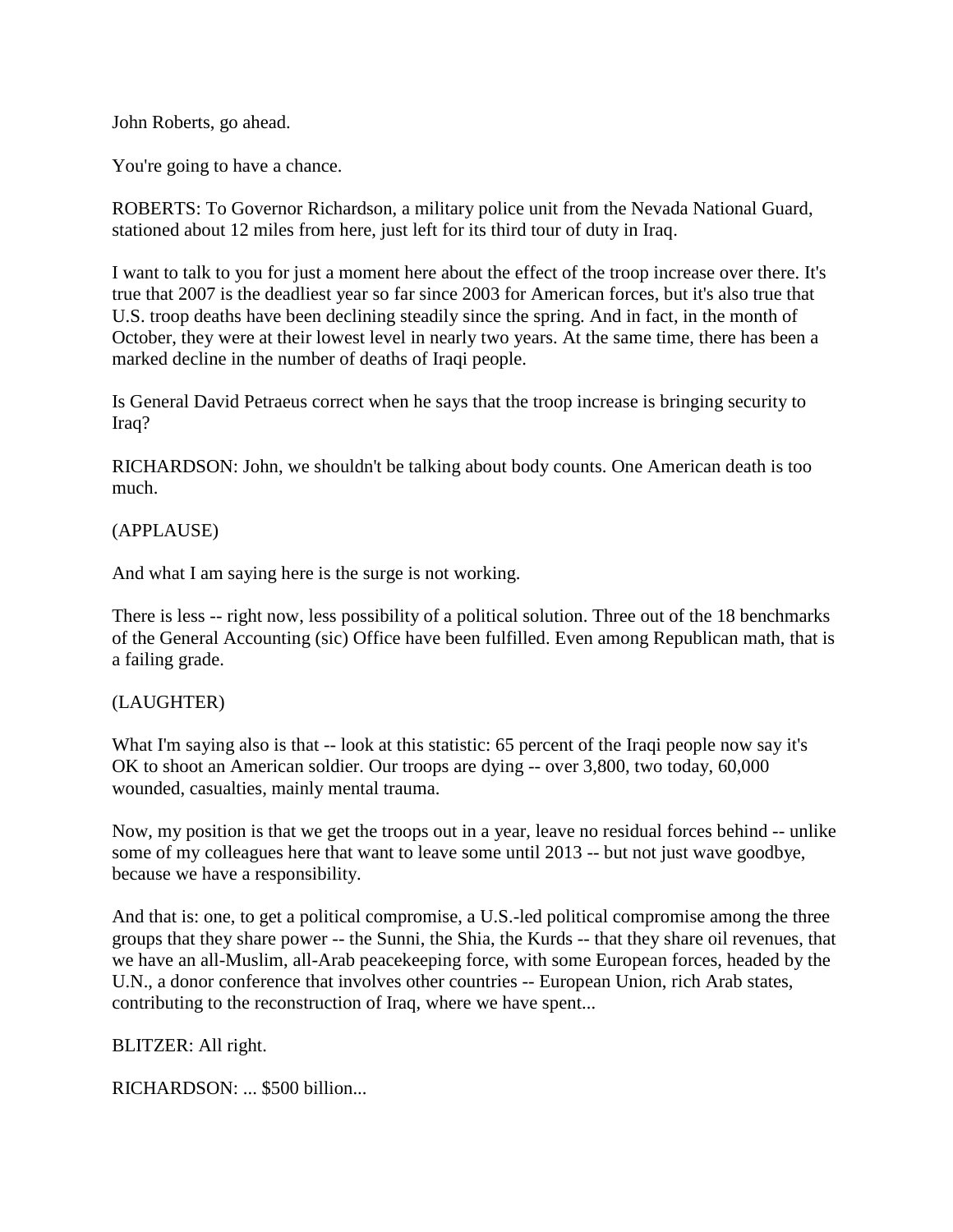BLITZER: Thank you, Senator.

RICHARDSON: ... in this war, when this money should be used in America, for health care, education, and for kids.

### (APPLAUSE)

BLITZER: Congressman Kucinich, is the troop increase...

(CROSSTALK) BLITZER: Is the troop increase, as General Petraeus has put forward over these past few months -- is it working?

KUCINICH: No. The occupation is fueling the insurgency. In 2003, I put forth a plan to get out of Iraq. I'm actually the only one on this stage who voted against the war...

## (APPLAUSE)

... voted against funding the war, 100 percent of the time.

### (APPLAUSE)

And also who has a plan to bring the troops home. And they should be brought home now. And let me tell you something, the Democrats in Congress have not done the right thing for the American people. They should tell President Bush, we're not going to give you another dime. We're not putting a bill on the floor. Bring them home now.

### (APPLAUSE)

Also, when you talked about Pakistan, you didn't get a chance to come to me on that question, but I want to point something out to you, Wolf. You cannot look at Pakistan and the destabilization that is occurring in many Muslim nations without understanding the role that our aggression against Iraq has played in contributing to that destabilization. So I am speaking about a new policy of strength through peace, no more unilateralism, no more preemption, no more first-strike, open-dialogue diplomacy, and adherence to international law.

BLITZER: Thank you, Congressman.

Senator Obama, I will put the same question to you.

### (APPLAUSE)

Is General Petraeus' strategy working?

OBAMA: There is no doubt that because we put American troops in Iraq, more American troops in Iraq, that they are doing a magnificent job.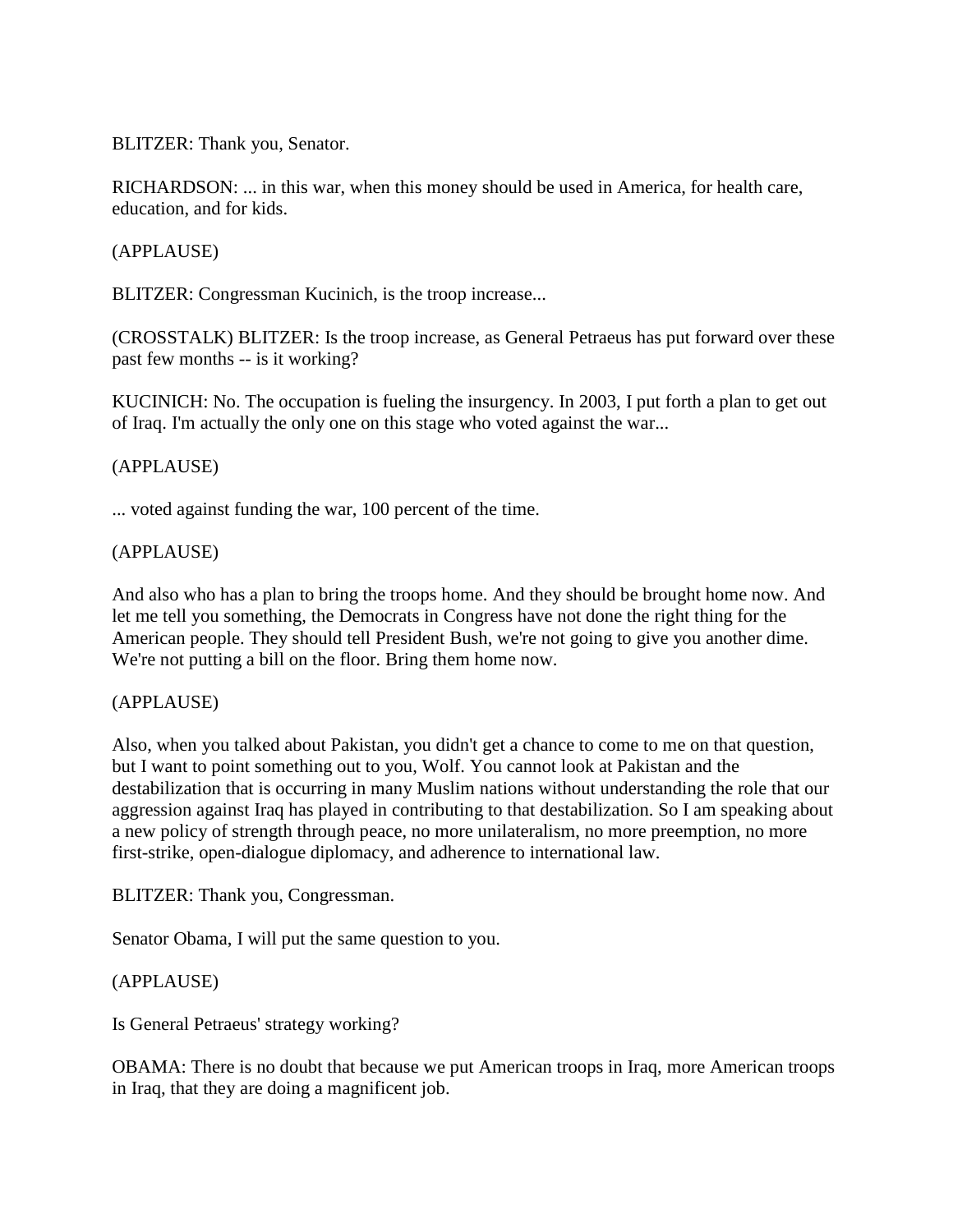And they are making a difference in certain neighborhoods. But the overall strategy is failed because we have not seen any change in behavior among Iraq's political leaders. And that is the essence of what we should be trying to do in Iraq.

That's why I'm going to bring this war to a close. That's why we can get our troops out -- our combat troops out within 16 months. That's why we have to initiate the kind of regional diplomacy, not just talking to our friends, but talking to our enemies, like Iran and Syria, to try to stabilize the situation there.

(APPLAUSE) OBAMA: But I just want to make this important point, because all of us as we're campaigning, we're seeing this in human terms. People are on two, three, four tours of duty. Families are carrying an enormous burden.

This year, we saw the highest casualty rates for American troops in Iraq since this war started.

The same, by the way, is true in Afghanistan. If we have seen a lowering violence rate, that's only compared to earlier this year. We're back to where we started back in 2006.

BLITZER: All right.

OBAMA: And so the notion that somehow because we've gone from horrific violence to just intolerable levels of violence, and that somehow that justifies George Bush's strategy is absolutely wrong, and I'm going to bring it to a halt when I'm president of the United States.

(APPLAUSE)

BLITZER: All right. Thank you.

Thank you, Senator.

Campbell Brown?

BROWN: Congressman Kucinich, we're approaching the holiday season right now and parents across the country are in a panic. They are rifling through their toy boxes. They are throwing things away because they are so worried that toys, that products coming from China right now are too dangerous for their children.

Do you believe that the people on this stage who voted to fully open trade relations with China bear some of the responsibility for what's going on right now?

KUCINICH: Well, of course they do, in the same way that people who voted for the war bear responsibility for what's going on.

People who voted for the Patriot Act bear responsibility for what's going on.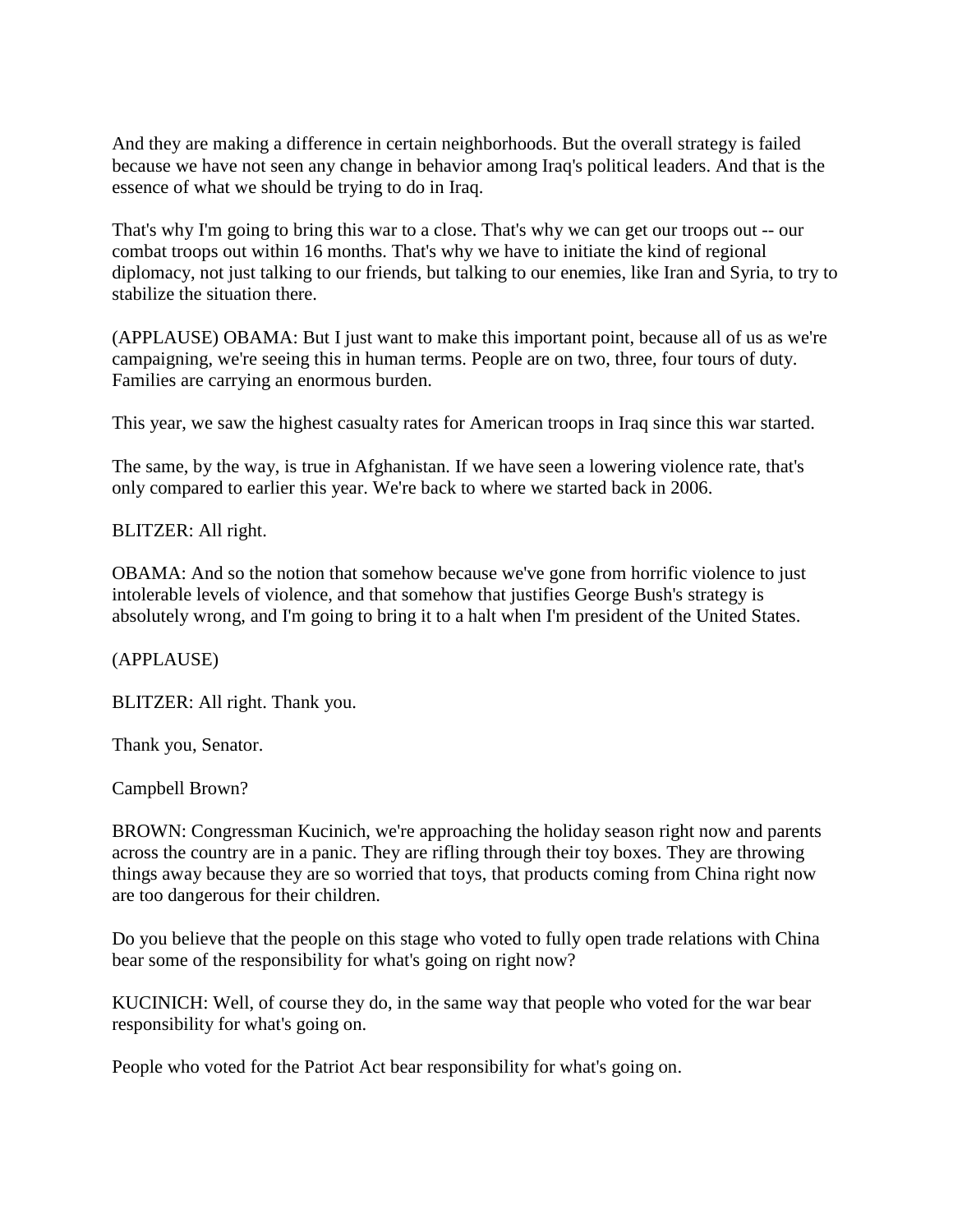### (APPLAUSE)

People who voted for Yucca Mountain bear responsibility.

People have to take responsibility for their positions.

Now, let's talk about China trade. The fact of the matter is, Wolf, it was well known when China trade came up that China doesn't have environmental quality standards, doesn't have health standards, doesn't have workers' rights, doesn't permit people to form unions.

Now, everyone knew that. And for someone to come up afterwards -- and I think in the last debate, I think Hillary Clinton was criticized by John Edwards for some trade-related issue, but the fact of the matter is, John, you voted for China trade understanding that workers were going to be hurt.

Now, you're a trial lawyer, you knew better. I'm saying that it's important, really.

## (APPLAUSE)

BLITZER: All right.

Senator Edwards, he made a specific reference to you.

KUCINICH: This is a fact, though. I mean, I'm not backing down from this. This is a fact. People have to take responsibility for their position.

(APPLAUSE)

BLITZER: Let's ask Senator Edwards to respond.

Was that vote a mistake?

EDWARDS: I'm not sure what I being a trial lawyer has to do with it, but -- wait, what my response is...

KUCINICH: Product liability.

(LAUGHTER)

(APPLAUSE)

EDWARDS: Cute, Dennis.

I think America's trade policy has been a complete disaster. I do believe that NAFTA, CAFTA, Colombia, Korea, Peru, which we're now considering, has been a complete and total disaster.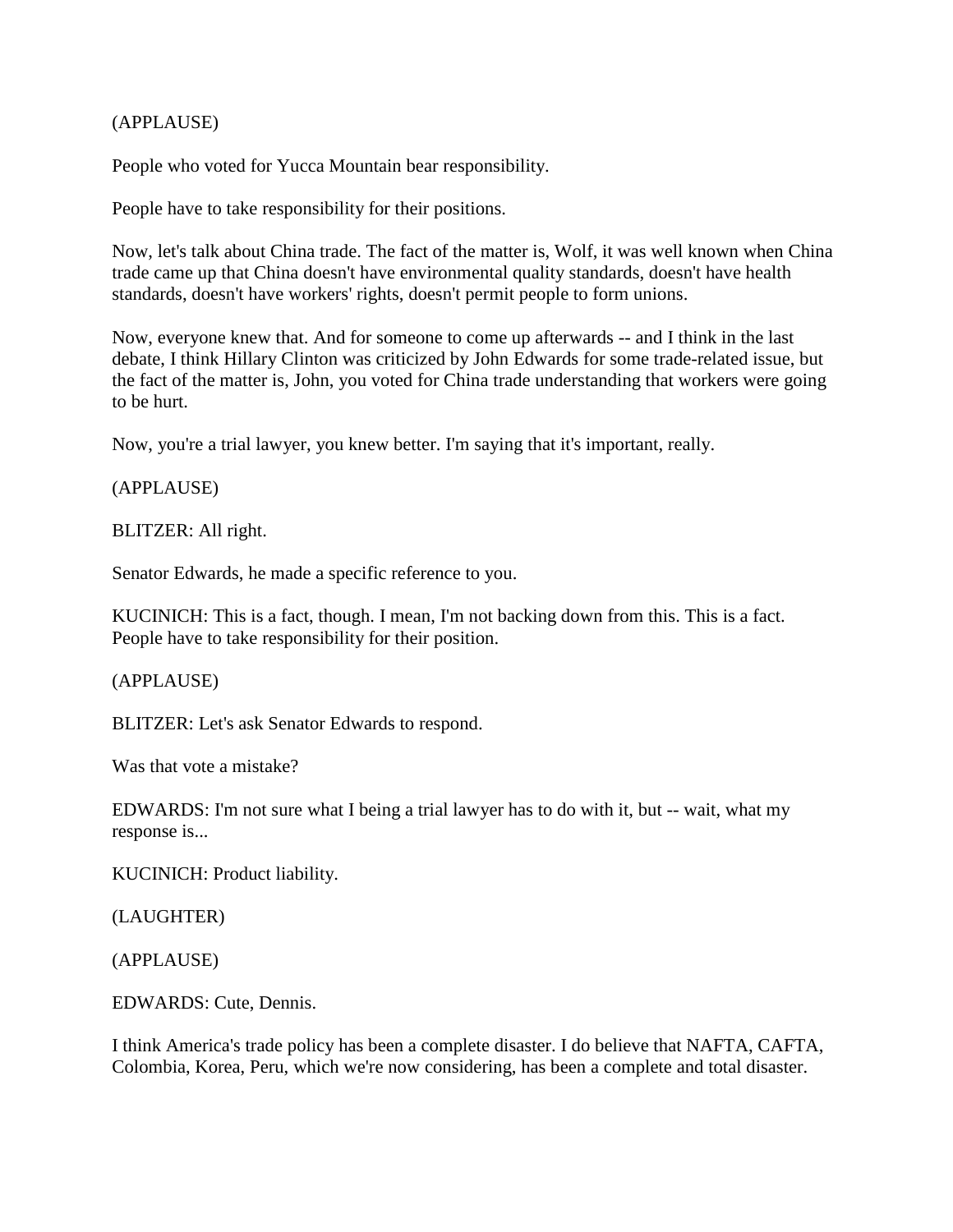And I think it's really important to prove what's been happening with trade into the bigger picture of what's happening with America. Because what I believe is that powerful interests, particularly big corporate interests, have literally taken over this government.

And they've taken over against the interest of ordinary Americans. And the living, breathing example of that is, in 1993, when we were in control of the White House, of the United States Senate and the United States House, we made an effort to pass universal health-care.

The big drug companies, insurance companies and their lobbyists killed it.

The same time, NAFTA was put on the table.

BLITZER: All right. EDWARDS: The big corporations in America were for NAFTA. So, what did we get with a Democratic Congress, with a Democratic president?

BLITZER: So...

EDWARDS: We didn't -- no, let me finish this. We didn't get something that America desperately needed, which is universal health care. But we got something America did not need, which is NAFTA, which has cost us millions of jobs. We will not change this country...

## (APPLAUSE)

... if we replace a crowd of corporate Republicans with corporate Democrats. We have to give the power in this democracy back to the American people. That's what's at stake in this election.

BLITZER: All right. I'm going to let Senator Clinton respond. But let me just rephrase the question. Was your vote to normalize trade relations with China a mistake?

EDWARDS: I think what is a mistake is allowing China to operate unfettered, to send dangerous products into this country, to not have the president of the United States hold them responsible for their trading obligations to the WTO, which has not been done.

BLITZER: So it was a mistake.

EDWARDS: I think it was right to bring them into WTO. It's wrong to not hold them responsible for their obligations.

BLITZER: All right. Senator Clinton, all of us remember the big NAFTA debate when your husband was president of the United States. A lot of us remember the debate between Al Gore, who was then vice president, and Ross Perot.

Ross Perot was fiercely against NAFTA.

Knowing what we know now, was Ross Perot right?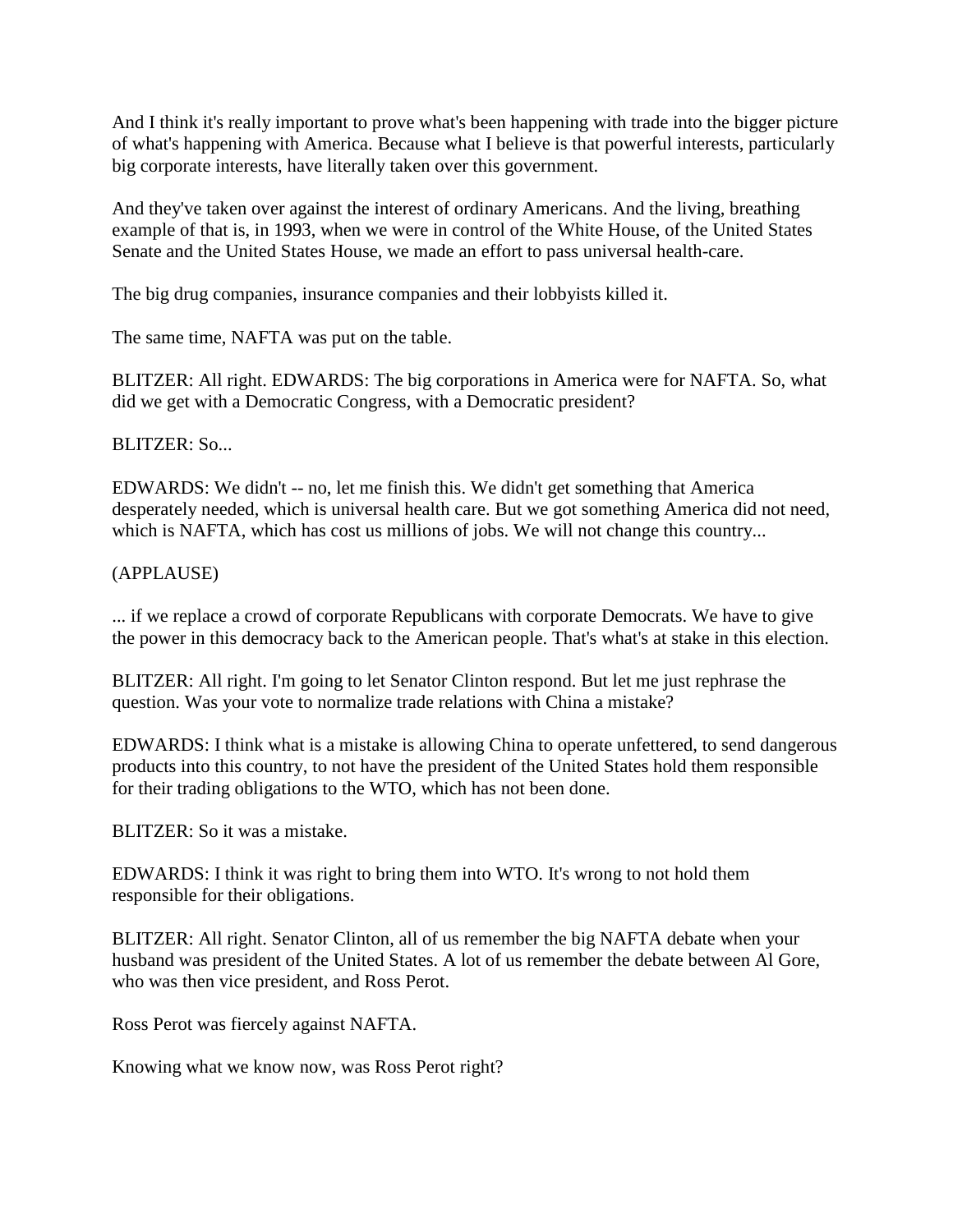# (LAUGHTER)

CLINTON: All I can remember from that is a bunch of charts.

### (LAUGHTER)

That, sort of, is a vague memory.

Look, NAFTA did not do what many had hoped. And so we do need to take a look at it and we do need to figure out how we're going to have trade relations that are smart, that give the American worker and the American consumer rights around the world.

And I want to go back to Campbell's question for a minute, because it's really related to this. It is something that every parent should be worried about. It's not only the toys. It's the pet food. It's the medical components in prescription drugs.

If we don't impose a third-party, independent investigative arm on our corporations that do business in China, as well as the Chinese government, we should not permit any items to be imported into our country until we're sure they're safe.

### (APPLAUSE)

CLINTON: I mean, that, to me, is rule number one.

BLITZER: All right. So let me rephrase the question. I'll rephrase the question. Was NAFTA a mistake? Was NAFTA a mistake?

CLINTON: NAFTA was a mistake to the extent that it did not deliver on what we had hoped it would, and that's why I call for trade timeout. When I am president, I'm going to evaluate every trade agreement. We do need to get back to enforcing the ones we have, which the Bush administration has not done. They have totally abdicated that.

But I think we have to get broader than that. We've got to have enforceable labor and environmental standards. We've got the WTO that enforces financial and corporate rights. We need the International Labor Organization and other mechanisms that will be there to enforce labor rights and environmental rights.

And that's what I intend to do as president.

### (APPLAUSE)

BLITZER: I want to go to John Roberts in a second, but I know Senator Dodd and Senator Obama want to weigh in on this. Senator Dodd, you first.

DODD: Well first of all, look, I respect the fact that we are calling for time-outs. But, as pointed out earlier by John Edwards, we have had Senator Obama and Senator Clinton both come out in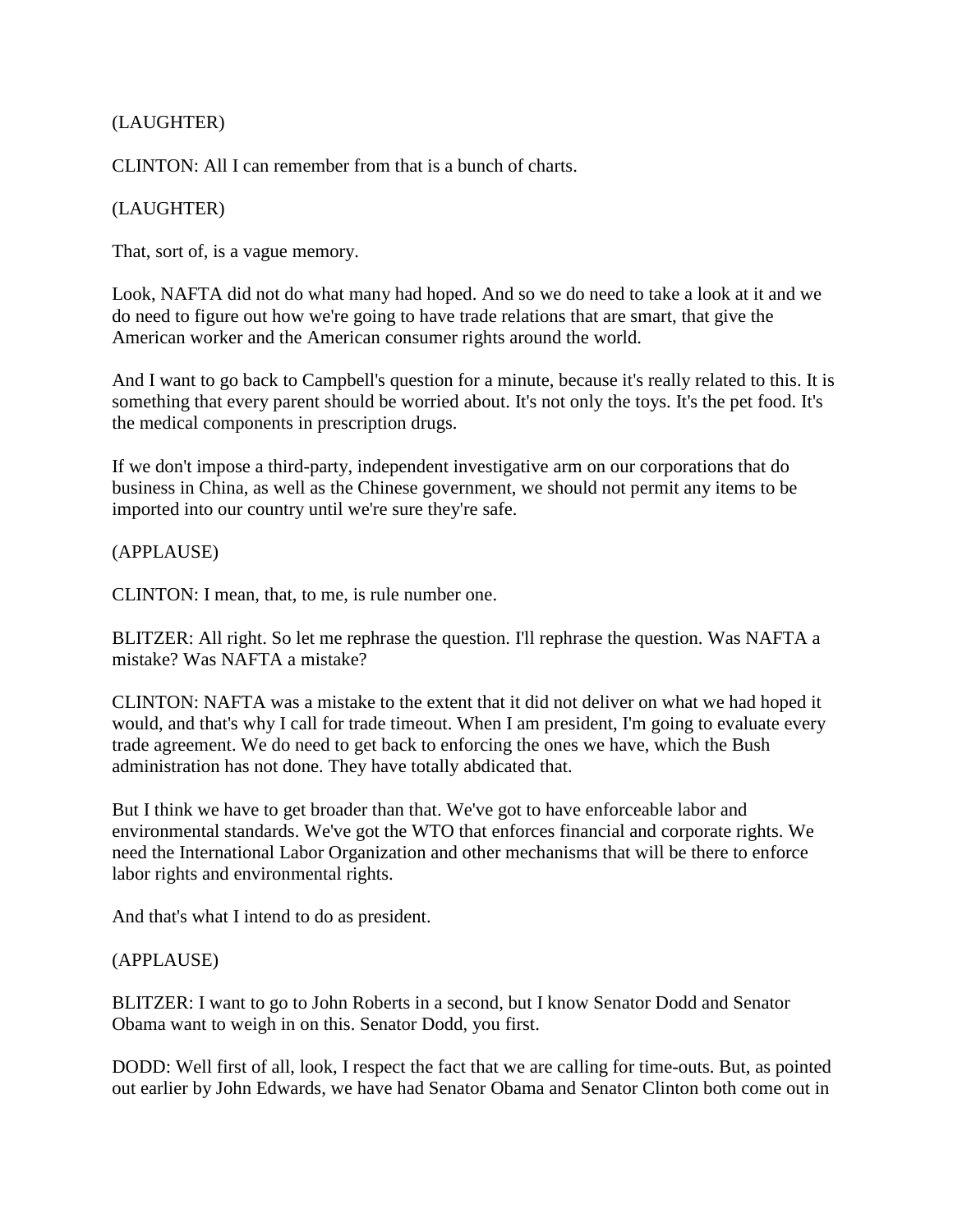support of the Peruvian free trade agreement.

Now, you're switching our positions on these issues here for the convenience of a debate and discussion, and where polling data may be. We are in a global economy. It is critically important that we do everything we can to expand those markets so that our products and our services can be sold in foreign nations.

It was outrageous in a sense here. If a U.S. corporation produced contaminated toys or food, they would have been shut down in 20 minutes. I called upon the president to put a moratorium on trade coming out of China. When those products were announced to be contaminated, it should have stopped right then and there.

BLITZER: All right. Quickly, Senator Obama was NAFTA a mistake?

OBAMA: Well, first of all, I hope Chris is clear. I haven't changed positions on Peru.

I am intending to...

(CROSSTALK)

OBAMA: I am for it, and I plan to vote for it, because it is a small country. This is a trade agreement that has the labor agreements and the environmental agreements that we've been fighting for in it. And I think it's the right thing to do.

I am opposed to CAFTA. I've been opposed to South Korea.

But going back to the issue of China, you know what Japan does with Chinese, when it comes to, for example, food importation. They send their own inspectors over to China, and they set up their own safety system, and they say, "If you don't abide by our rules, you can't send food into Japan."

Now, the question is, why doesn't the United States impose these same rules and regulations as Japan has?

(APPLAUSE)

This is the biggest market -- this is the biggest market in the world. China has to sell here.

But this goes back to how we did most favored nation trading status with China. The problem was, we had one lever. When we allowed them in, we should have said, "We will review this every single year, so if you are not behaving properly, if you are not safeguarding our consumers and find that you are not looking out for American workers, or the administration is not, we will have that subject to review."

BLITZER: Thank you.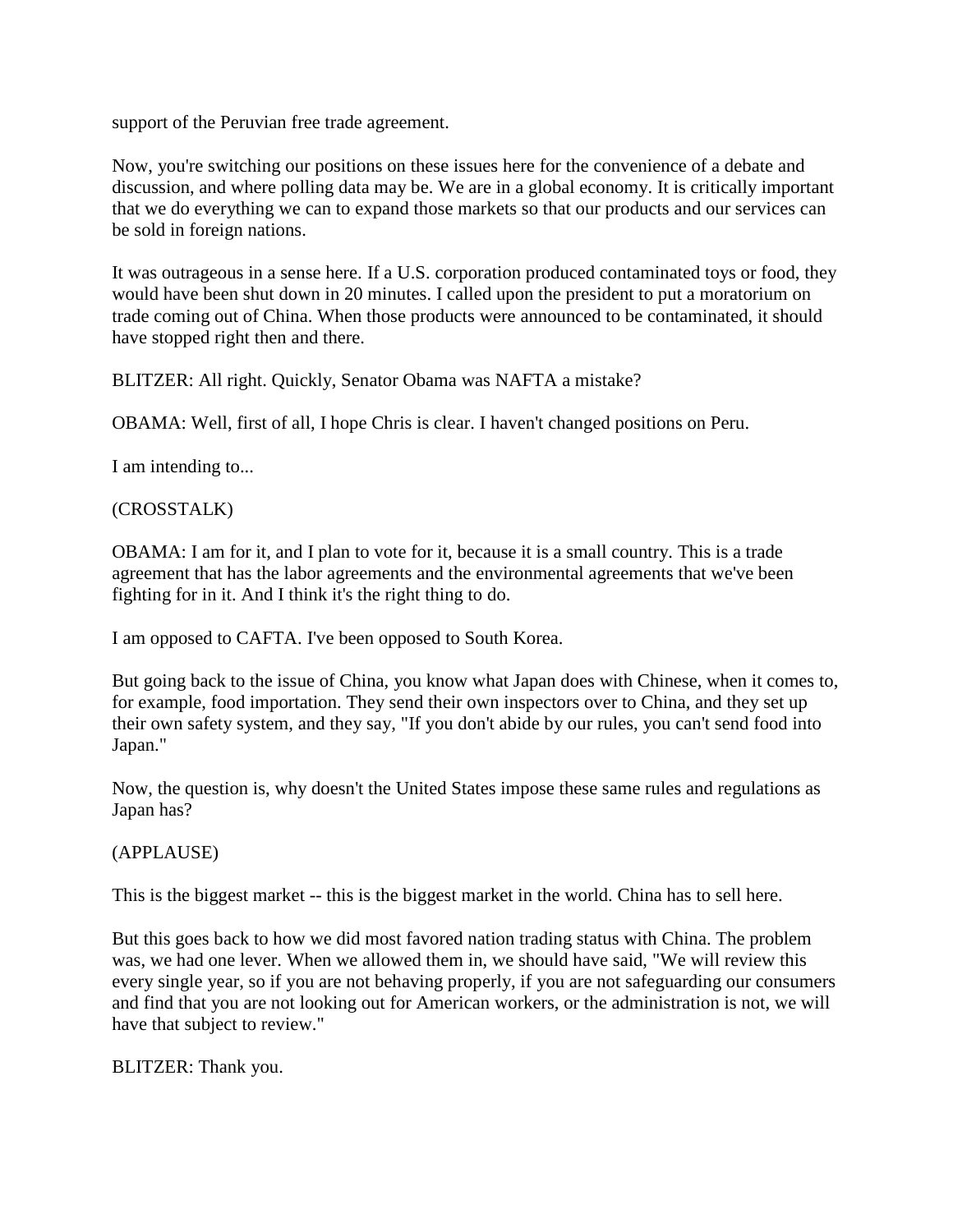BIDEN: Wolf?

OBAMA: That was the failure on that China vote.

BIDEN: Thirty seconds, Wolf, 30 seconds.

BLITZER: All right, 30 seconds. I got to let Senator Biden...

BIDEN: Look, it's not the agreement; it's the man. Under the WTO, we can shut this down. What are they all talking about here? It's about a president who won't enforce the law.

(APPLAUSE)

When they contaminated chicken, what happened? They cut off all chicken going in from Delaware, a \$3 billion industry, into China -- they cut it off.

We have power under this agreement. I don't know what anybody is talking about here. Enforce the agreement. Shut it down. BLITZER: Thank you, Senator.

(CROSSTALK)

(APPLAUSE)

BLITZER: Go ahead, John.

ROBERTS: I want to explore the energy issue for a moment here, because it's of particular importance to this state.

Senator Obama, the price of oil is flirting with \$100-a-barrel- mark right now, making all the more urgent the need for alternate fuel sources.

You support nuclear energy as a part of the plan for the future, but there is an issue of what to do with the waste. You are opposed to the Yucca Mountain Nuclear Repository about 90 miles from here. Your state uses about -- gets about 48 percent of its power from nuclear compared to 20 percent for most other states, yet you are opposed to bringing nuclear waste from other states and keeping it in Illinois.

The question is, if not in your backyard, who's?

OBAMA: Well, as I've said, I don't think it's fair to send it to Nevada...

### (APPLAUSE)

... because we're producing it.

So what have to do is we've got to develop the storage capacity based on sound science. Now,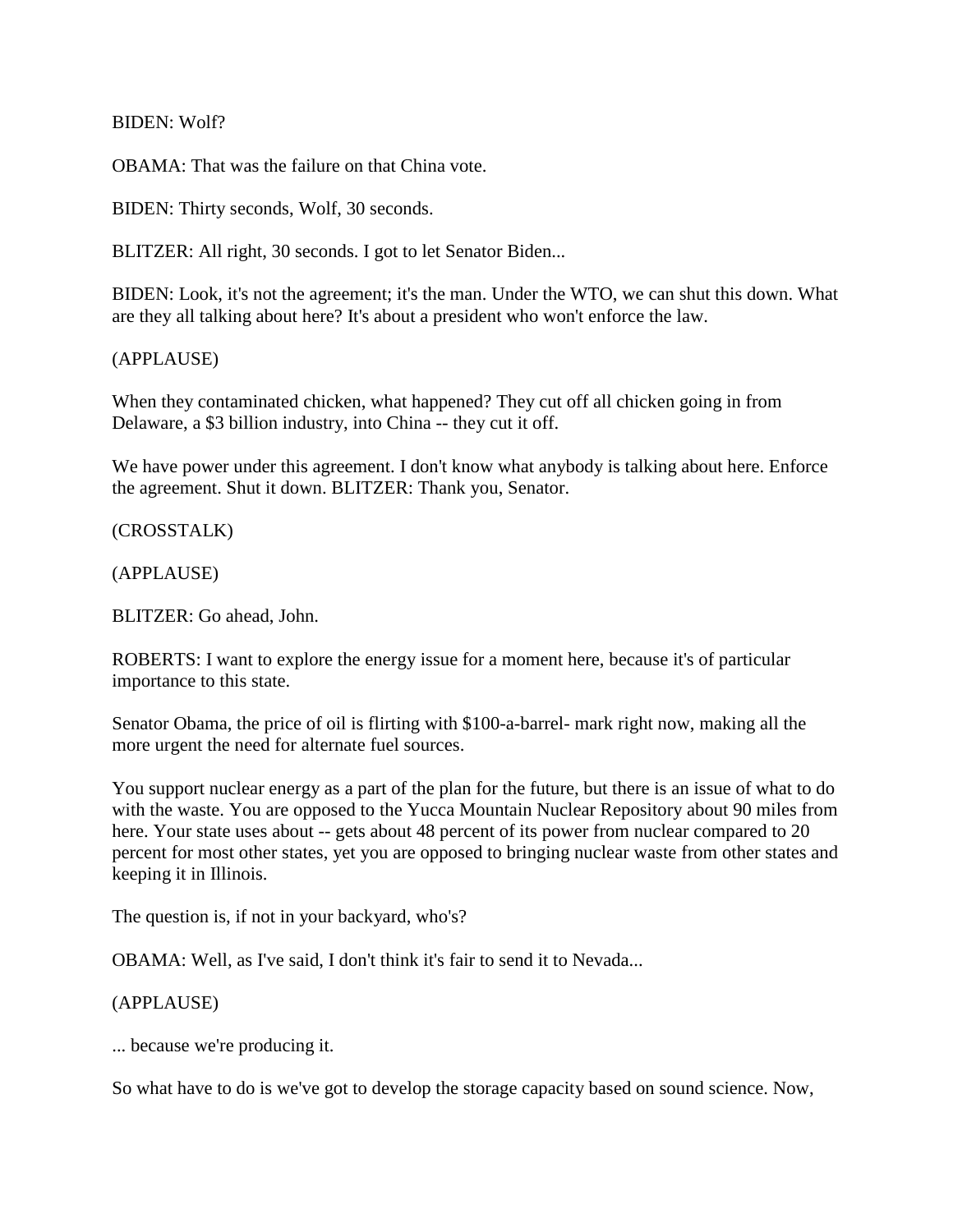laboratories like Argonne in my own home state are trying to develop ways to safely store nuclear waste without having to ship it across the country and put it in somebody else's backward.

But keep in mind that I don't think nuclear power is necessarily our best option.

It has to be part of our energy mix. We have a genuine crisis that has to be addressed. And as president, I intend to address it. And here's what we have to do.

We have to, first of all, cap greenhouse gases, because climate change is real and it's going to impact Nevada, and it's impacting the entire planet. That means that we're going to have to tell polluters: We're going to charge you money when you send pollution into the air that's creating climate change.

That money we can then reinvest in solar, in wind, in biodiesel, in clean coal technology, and in superior nuclear technology.

BLITZER: All right, Senator, until there's some new technological breakthrough, as you would hope and all of us would hope, where do you send the waste?

OBAMA: Well, right now, it is on-site in many situations. And that is not the optimal situation, Wolf. But don't keep on assuming that we can't do something.

I mean, this is about the third time where you said, assuming we can't do it, what's our option?

BLITZER: Well, until we can...

OBAMA: But -- but -- but I'm running for president because I think we can do it.

(APPLAUSE)

I reject...

(APPLAUSE)

I reject the notion that we can't meet our energy challenges.

BLITZER: All right.

OBAMA: We can, if we've got bold leadership in the White House that is saying we are going to do something about climate change, we are going to develop renewable energy sources. That's what I intend to do as president.

BLITZER: Let...

OBAMA: And we shouldn't, you know, be pessimistic about the future of America.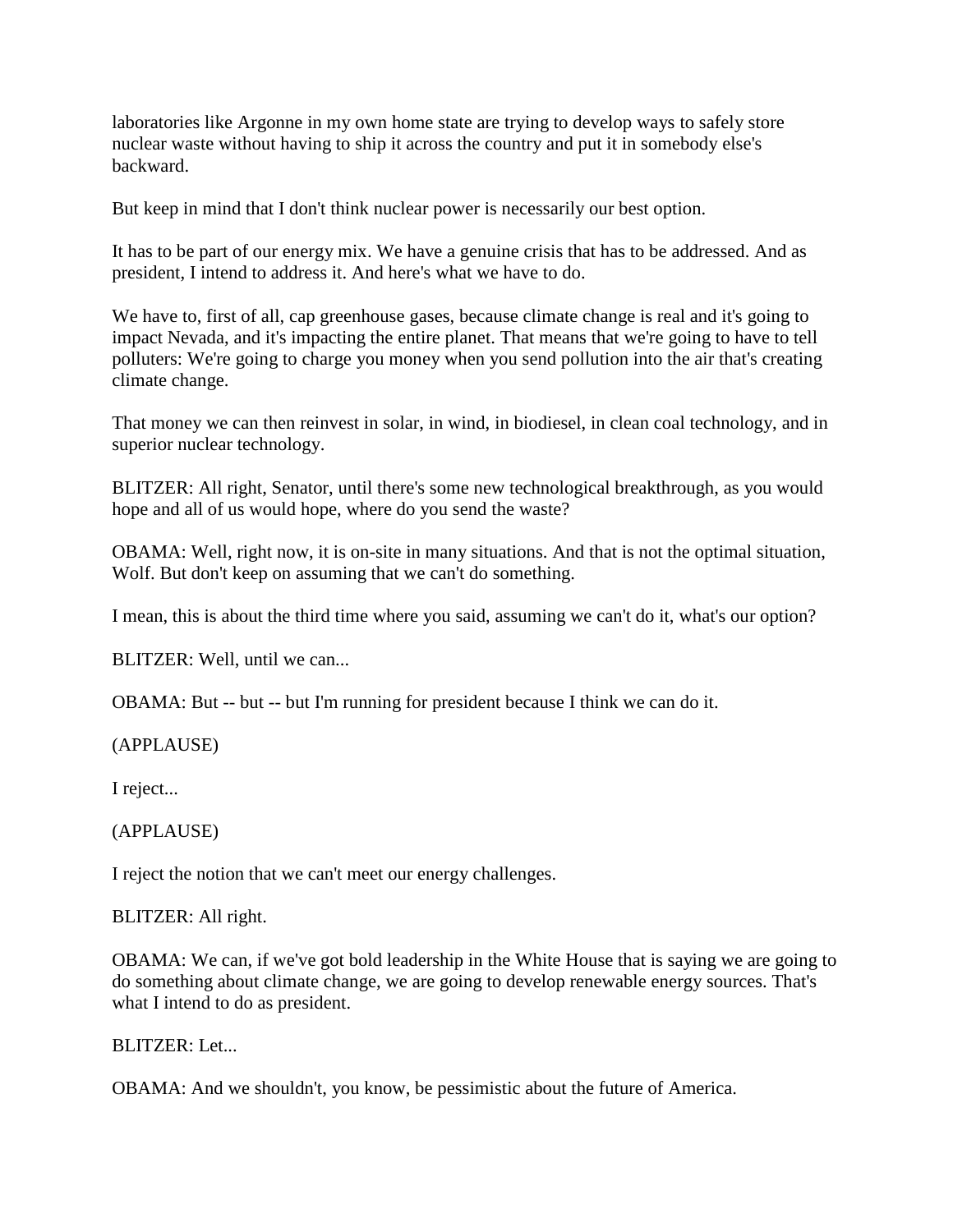## BLITZER: OK. Well, I'm optimistic.

### (LAUGHTER)

## (APPLAUSE)

Governor Richardson is a former energy secretary. What do you do with the nuclear waste, in the interim?

RICHARDSON: Well, you mentioned all the labs, Argonne, Yucca Mountain. I was in charge of them.

Here's what you do. First, the future is renewable. It's not oil. It's not coal. It's not nuclear.

### (APPLAUSE)

What you do with the waste is you don't put it in Yucca Mountain. All my life, as secretary of energy, as a congressman, I oppose the site, for environmental reasons, water saturation.

I don't think the answer also is in regional sites. There is a technological solution, a scientific solution. What I would do, I would turn Yucca Mountain into a national laboratory. We have the greatest brains in our national lab scientists. We need to find a way to safely dispose of nuclear waste. There is a technological solution, but while we do that, we shouldn't be giving the nuclear power industry all of these advantages in the Senate bills that are coming forth, or subsidies. Oil, coal and nuclear are getting most of the subsidies.

We need an energy revolution in this country to shift from fossil fuels to renewable sources by 50 percent by the year 2020. Eighty percent reduction of greenhouse gas emissions are mandated.

We need to have 30 percent of our electricity renewable, and it's going to be also the American people -- I going to say this honestly -- sacrificing a little bit when it comes to appliances, when it comes to being part of an energy efficiency revolution.

BLITZER: Thank you, Governor.

# Campbell?

BROWN: Senator Clinton, you went to your alma mater recently, Wellesley College, and you said there that your tenure had prepared you to compete in the all-boys-club of presidential politics.

At the same time, your campaign has accused this all-boys-club, surrounding you on stage, of piling on with their attacks against you. And then your husband recently came to your defense by saying that these, quote, "boys," had been getting rough with you.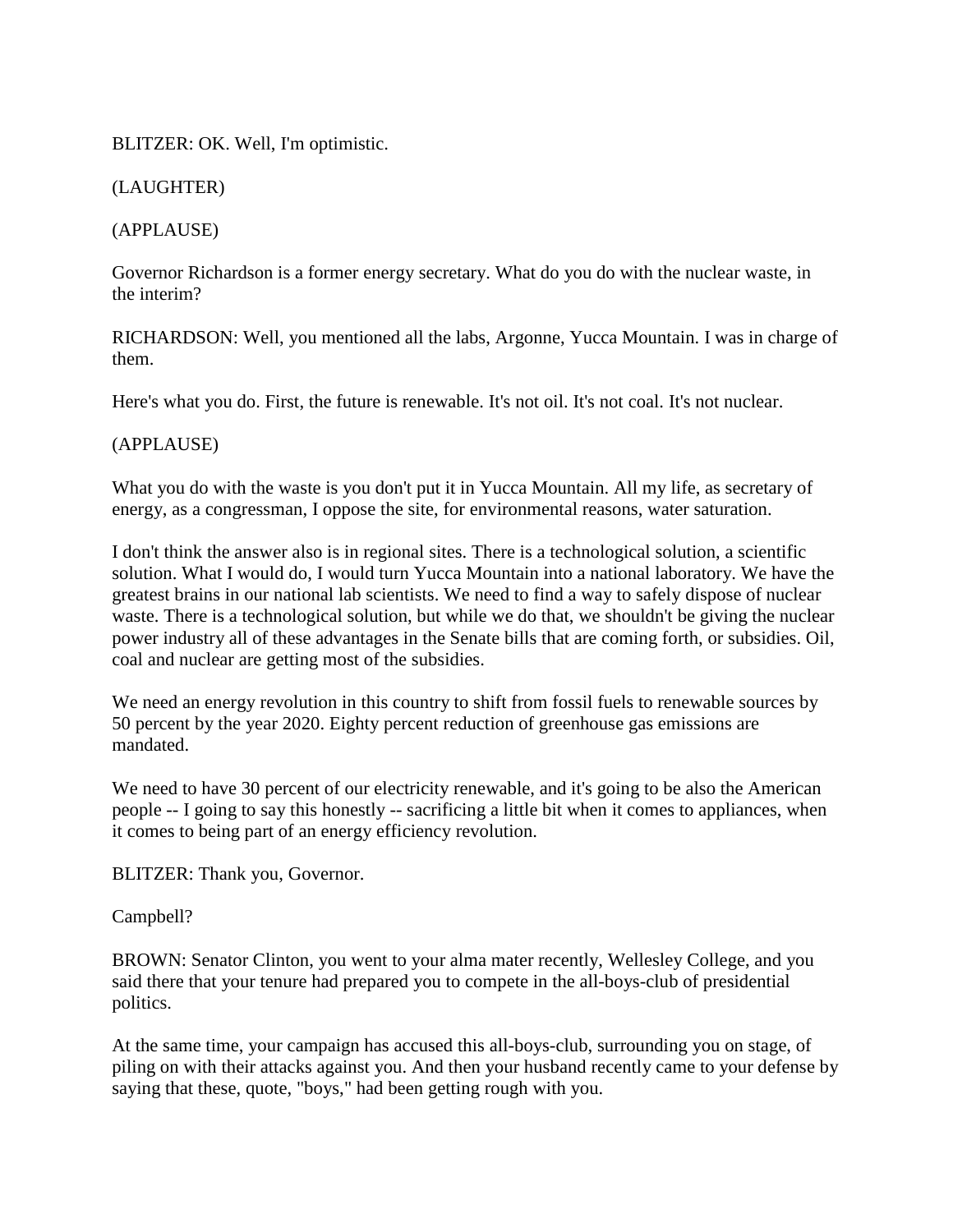And some have suggested that you, that your campaign, that your husband are exploiting gender as a political issue during this campaign.

What's really going on here?

CLINTON: Well, I'm not exploiting anything at all. I'm not playing, as some people say, the gender card here in Las Vegas. I'm just trying to play the winning card.

(APPLAUSE)

And I understand, very well, that people are not attack me because I'm a woman; they're attacking me because I'm ahead. And I understand that...

## (APPLAUSE)

You know, as Harry Truman famously said, "If you can't stand the heat, get out of the kitchen."

### (APPLAUSE)

And I feel very comfortable in the kitchen.

(LAUGHTER) And I'm going to withstand the heat. But, you know, this is really one of the kind of issues that we can laugh about because it's exciting when you look at this field of candidates.

You know, several of us would never have had a chance to stand here and run for president -- a Latino, an African-American, a woman -- if it hadn't been for the progress of America over my lifetime. And I am thrilled to be running to be the first woman president.

### (APPLAUSE)

BROWN: But, Senator, if I can just ask you, what did you mean at Wellesley when you referred to the "boy's club"?

CLINTON: Campbell...

### (LAUGHTER)

BROWN: Just curious.

CLINTON: Well, it is clear, I think, from women's experiences that from time to time, there may be some impediments.

### (LAUGHTER)

And it has been my goal over the course of my lifetime to be part of this great movement of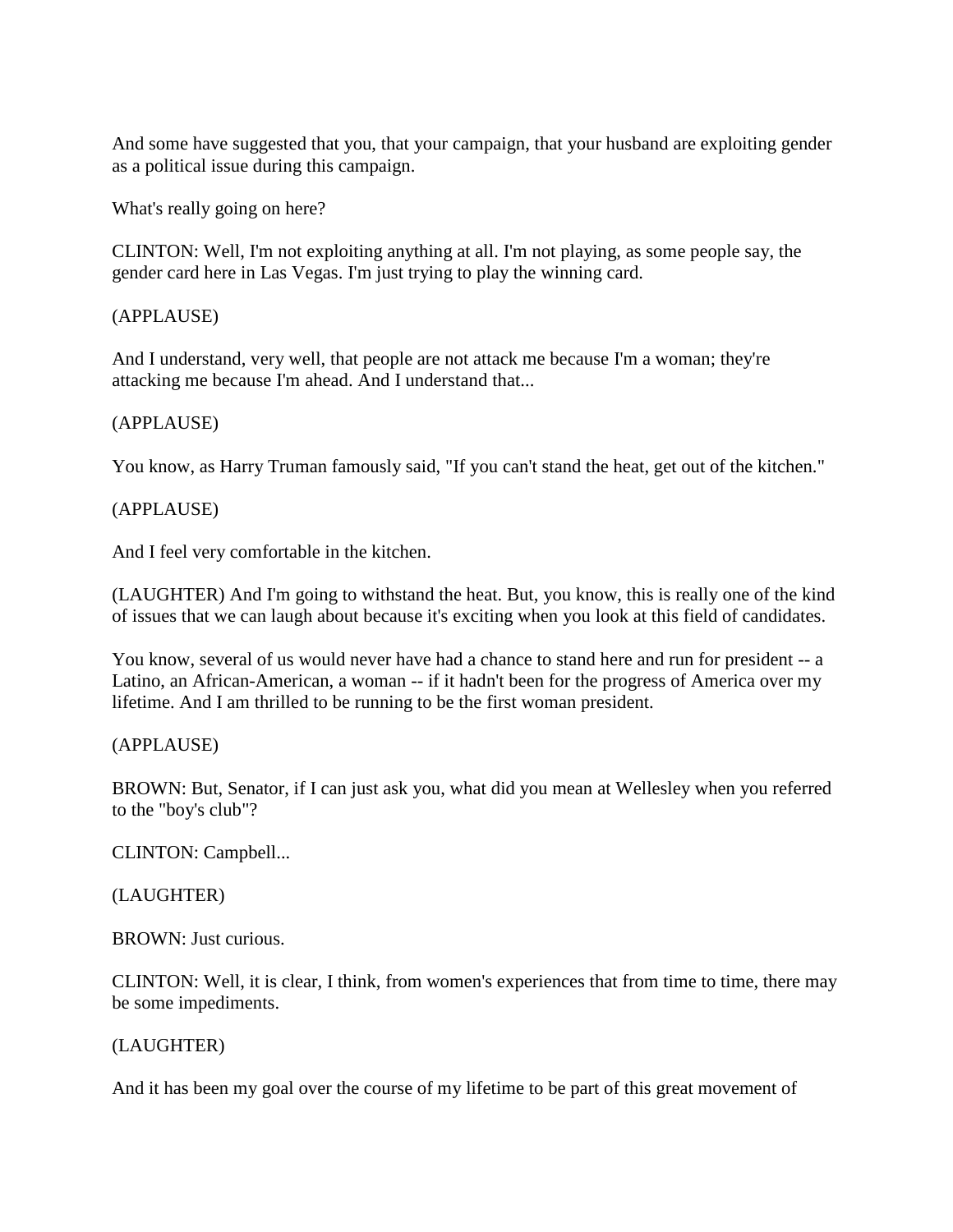progress that includes all of us, but has particularly been significant to me as a woman.

And to be able to aim toward the highest, hardest glass ceiling is history-making.

Now, I'm not running because I'm a woman. I'm running because I think I'm the best qualified and experienced person to hit the ground running, but it's humbling...

## (APPLAUSE)

It's been inspiring. And I have to tell you, as I travel around the country, you know, fathers drive hours to bring their daughters to my events. And so many women in their 90s wait to shake my hand. And they say something like: I'm 95 years old, I was born before women could vote, and I want to live long enough to see a woman in the White House.

BLITZER: Thank you, Senator.

## (APPLAUSE)

We're going to take a quick break, but I want to give all the boys up here a chance...

# (LAUGHTER)

... to quickly respond, if any of them want to respond.

Do any of you believe that Senator Clinton is playing this so- called gender card?

EDWARDS: I think -- you looking at me?

BLITZER: Yes.

(LAUGHTER)

EDWARDS: I think that -- I think that every single candidate on this stage should be held to exactly the same standard.

I do believe, however, that voters need to know that we have choices. There's nothing personal about this. I think there are very good people running in the Democratic Party for president, and we need to have a strong candidate in this presidential race.

### (APPLAUSE)

But -- but I think there are differences between us. And voters are entitled to know what those differences are, without it being personal, without it being attack-oriented.

I spoke earlier about the difference between corporate Democrats and corporate Republicans and how critical it is for us to give the power in the democracy back to the American people so we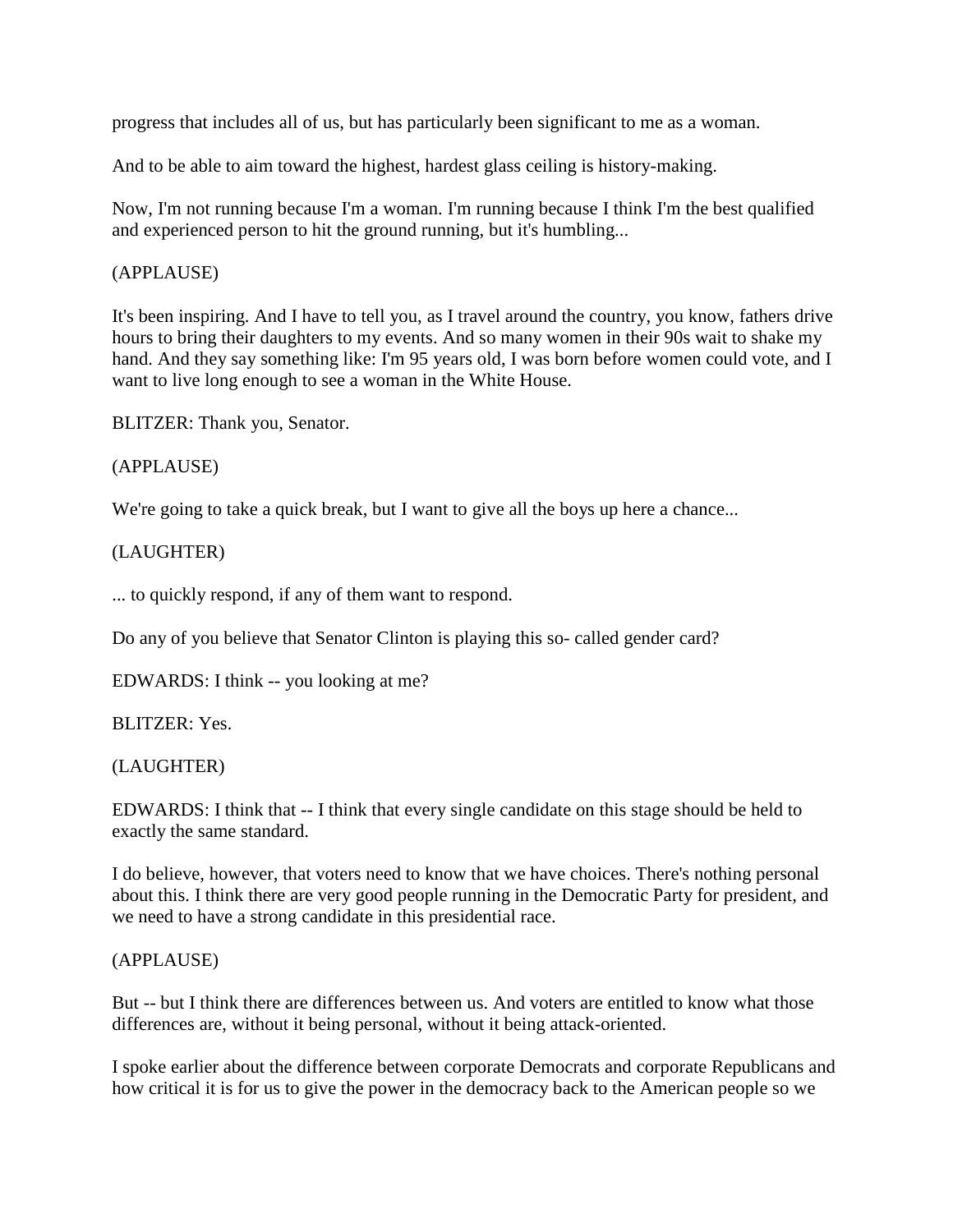can give a better life to our children, as 20 generations before us have done.

And my point is, some of us have taken a different approach to that. Senator Clinton defends the system, takes money from lobbyists, does all those things.

### (AUDIENCE BOOING)

My point is simply that people have -- no, wait a minute -- voters have those choices. Voters have those choices, and they deserve to know that they have those choices, that there are in fact differences between us. But I think every one of us should be held to the same standard.

BLITZER: Thank you, Senator.

Thank you, all of you. We're going to take a quick break. We have a lot more to do. We're going to readjust the stage up here, get some chairs, and when we come back, you're going to be hearing directly from voters here in Nevada. They're going to have a chance to ask these Democratic presidential candidates questions.

Much more of our Democratic presidential debate, right here on the campus of the University of Nevada-Las Vegas. We'll be right back.

## (COMMERCIAL BREAK)

### (APPLAUSE)

BLITZER: Welcome back. We're on the campus of the University of Nevada, Las Vegas, in the Cox Pavilion. All the candidates are now seated. We're going to begin the second half of this presidential debate.

Our White House correspondent Suzanne Malveaux is here with us.

And, Suzanne, you have some undecided voters who are ready to ask these presidential candidates some specific questions. Let's begin right now.

### SUZANNE MALVEAUX, CNN: Sure, Wolf.

They are all very excited, about 100 folks here. I've had a chance to actually meet at least some of you here. And, obviously, I noticed when you were responding to some of the candidates you were shaking your head, wrinkling your nose. I'm not sure if they've answered your questions, and this is your opportunity to ask the candidates what you really care about.

Catherine Jackson, I want to start off with you, if you'd stand with your son, please. Now, Catherine, I understand that you're quite concerned about your son, Christopher. You have served three tours of duty in Iraq, and you're recognized for service.

(APPLAUSE)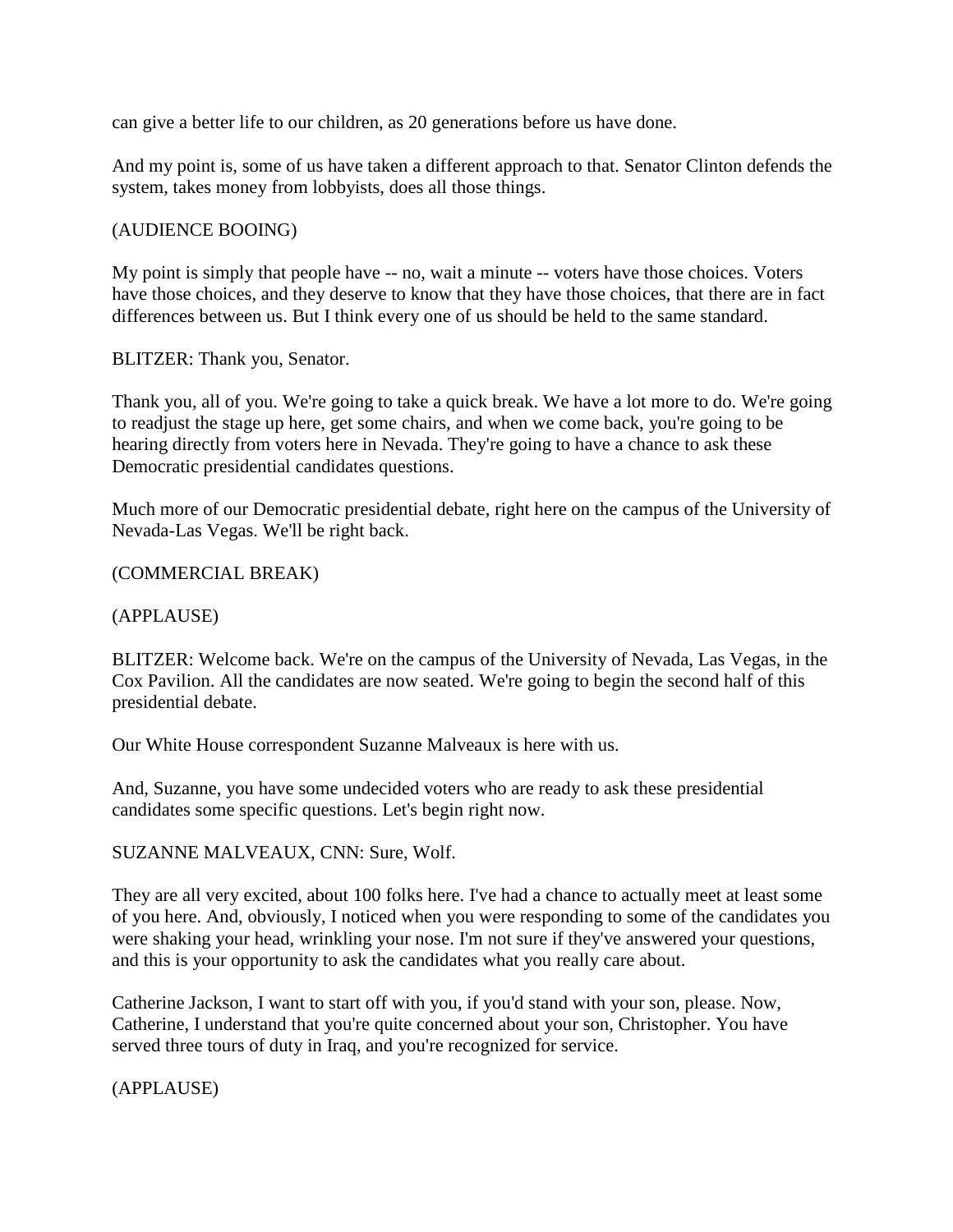That's for you, Christopher.

Your mother, I spoke with her, your mom is so worried that you're going to be called to duty again, but not to be deployed in Iraq, but rather Iran. Do you share her concern?

CHRISTOPHER JACKSON: Yes, I do. I feel that if we continue on the path we're at, that's where we're going to end up: in Iran. And that's not what our troops need. Our troops need to come home now.

(APPLAUSE)

MALVEAUX: Catherine? Catherine, your question?

CATHERINE JACKSON: I finally got my son home after three tours of policing in the Iraq civil war. Now, members of the Bush administration and the conservative members of Congress are beating the drums of war again.

My son is still part of the Marine Individual Ready Reserve. And, if President Bush starts another unnecessary war, there will be a chance that he will likely be recalled for war. All of you on the stage have either -- I'm sorry -- have former political power or significant informal power and have the ability to stop the rush to war.

Please tell me how you are going to show us your leadership on this issue now so I can decide who I think would be the best leader for tomorrow.

MALVEAUX: To Senator Biden, please.

BIDEN: They way you do that, ma'am, is to not ratchet up the winds of war here. We had a vote in the United States Senate on declaring the Quds Force -- their special forces -- and the Revolutionary Guard to be a terrorist organization.

A lot of people voted for that -- 70-some voted for it. it's a serious, serious mistake. Because what it does -- it was completely counter-productive.

### (APPLAUSE)

What it was, ma'am -- what it did was, it convinced the rest of the Muslim world this is really a war against Islam and not a war in Iraq, and, number two, it rose the -- caused the price of oil to head to a hundred dollars a barrel -- we're paying \$30 a barrel for what they call a risk premium - - and it helped to stabilize the situation both in Iran -- I mean, Afghanistan and Pakistan.

BIDEN: So the way to do this is keep quiet, hush up, and do what I told the president personally and what I've said as chairman of the Foreign Relations Committee: If he takes the country to war in Iraq (sic) without a vote of Congress, which will not exist, then he should be impeached.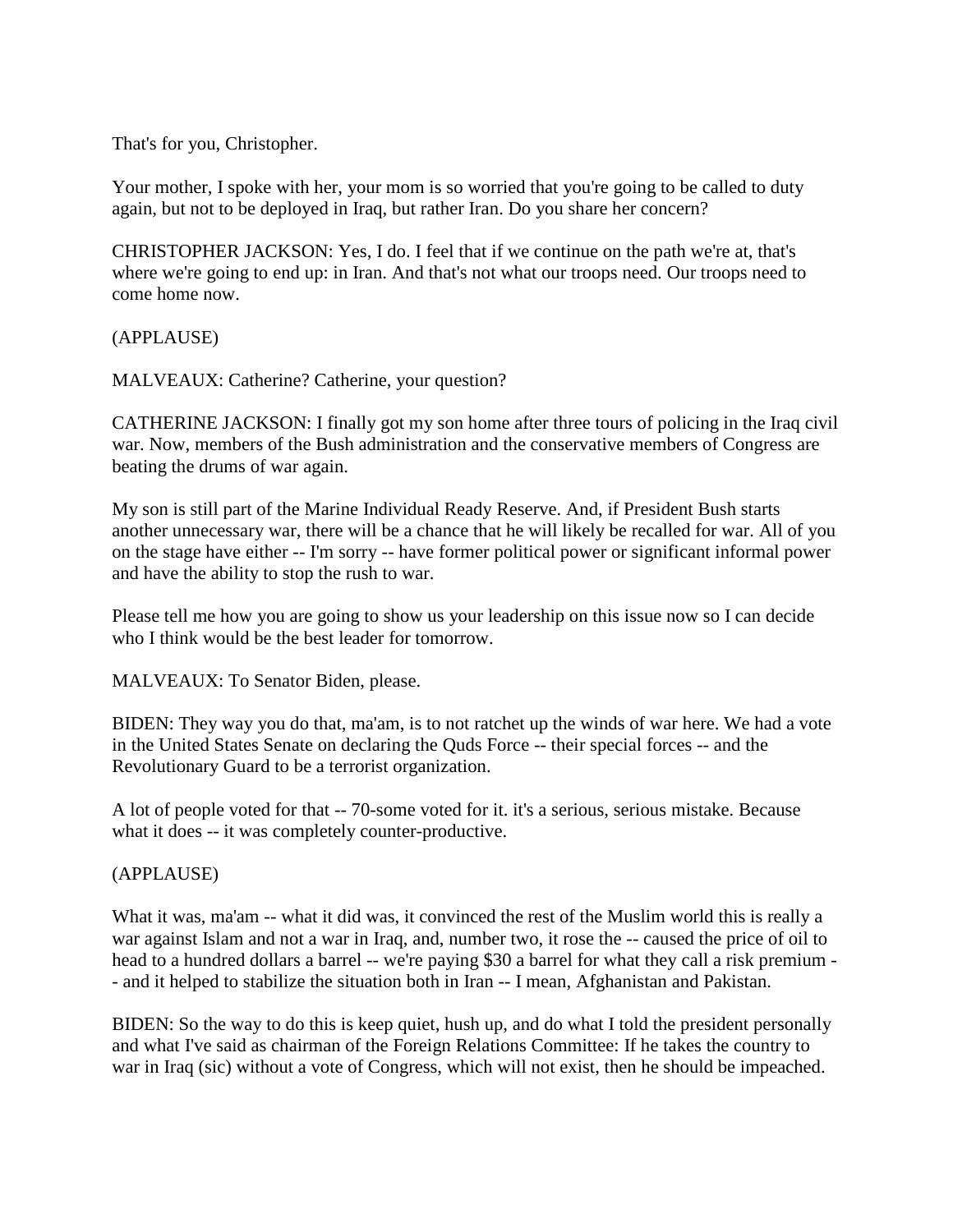(APPLAUSE)

BLITZER: Senator, Senator Clinton, you voted for that resolution. You're the only one on the stage who did vote for that resolution. Do you want to respond to Senator Biden?

CLINTON: I do.

BIDEN: I wasn't attacking Senator...

CLINTON: No, no, no, no.

BLITZER: I know, but she did vote for the resolution.

But if you could address this young man...

CLINTON: Yes.

BLITZER: ... and his mother about their fear that because of your vote he might have to go fight in Iran.

CLINTON: Well, there is no basis for that fear. There is, however, a deep concern that is well justified about this president.

That's why what I've tried to do is oppose a rush to war. I started speaking out against it back in February because I was worried about President Bush. Working with members of Congress to do exactly what Joe is saying, which is to make it absolutely clear there is no legal authority whatsoever.

But what I think is most important is that we have aggressive diplomacy with Iran. I believe that the Bush administration has allowed this situation to worsen and fester because they won't have any diplomatic relations of any sort with Iran. So what I would do is to immediately begin that kind of negotiation. And I wouldn't ask the Iranians to give up their quest for nuclear power or anything else. Get them to the table.

Let's figure out if there's some way we can, number one, ratchet down the tensions; number two, prevent from becoming a nuclear weapons power. Because that would be dangerous for all of us. And get the rest of the world to help us.

We need China and Russia, the neighbors in the region. That's what I would be doing.

The only thing I would add, in addition to thanking you for your service, is that, having been in Iraq, you know that the Iranian Revolutionary Guard has assisted the militias and others in killing our Americans and in maiming them.

They have imported technology and technical assistance.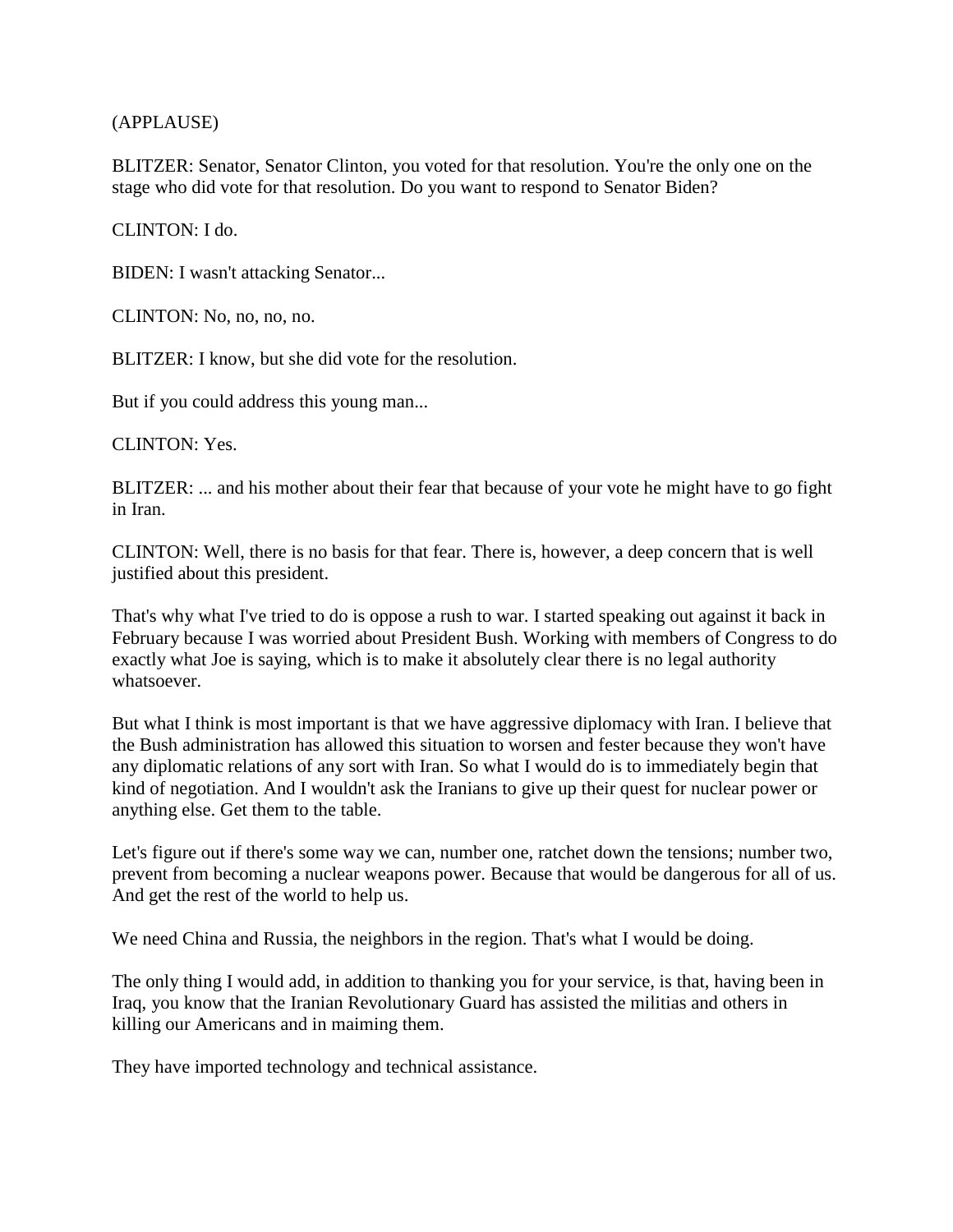I believe they are a terrorist group. I think sanctioning them and putting some pressure on them is an important part of getting to the diplomatic table with both carrots and sticks.

BLITZER: All right.

CLINTON: So, oppose the rush to war, but get tough and have a diplomatic approach to Iran.

(APPLAUSE)

BLITZER: All right. I want to hear from Senator Edwards first. Go ahead, Senator Edwards. Do you accept her explanation this was no vote for a rush to war with Iran?

EDWARDS: Well, let me say -- can I just say, first, Christopher, thank you.

God bless you for what you did for us and for America. Men and women like you have served this country so courageously, and I'm proud of both you and your mom being here to speak up, because I think this is such a crucial issue for the future of the country.

My own view is that it's important for us to stop Bush, Cheney and the neocons at every, single stage.

## (APPLAUSE)

And I think there was an important opportunity to do that on the vote on the Iranian Revolutionary Guard. Bush, Cheney and the neocons wanted the Iranian Revolutionary Guard declared a terrorist group, as Senator Biden just spoke about, because it's part of their path to moving militarily on Iran.

And, actually, the fear a lot of us had about that was realized about a week ago when Bush, Cheney and the administration declared the Iranian Revolutionary Guard a terrorist organization, and -- this is the part everyone's going to love -- a proliferator of weapons of mass destruction.

### (AUDIENCE BOOING)

We've seen this movie. We know how it turns out. And I think it is absolutely crucial for Democrats on this issue to show real strength, real backbone and stop this president from moving forward on Iran.

BLITZER: Thank you, Senator.

# (APPLAUSE)

Very quickly, Senator Obama.

OBAMA: Well, Chris, we appreciate your service. And your mom, I can only imagine what she went through when you were away. So we're glad you're back home.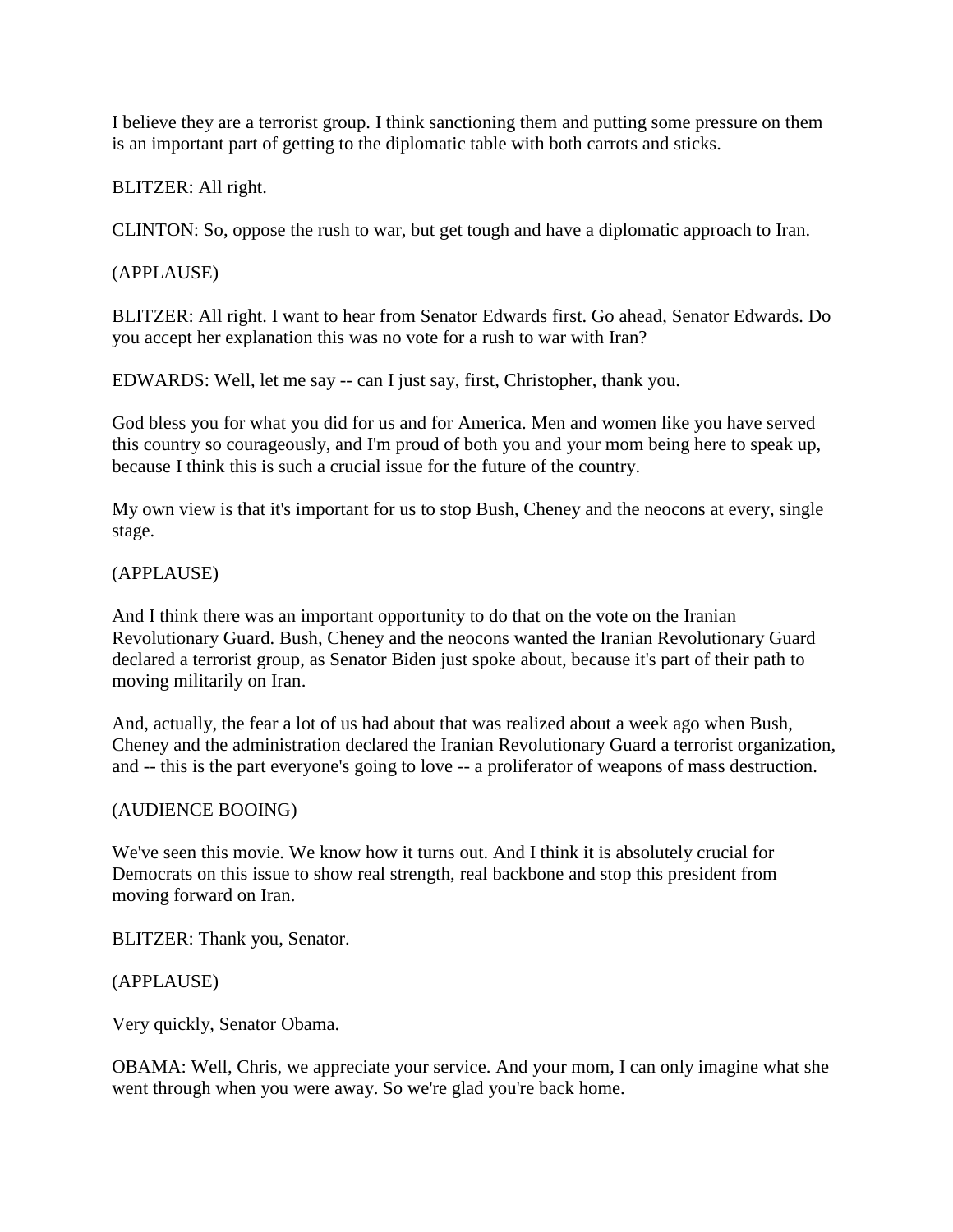But understand the problem with this vote on the Iranian Revolutionary Guard. It wasn't simply that it was identified as a terrorist organization; it was also that in the language of the resolution, it said we should maintain our forces in Iraq with an eye toward blunting Iranian influence.

So it's not just going to have an impact, in terms of potentially having a war against Iran; it also gives this administration an excuse to perpetuate their failed strategy in Iraq. And that could mean that you could be redeployed in Iraq.

That's why this was a mistake, and that's why not only do we have to bring the war in Iraq to a close, but we have to change the mindset that got us into war. Which means we initiate -- yes, I agree with Hillary that we've got to initiate bold diplomacy.

I think the next president has to lead that diplomacy. It can't just be envoys. And one of the reasons I'm running for president, and Hillary and I had a disagreement on this, I said I would meet with not just our friends but also with our enemies. Because that's what strong countries and that's what strong presidents do is meet with our adversaries, tell them where we stand.

BLITZER: Senator, I want to go back to Suzanne Malveaux, but this was an important vote, and you missed that vote. You weren't present in the Senate when that vote occurred.

OBAMA: No, this is true. And it was a mistake. This is one of the hazards of running for president. But what I have consistently said, and I said at the time of the vote, was that we should not take steps that would increase two presences inside Iraq with an eye towards blunting the impact of Iran. I always think that's a mistake.

BLITZER: Thank you, Senator.

Go ahead, Suzanne.

MALVEAUX: Jeannie Jackson, if you would stand for us please. You have something in common with the other mother, you have a son that's also in Iraq. But your question, your concern is very different. What is your question?

JEANNIE JACKSON: Well, I think you're all about getting us out of Iraq, and I appreciate, so it may be a moot point. But my son's making \$30,000, while corporate people are making minimum \$100,000 for going over there.

Is there any way to end this disparity in wages?

And also, I'd like to say to Bill Richardson, happy birthday.

(APPLAUSE)

Thank you.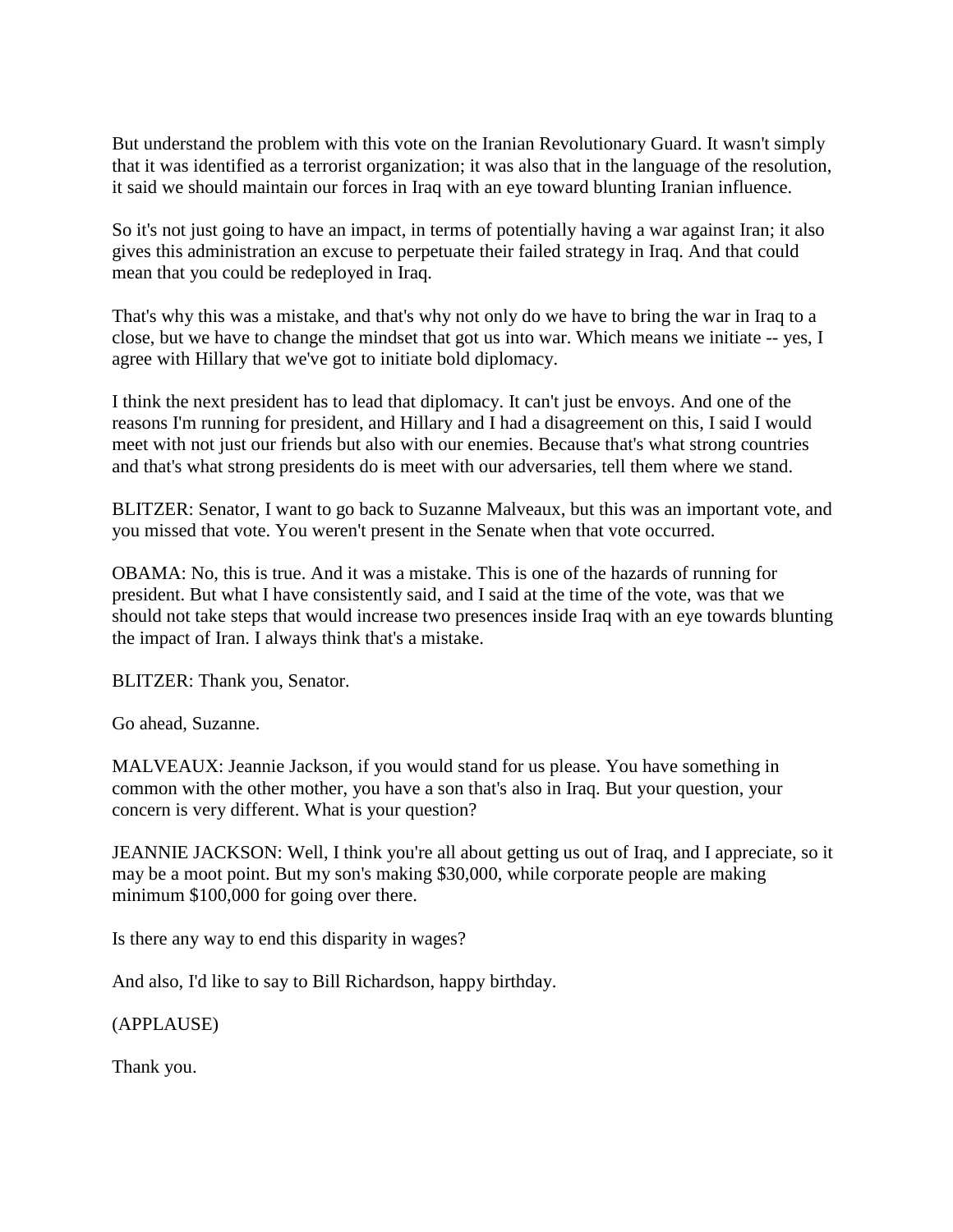BLITZER: All right. Well, let's throw the question to the birthday boy. Go.

MALVEAUX: OK. I guess he gets the gift here. And obviously we're talking about private contractors.

Governor Richardson, you know that Senator Obama has said he would pull out all of the private contractors if, in fact, that he was president. But in light of how stretched our military is, do you think that's a practical solution?

RICHARDSON: Yes. I would pull out all the contractors.

(APPLAUSE)

I would get them all out...

## (APPLAUSE)

... just like I would get all our troops out, all residual forces, and I would do it within a year.

(UNKNOWN): Great answer.

RICHARDSON: Here's my answer. What I believe we need to do is we need to reform our military. This is what I would do. This war in Iraq has bled us enormously, has bled our military enormously.

I would find ways to keep the all-volunteer force. Now, I would say to you that I would have two more divisions in the Army, two more in the Marines.

I would increase military pay and educational benefits, a new G.I. Bill for our military.

### (APPLAUSE)

But what I would also do is, with our veterans -- you know, in military families, I would have a hero's health card for every military person in this country... (APPLAUSE)

... which would mean that they could get health care, not just at the V.A. system, but anywhere they want.

I would fully guarantee funding at the V.A. And most importantly, the big, big challenge is mental health. We don't treat mental health with the parity that this country deserves.

### (APPLAUSE)

And our kids coming back from Iraq, Afghanistan, Vietnam, there's a huge burden -- mental trauma, traumatic brain injury, PTSD. We have a V.A. system and we have a mental health system in this country this is not given the parity, the coverage that it deserves.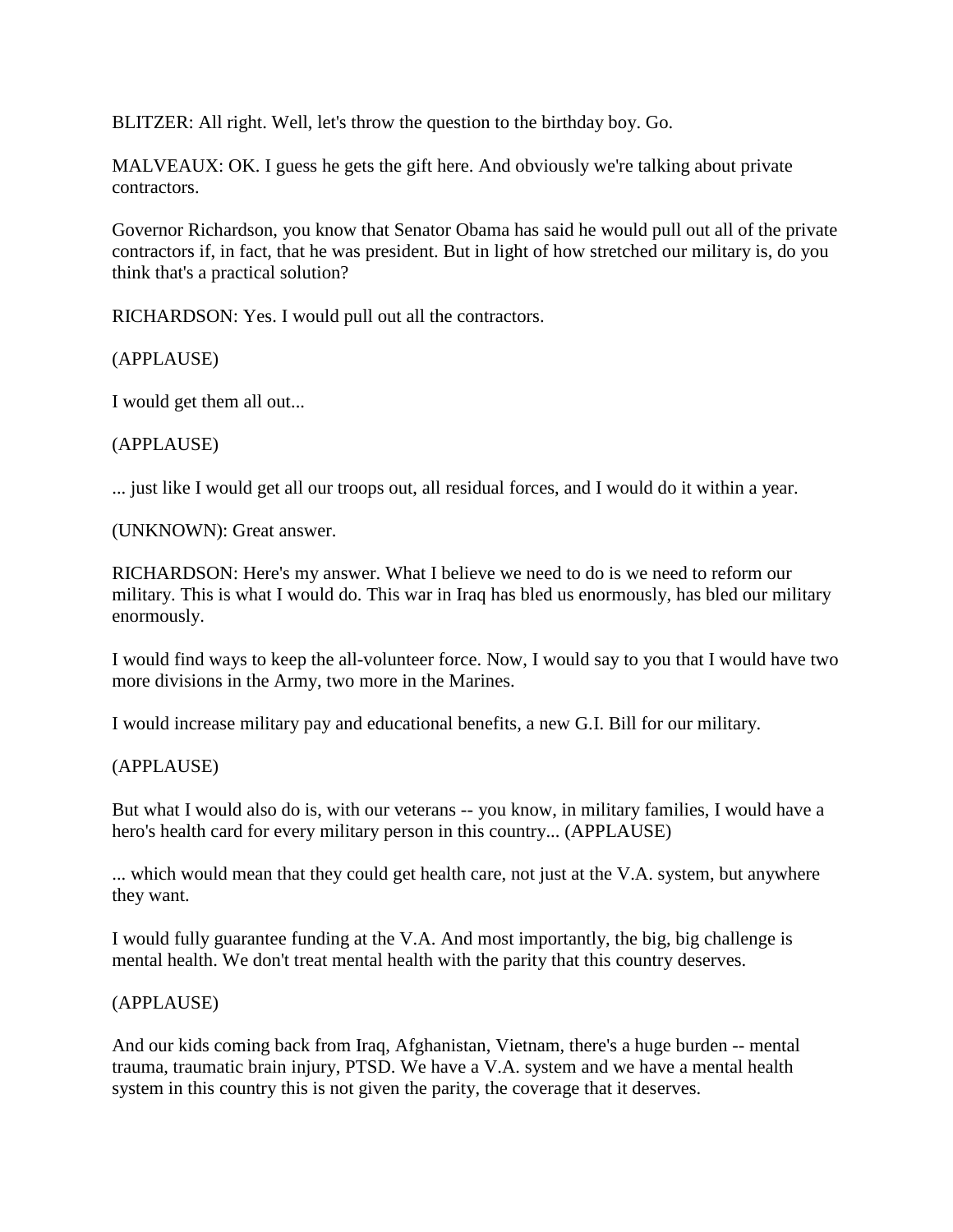# (APPLAUSE)

BLITZER: Thank you, Governor. Thank you.

Suzanne?

MALVEAUX: Our next questions is -- Khalid Khan, if you would please stand for a moment. You and I spoke very briefly, and you said you have some concerns about racial profiling.

KHALID KHAN: Yes, I do. I am an American citizen and have been profiled all the time at the airport. Since 9/11, hundreds of thousands of Americans have been profiled. And, you know, it is like a harassment.

KHAN: My question is that -- our civil liberties have been taken away from us. What are you going to do to protect Americans from this kind of harassment?

MALVEAUX: Senator Edwards, we'd like you to take that. You obviously voted for the Patriot Act, which gives the government extended powers of surveillance. What do you say to people like Mr. Khan who say he's been abused by that power?

EDWARDS: I say he's right. He's right. This administration has done more than abuse the Patriot Act, and the Patriot Act needs to be dramatically changed, by the way.

### (APPLAUSE)

But in addition to that, the racial profiling that you are describing has to be stopped, and it will be stopped when I am president of the United States. We're going to take the steps that need to be taken to restore America's moral leadership in the world, and that means a whole group of things: stopping the profiling, stopping the illegal -- and I use that term intentionally -- the illegal spying on the American people that this president has been engaged in.

(APPLAUSE) Closing Guantanamo, which I think is a national embarrassment.

### (APPLAUSE)

No more secret prisons, no more rendition.

EDWARDS: And it's just absolutely amazing to me that there's actually an open discussion in the United States of America about what kind of torture will be tolerated. I'll tell you what kind of torture will be tolerated when I'm president of the United States -- no torture will be tolerated when I'm president of the United States.

BLITZER: Thank you. Thank you, Senator.

(APPLAUSE)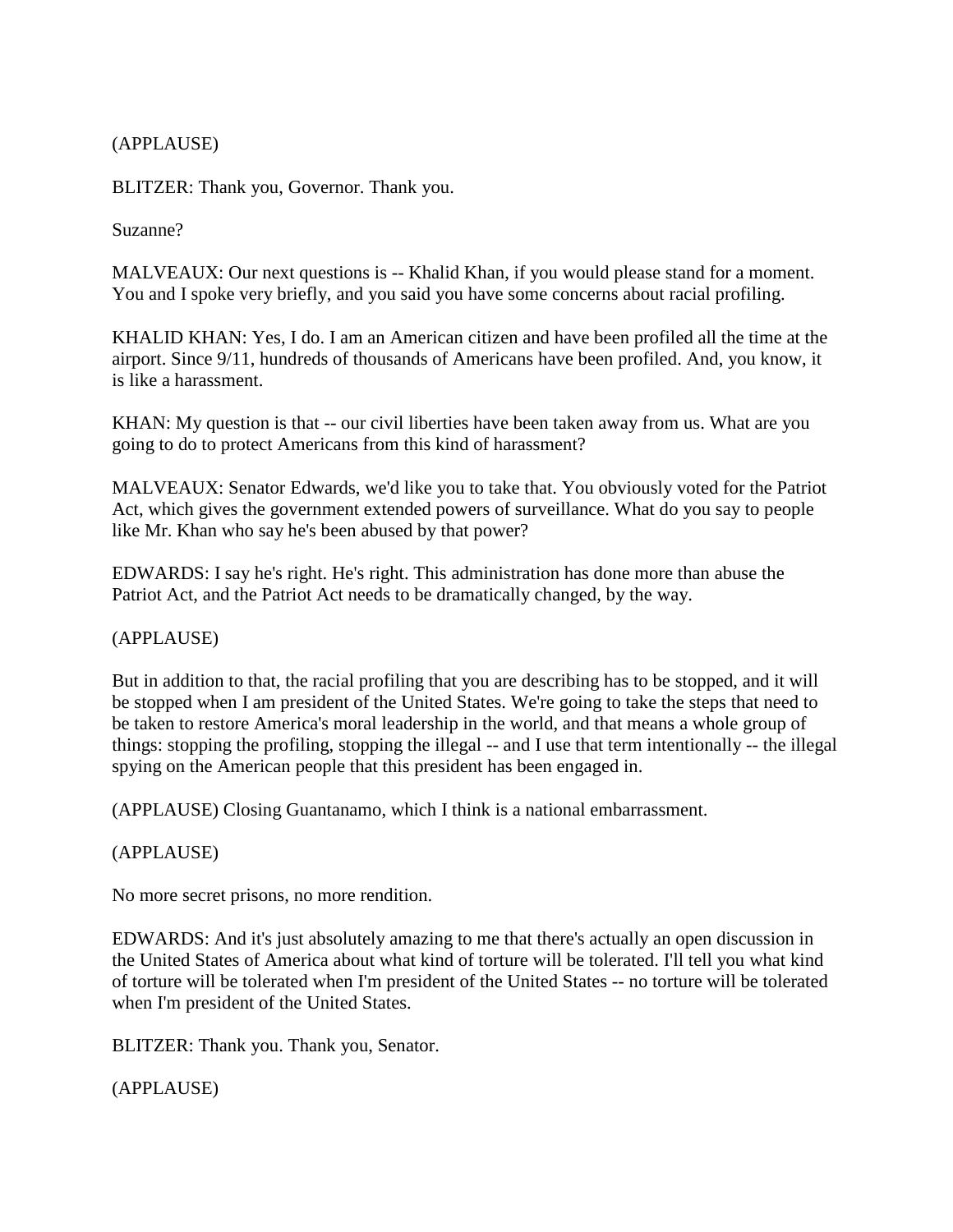EDWARDS: We're going to restore our respect in the world.

BLITZER: Congressman Kucinich, I believe you're the only person on this stage who had a chance to vote on the Patriot Act right after 9/11 who voted against it right away.

KUCINICH: That's because I read it.

(APPLAUSE)

BLITZER: Now, here's the question.

(APPLAUSE)

Here's the question. Here's the question. Here's the question.

Congressman, do you feel, as you felt on other issues, that those who voted for the Patriot Act, and there are several here on this stage, bear a responsibility for the way this individual, this American citizen is being treated when he goes through an airport?

KUCINICH: You're owed an apology, you really are. And every American should be able to present themselves without having to be further scrutinized based on ethnic identity.

But let's go back to the point that you made here. The time -- you know, the president of the United States is called upon to make the right decision at the right time. And you've seen here tonight people who voted for the war, voted to fund the war, now they have a different position. People voted for the Patriot Act. Now they have a different position. People voted for China trade. Now they have a different position. People who voted for Yucca Mountain. Now they had a different position.

Just imagine what it will be like to have a president of the United States who's right the first time. Just imagine.

(APPLAUSE)

And I don't think -- I don't think that the first questioner's question was really answered about what are you going to do about this president, and for that matter the vice president, because they're out of control, and Congress isn't doing anything.

(APPLAUSE)

BLITZER: Thank you. Thank you, Congressman.

KUCINICH: It's called impeachment and you don't wait.

(APPLAUSE)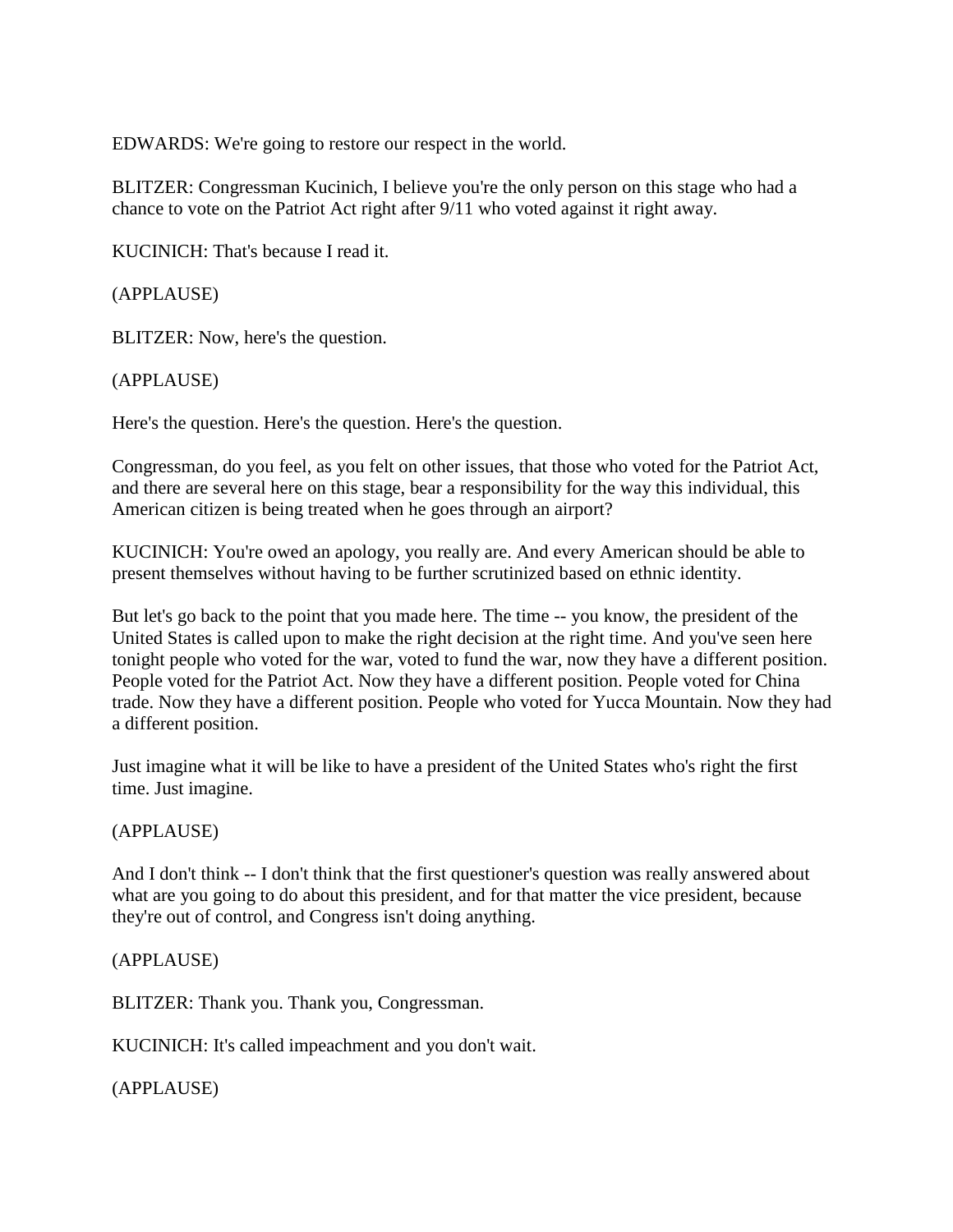You do it now. You don't wait.

BLITZER: All right. Suzanne has another question...

KUCINICH: Now. Impeach him now.

BLITZER: ... but I want -- Senator Biden, go ahead and respond, because you voted for the Patriot Act.

BIDEN: You know, let's -- facts are a funny thing. They get in the way.

## (LAUGHTER)

You know what I mean? There is nothing in the Patriot Act that allows profiling. Let's get that straight. Nothing in the Patriot Act allows profiling. Number one, you're profiled illegally. I have voted against and worked with legislation with many people on this stage to stop profiling. That's number one. It did not. It's not because of the Patriot Act. It's a convenient thing to talk about, number one.

Number two, you know, when we had a chance to close down Guantanamo, I voted against funding Guantanamo. Other folks up here voted for funding it, including the two leading candidates. I voted to not build the new \$36 million part. I called for closing it three years ago.

(APPLAUSE)

And so folks, this -- but this is not about who was right when.

BIDEN: It's: What's your plan now?

What are you going to do now?

(APPLAUSE)

BLITZER: Thank you. Thank you, Senator.

(APPLAUSE)

Go ahead, Suzanne.

MALVEAUX: George Ambriz, you're a graduate student here, and you're also a mentor to children. I understand that you have a concern about immigration.

GEORGE AMBRIZ: Yes, I do.

Buenos noches y bienvenidos.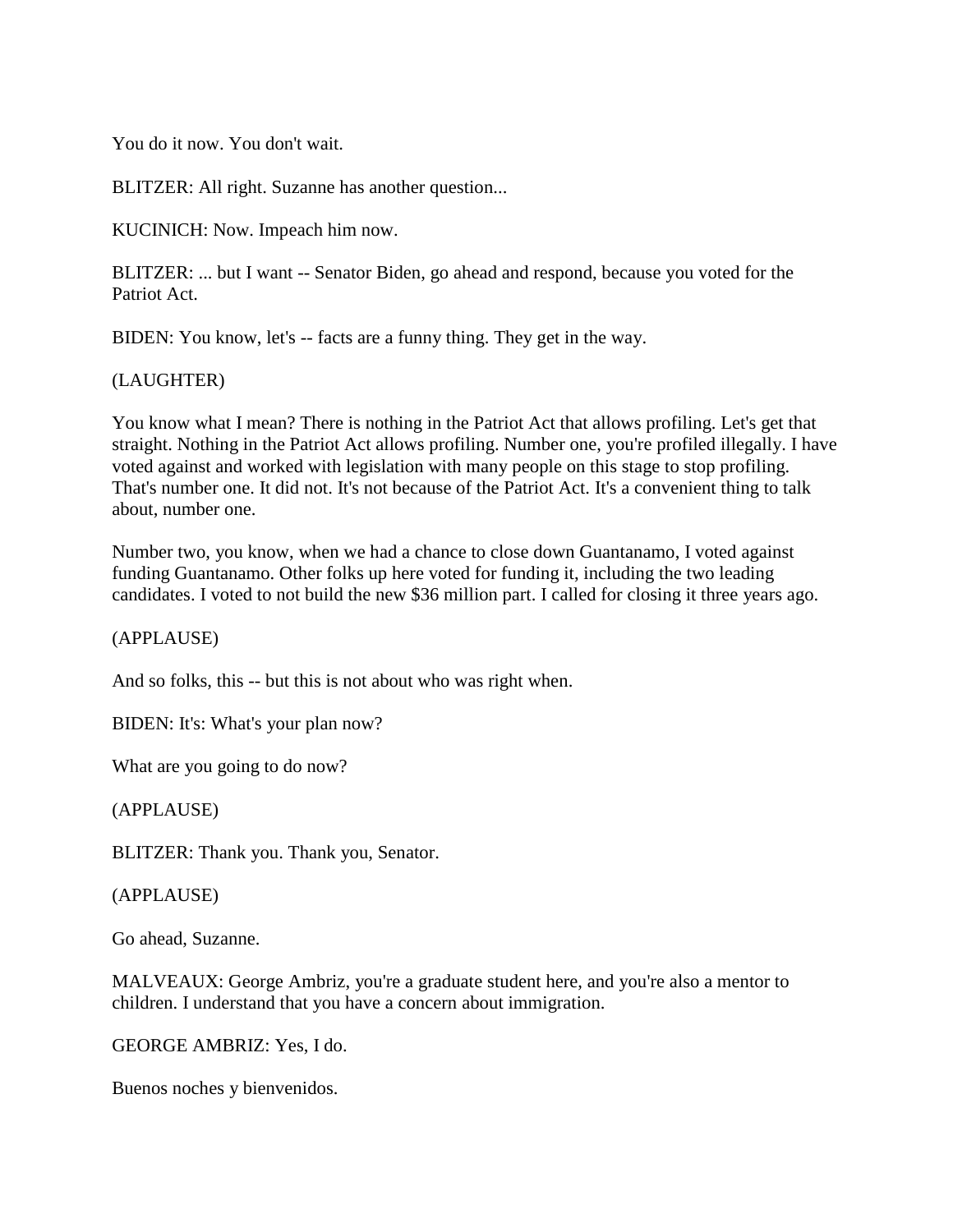(APPLAUSE)

It seems that many political commentators, such as Lou Dobbs, are guiding the debate and strongly shaping U.S. policy on immigration, by insinuating a linkage to terrorism.

As many people know, no terrorist has come from our southern border.

Do you consider fighting terrorism and slowing the flow of illegal immigration coming from our southern border as intrinsically related issues?

MALVEAUX: Governor Richardson, since you're the only one on this stage who does not support even building a fence, why don't you take this one?

KUCINICH: That's not true.

RICHARDSON: By the way, Dennis, you keep -- stop including me in all these votes. I've been a governor. I'm in New Mexico. I'm not in Washington.

(LAUGHTER)

(APPLAUSE)

Here's my answer. You know, two years ago -- and I'm the only one who's dealt with the immigration issue directly.

You know, and by the way, with the Congress, let me just say the Congress' approval rating is 11 percent. Now, you know who's higher? Dick Cheney and HMOs.

My point is that, you know...

#### (LAUGHTER)

Let's talk about the need to bring this country together. Dysfunctional relationships exist between the president and the Congress. It needs to be corrected.

Here's my answer. Two years ago, I'm the first governor to declare a border emergency because the federal government wasn't doing its job in stopping the flow of drugs and people. But you know what? We should stop demonizing immigrants. We should stop doing that.

#### (APPLAUSE)

And I'm against the fence because it will not work. The Congress only funded half of the fence... (LAUGHTER)

... and it's not American. What I would do is do four quick things. One, we have to secure the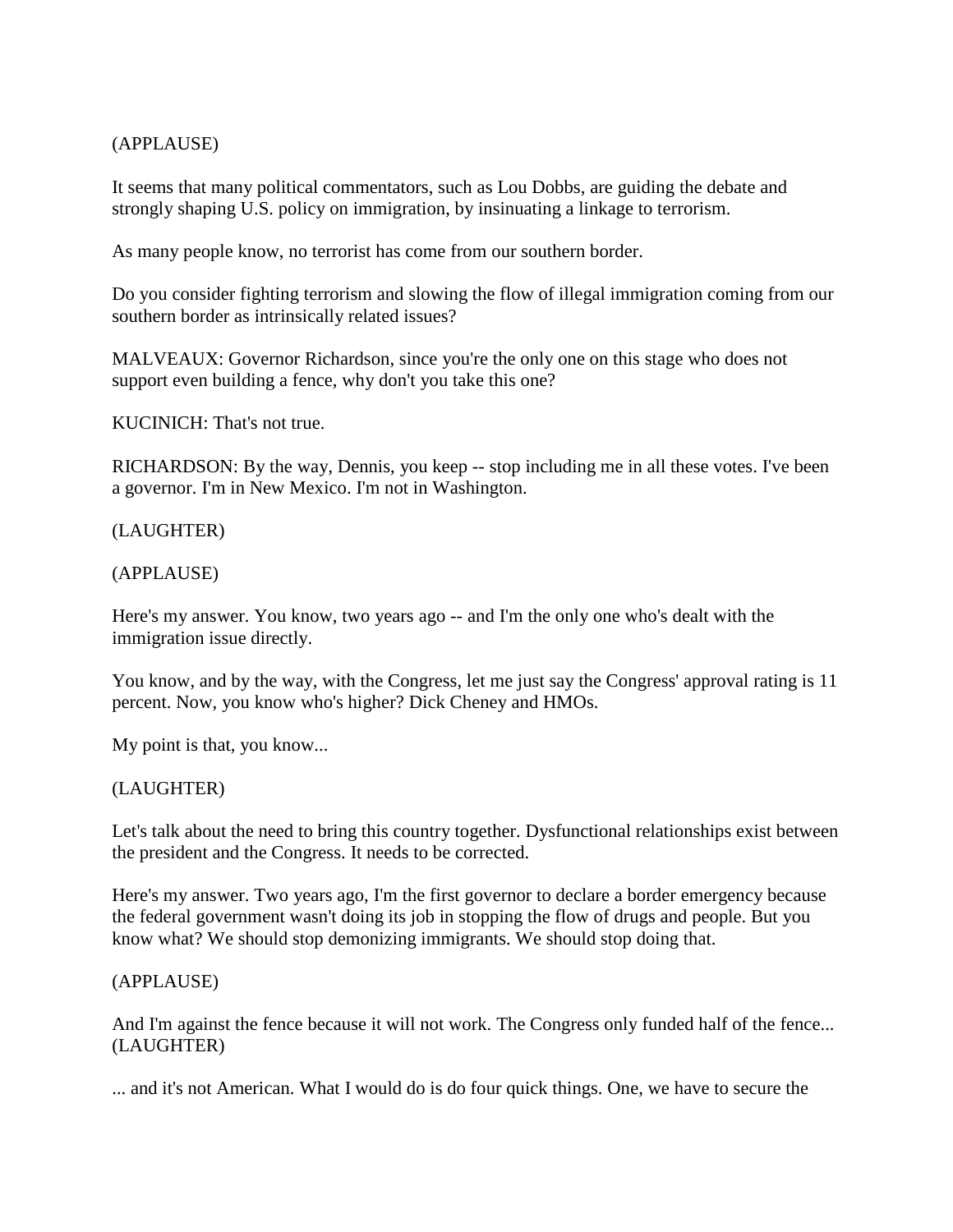border. Double the number of border patrol agents. Keep the National Guard there a little longer. Detection equipment, as you mentioned.

Secondly, those who knowingly hire illegal workers should be punished.

## (APPLAUSE)

Third, we should have a relationship -- it's called foreign policy -- with Mexico. They're our friend. But we should speak frankly to our friends, and it should be something like this: Mexico, give jobs to your people.

At the very least...

## (APPLAUSE)

You know, at the very least, stop handing out maps on the easiest place to cross.

## (LAUGHTER)

And then, lastly, a legalization plan -- a legalization plan. Not amnesty, not citizenship, but a path to legalization that involves conditions -- learning English...

BLITZER: Thank you.

RICHARDSON: Paying back-taxes.

BLITZER: I want to Senator Dodd, though, to respond, because you voted for that security fence along the border between the U.S. and Mexico.

DODD: Bienvenidos tambien. (SPEAKING IN SPANISH)

(LAUGHTER)

(APPLAUSE)

I Was in the Peace Corps in the Dominican Republic.

DODD: I will give you some points. In certain places you could make a case that a wall might help, not of course on the entire border. I am opposed to that. But the idea of having some sort of better security, including additional guards, additional technology here to allow us to deal with the issues.

But there ought not to be any correlation here. When you take the oath of office, you don't swear to uphold the Constitution or protect the country. I believe by upholding our rights, we do protect the country. And the administration has taken the opposite view. They are posing to us the false choice, the dichotomy that to be safer, we have to give up rights. I think that is so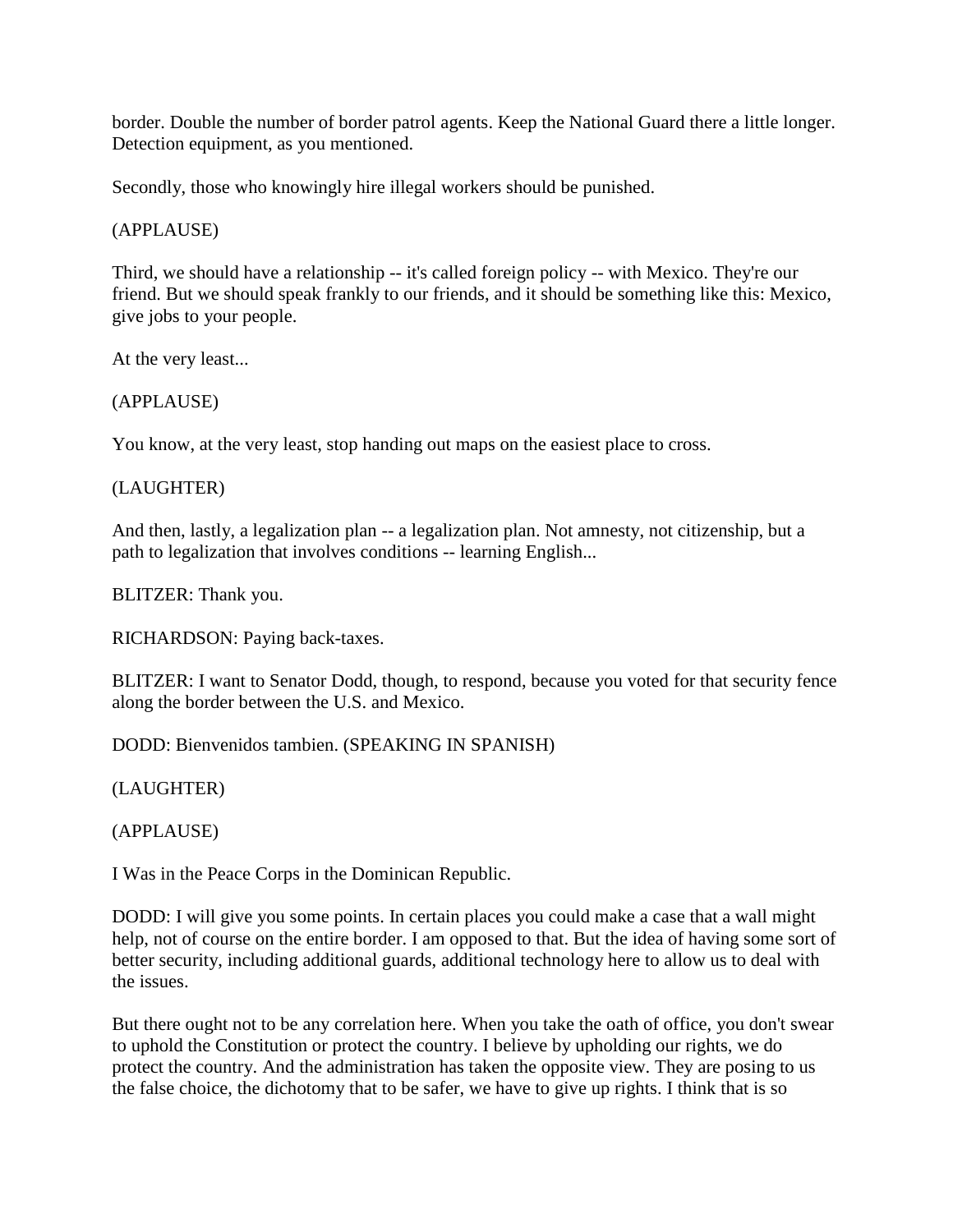fundamentally flawed and fundamentally dangerous for the United States of America to embrace that idea.

(APPLAUSE)

BLITZER: All right. Thank you, senator.

Let's go back to Suzanne.

MALVEAUX: We have Judy Bagley here with us. If you would stand for a moment.

You have been working in the casino business for some 27 years now, a cashier?

BAGLEY: That's right.

MALVEAUX: You've seen a lot of people come and go, obviously.

BAGLEY: Absolutely.

MALVEAUX: What is your concern?

BAGLEY: I'm a booth cashier and we moved here over 30 years ago. And I have three children, and as of yesterday, 8 grandchildren.

(APPLAUSE)

MALVEAUX: And what is your -- congratulations. That's amazing.

BAGLEY: Thank you.

MALVEAUX: And what is your question to the candidates?

BAGLEY: My question is, over the next several years, the Baby- Boomers, like my husband and I, will be retiring en masse. At the same time, the country is at a record deficit. We face a major challenge.

When I retire, I will have my pension, but many others will not. Throughout the campaign, we've heard the candidates supporting -- committing to support -- oh my goodness -- committing to support Social Security and Medicare.

My question is -- but the ideas on reform are often vague.

My question is: What do you plan to do to ensure that Social Security and Medicare are truly available to us, our children and grandchildren in light of the current budget conditions?

MALVEAUX: Thank you very much. Very important issue.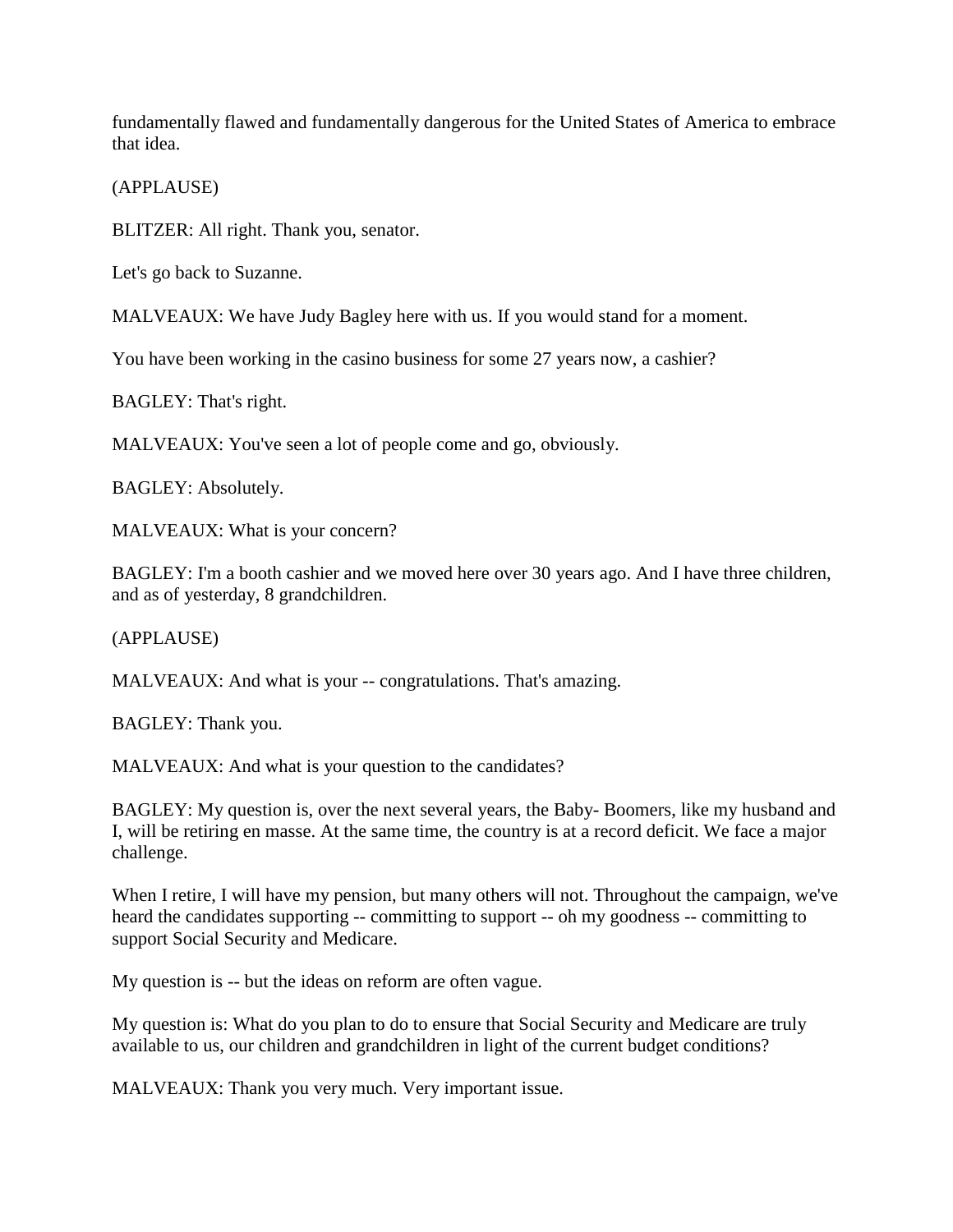## (APPLAUSE)

Senator Obama? OBAMA: Well, first of all, Judy, thank you for the question, and thanks for the great work you do on behalf of the culinary workers, a great union here.

### (APPLAUSE)

Look, this is something that we've talked about in our campaign. We've got 78 million baby boomers who are going to be retiring. And the first thing we have to do is to put an end to George Bush raiding the Social Security trust fund to pay for a misguided war in Iraq.

### (APPLAUSE)

If we take some of that money back and we start getting control of our budget and have fiscal discipline, that will make some of the difference. But not all of it, because we're going to have more senior citizens, more retirees and fewer workers.

So I've been very specific about saying that we should not privatize, we should protect benefits. I don't think the best way to approach this is to raise the retirement age.

But what we can do is adjust the cap on the payroll tax. Right now, anybody who's making \$97,000 or less, you pay payroll tax on 100 percent of your income. Warren Buffett, who made \$46 million last year, pays on a fraction of one percent of his income.

And if we make that small adjustment, we can potentially close that gap, and we can make sure Social Security's there.

### (APPLAUSE)

BLITZER: Thank you.

OBAMA: Last point, just because I have to answer the full question. Medicare is a tougher problem because we've got health-care inflation going up. And I am meeting people all across the country who just can't manage even if they've got health insurance.

Their premiums have gone up 78 percent since George Bush took office. It's a scam. And people are getting desperate.

The only way we're going to fix Medicare is if we get that rising cost under control. And that means having a universal health care plan, where every single person has prevention, and they are able to get the treatments they need.

We're instituting health technologies and managing the chronically ill so that we save money, we provide coverage for everybody. That, over the long term, will save Medicare enormous amounts of money and it will be there for you.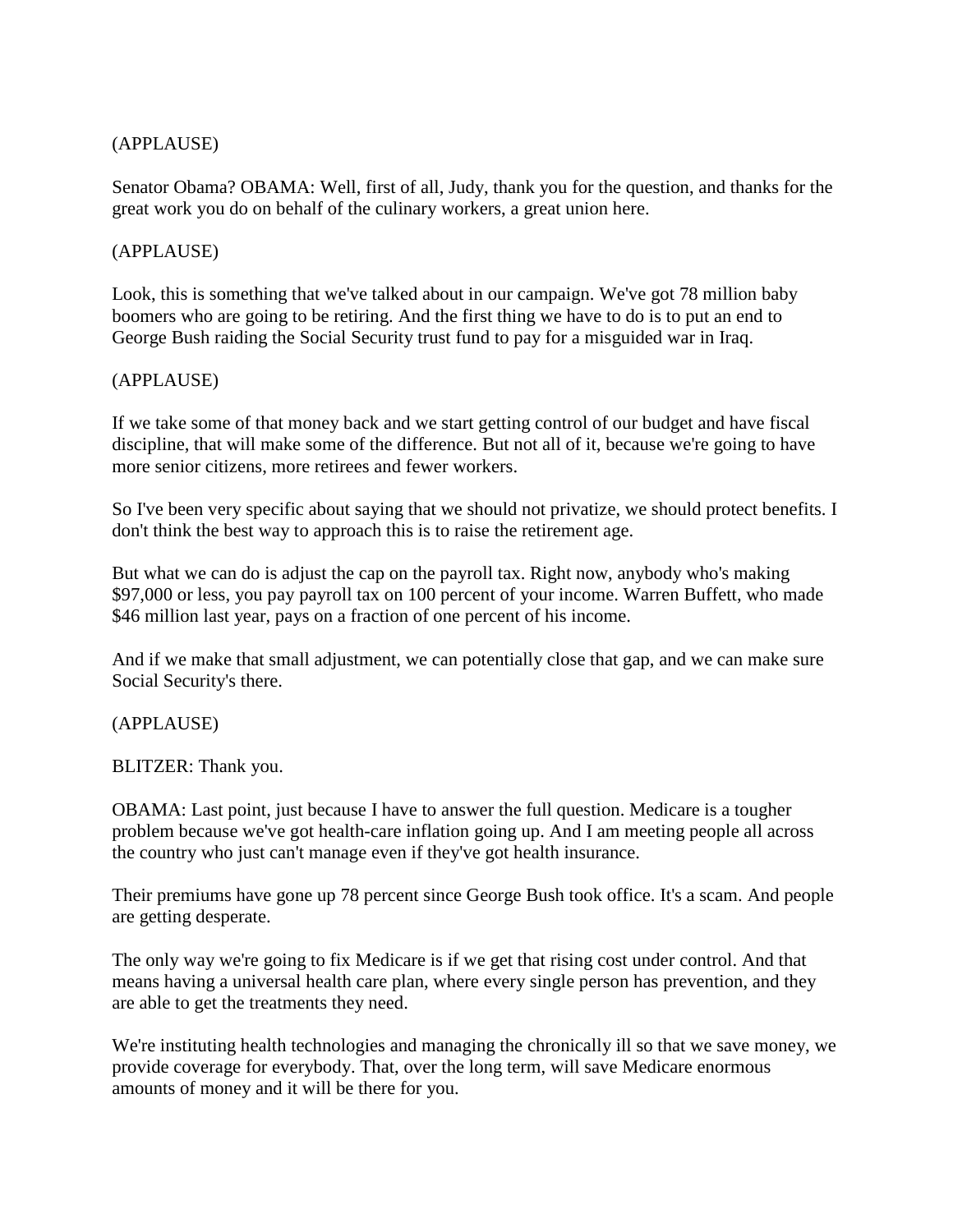### BLITZER: Thank you, Senator.

(APPLAUSE) Senator Clinton, you've been criticized by Senator Obama and, I think, Senator Edwards, among others, for refusing to take a hard and fast position on whether you would raise the tax above those making \$97,500 a year, to try to secure Social Security in the long term.

Are you ready to make a hard and fast statement, now, on your position on what Senator Obama just said?

CLINTON: Well, I'll tell you what I'm for. And I think Judy raises two really important issues. I am for getting back to fiscal responsibility. I think I counted you said "deficit" three times.

Six and a half years ago, when George Bush came into office, he inherited a balanced budget and a surplus.

## (APPLAUSE)

And the Social Security system was on a path to be solvent into 2055. We have long-term challenges with Social Security.

We have a crisis with Medicare, just like we have a crisis with health care costs.

We have a crisis with energy costs.

We have a lot of very intense challenges we have to meet right now.

So what I want to do is move back toward fiscal responsibility. I think if we don't do that, we're not going to deal with any of these problems adequately.

Then I think we will demonstrate that we're serious about getting our house in order again, and then I think we have to have a bipartisan commission.

I do not want to fix the problems of Social Security on the backs of middle-class families and seniors. If you lift the cap completely, that is a \$1 trillion tax increase. I don't think we need to do that.

But I want to say one final word about Medicare. Number one, Medicare should be able to negotiate for lower drug prices. It was a travesty...

BLITZER: All right. Thank you, Senator.

CLINTON: ... when the Bush administration did not allow that to happen, and I have a lot of other ideas about we'll preserve and strengthen Medicare.

BLITZER: So, Senator, you're not ready to accept a raising of the cap on that? But I know that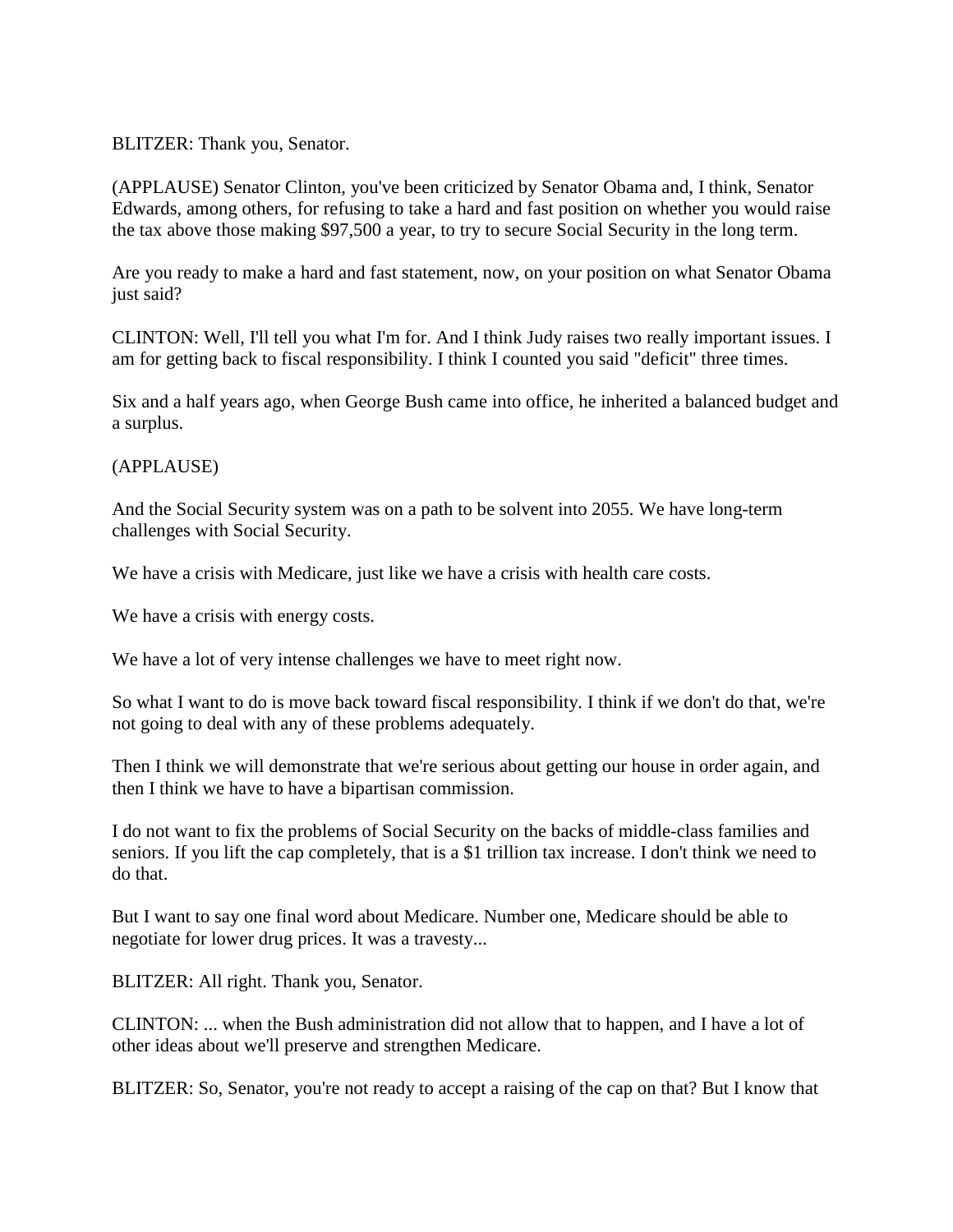Senator Obama wants to respond to you.

OBAMA: I will be very brief on this because, Hillary, I have heard you say this is a trilliondollar tax cut on the middle class by adjusting the cap. Understand that only 6 percent of Americans make more than \$97,000 a year. So 6 percent is not the middle class.

### (APPLAUSE)

It is the upper class. You know, this is the kind of thing that I would expect from Mitt Romney or Rudy Giuliani, where we start playing with numbers. We start playing with numbers in order to try to make a point.

### (APPLAUSE)

And we can't do that. No, no, no. This is too important -- this is too important for us to pretend that we are using numbers like a trillion dollar tax cut instead of responsibly dealing with the problem that Judy asked for, and she said she wants a specific answer. And she said she wants a specific answer and that's what I provided.

But understand that this is the top 6 percent, and that is not the middle class.

## BLITZER: Senator?

## (APPLAUSE)

CLINTON: First of all -- first of all, I think that you meant a tax increase, because that's what it would be.

But, secondly, it is absolutely the case that there are people who would find that burdensome. I represent firefighters. I represent school supervisors. I'm not talking -- and, you know, it's different parts of the country. So you have to look at this across the board and the numbers are staggering.

Now, when people say, "Be specific," I listened very carefully to what Senator Obama said when he appeared on one of the Sunday morning shows, and he basically said that he was for looking at a lot of different things and using a bipartisan commission to do it. I think that's the right answer. That is where I have been from the very beginning.

That's what worked back in 1983 when we had a real crisis in Social Security. The government got together. President Reagan and Speaker Tip O'Neill put together a bipartisan commission.

Then everybody looked at everything at once. It wasn't one person's idea or somebody else's idea. Everybody had to get into a room and say, here's what we're going to do to fix the problem. That's what I want to do, because I think that's what will work for America.

(APPLAUSE)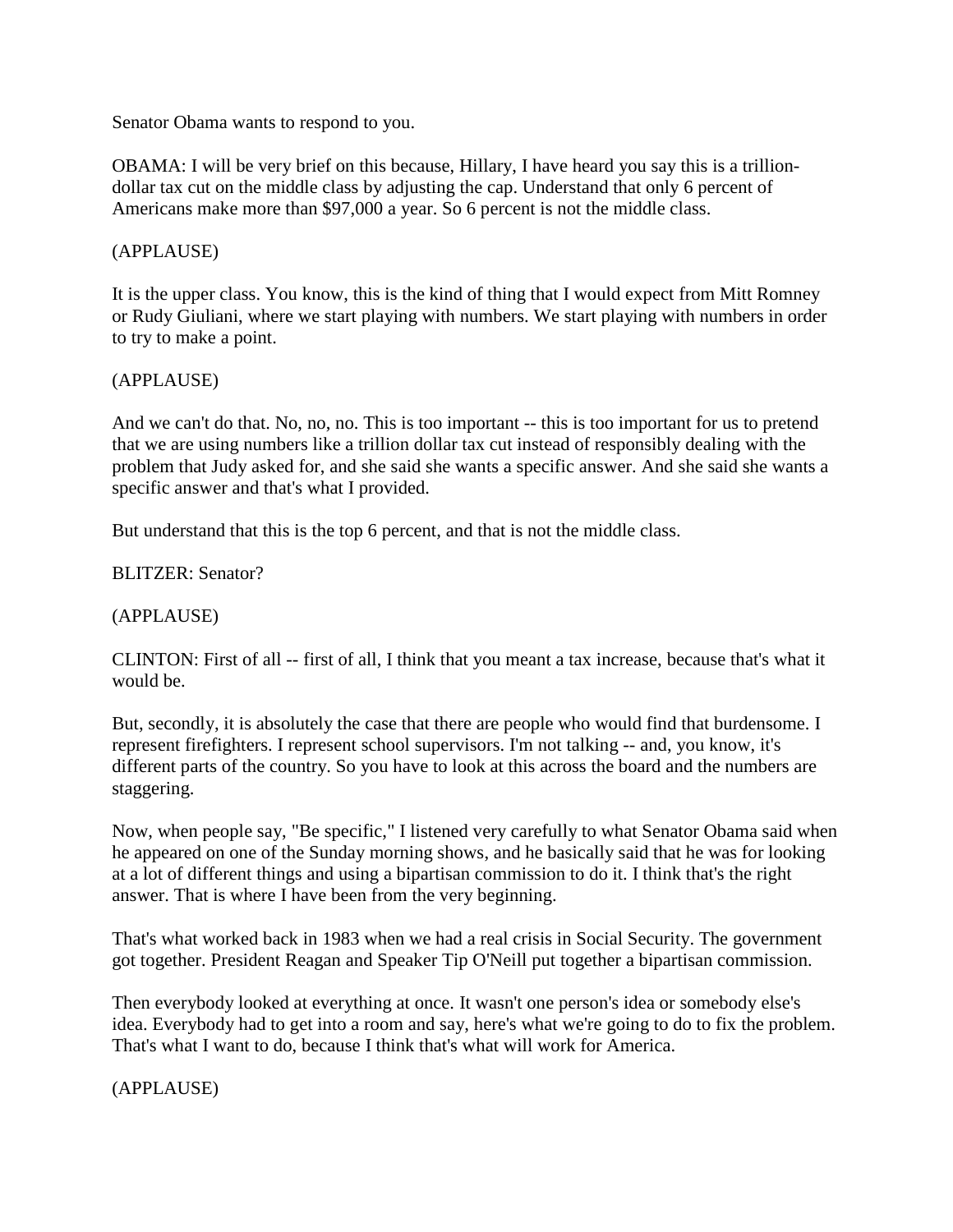BLITZER: I want everybody to stand by because we have a lot more to talk about, a lot more of these questions from undecided voters here in Nevada, but we're going to take a quick commercial break. Much more from the campus of the University of Nevada, Las Vegas, right after this.

## (COMMERCIAL BREAK)

## (CROSSTALK)

DODD: First of all, thanks for your question. But obviously you want people here that are going to have a balanced sense of justice, that bring a life experience to that bench, where they're not just there are academics, that have a clear record in the judicial branch, where they either served as a judge or as a lawyer, where they've demonstrated that ability to be fair and just when it comes to the administration of the laws of our country here.

I don't necessarily believe in applying litmus tests here. I think that's a dangerous precedent to begin that process here. You start down that path, others may follow it, you end up with a court then that may lack that kind of balance.

Obviously, as someone who's pro-choice and have been their entire public life and career, I feel very strongly about Roe v. Wade. I would not want a justice to be appointed who would even think about overturning that.

But I want to be very carefully here...

### (APPLAUSE)

But I'd want to be careful about making sure that I'd know the person, I'm not just looking at people I don't know or don't understand their background, so I have a very good feel of where they're going to be on these matters, not the people here, when they make the statement that they will uphold precedent and they raise their right hand before the Judiciary Committee and make that committee, and then violate that commitment. That I find highly offensive.

That will not happen in a Dodd administration. I promise.

BLITZER: All right, let's go through the whole panel. I want everybody to weigh in; this is an important question that was raised with Senator Biden.

Would you insist that any nominee for the U.S. Supreme Court supported abortion rights for women?

BIDEN: Suzanne's decided. I'm not answering her question. I'm answering the question of the woman who was there, OK?

(APPLAUSE)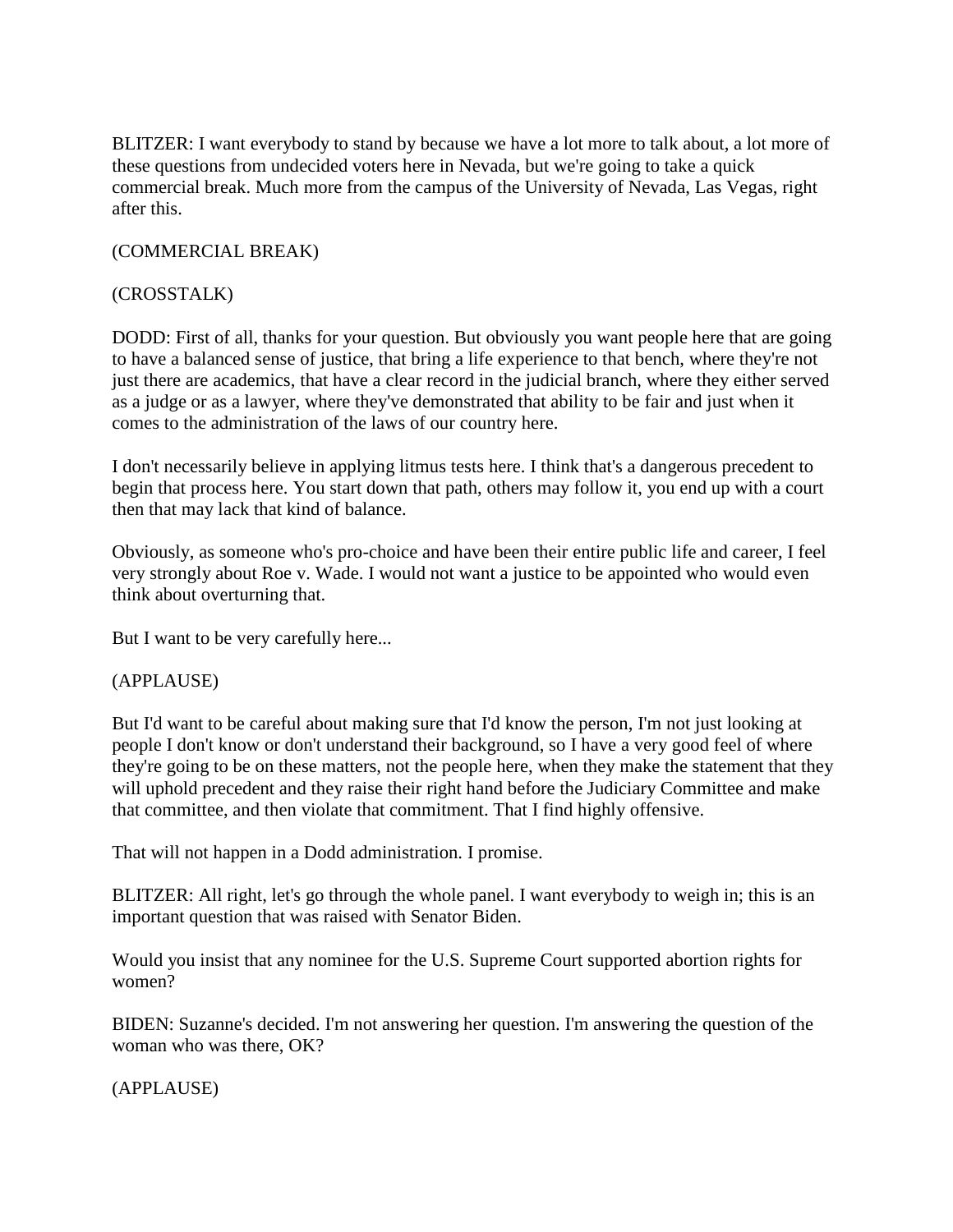And, number one -- and then I'll answer Suzanne's question.

BLITZER: So, let's ask the woman.

Do you want him to answer that question?

BIDEN: Do you want me to answer your question?

(UNKNOWN): I would like for you to answer both questions.

BIDEN: I will answer both. Answer your question first.

Your question first. I've provided over more Supreme Court justices than anyone in American history -- number one.

Number two, I have taken on those justices who, in fact, show no balance -- they are ideologues. We have enough ideologues. We have enough professors on the bench.

I want someone who ran for dog catcher. I want someone -- literally, not a joke. When Hillary's husband asked me for his advice when he was appointing people, I wanted to go to people and so did he -- we couldn't. Four people turned it down.

We wanted to get someone who, in fact, knew what it was to live life. Knew what it was -- not as some intellectual feat.

#### (APPLAUSE)

And by the way, the next person that is appointed in a Biden administration is going to be a woman. We don't have enough women on the bench, number one.

Number two, to Suzanne Malveaux's question, I would not appoint anyone who did not understand that Section 5 of the 14th Amendment and the liberty clause of the 14th Amendment provided a right to privacy. That is the question I would ask. If that is answered correctly, that that is the case, then it answers the question, which means they would support Roe v. Wade.

BLITZER: Let's go down the whole panel, and if you could give me a short yes or no, would you insist on a Supreme Court nominee supporting abortion?

RICHARDSON: I would have diversity as a prime criteria, but I would also ask my nominee, this is what I would ask. Number one, do you believe Roe v. Wade is settled law? Number two, do you support the right to privacy? Number three, do you support civil rights? Number four, do you support what you asked -- education, school equalization?

If the answer is no to those questions, that basically say, is it settled law or not -- you want to call it a litmus test, fine -- those would be the judges that I would appoint to the Supreme Court.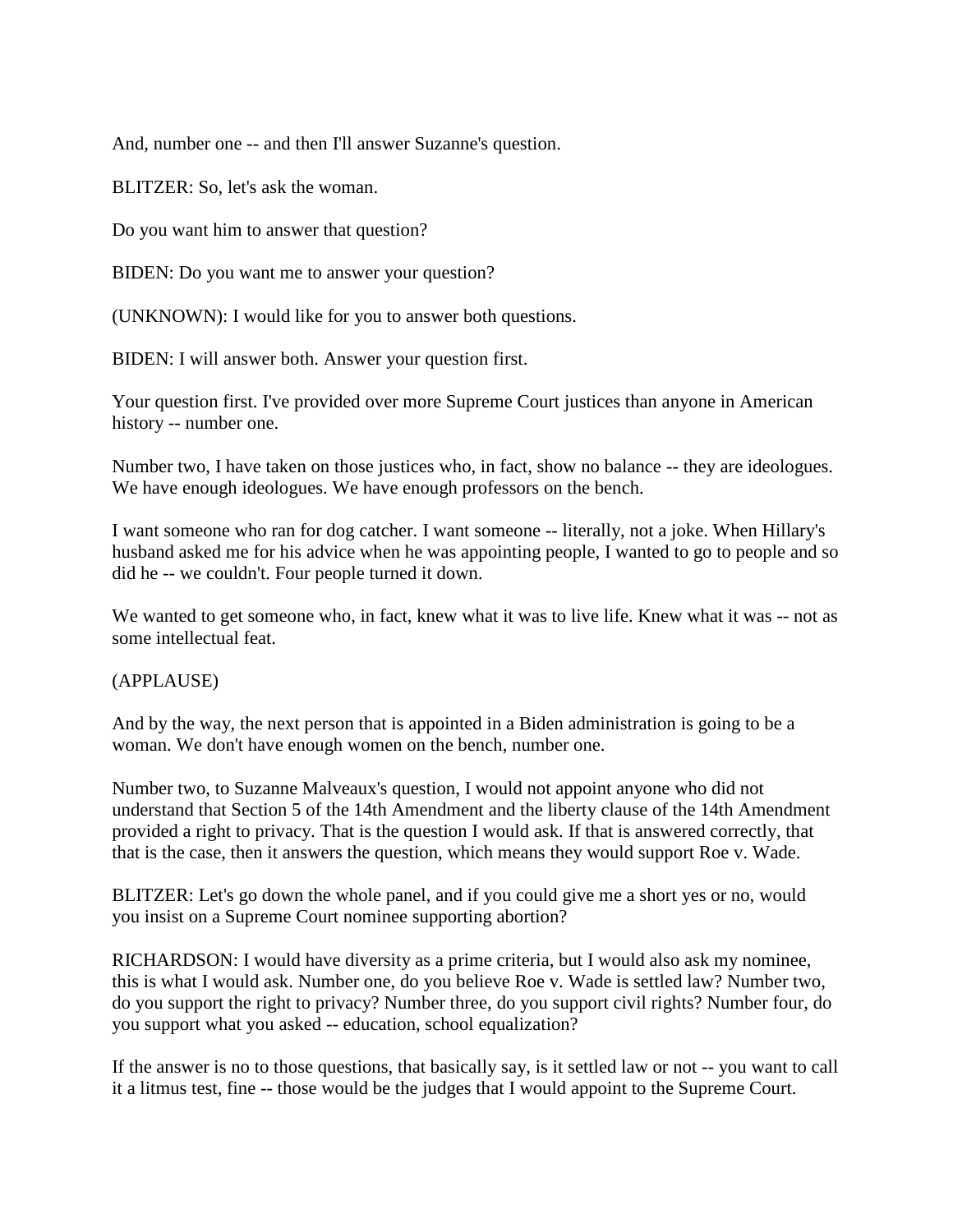(APPLAUSE)

BLITZER: Thank you, Governor.

Congressman?

KUCINICH: A Kucinich appointment to the Supreme Court would have a litmus test on abortion. It's a question of a woman's right to choose and a right to privacy. But a president has to do more than that. A president has to be a healer. And this has been one of the great divides in our country. And so I want to let the American people know that I'll stand for prenatal care, postnatal care, child care, a living wage, universal health care, sex education, birth control...

(APPLAUSE)

BLITZER: All right.

KUCINICH: We can make abortions less necessary if we have a healer in the White House. And we can also protect a woman's right to choose. We can do both.

BLITZER: Thank you, Congressman.

Senator Clinton?

(APPLAUSE)

Senator Clinton, would this be a sine qua non for you that any nominee you name to the Supreme Court would have to share your view on abortion?

CLINTON: Well, they'd have to share my view about privacy, and I think that goes hand-inhand. Privacy, in my opinion, is embedded in our Constitution. What does it mean to have a right to free speech or the right to worship as you choose if you also don't have the right to be left alone, to have that privacy that goes with being an American.

(APPLAUSE)

So it would be absolutely critical. And I, like Senator Biden...

BLITZER: So the answer is yes.

CLINTON: Yes, the answer is yes.

BLITZER: OK, all right.

CLINTON: But I just want to say, Senator Biden really deserves a lot of plaudits because he knows this issue forwards and backwards, and I think it's important to have a president who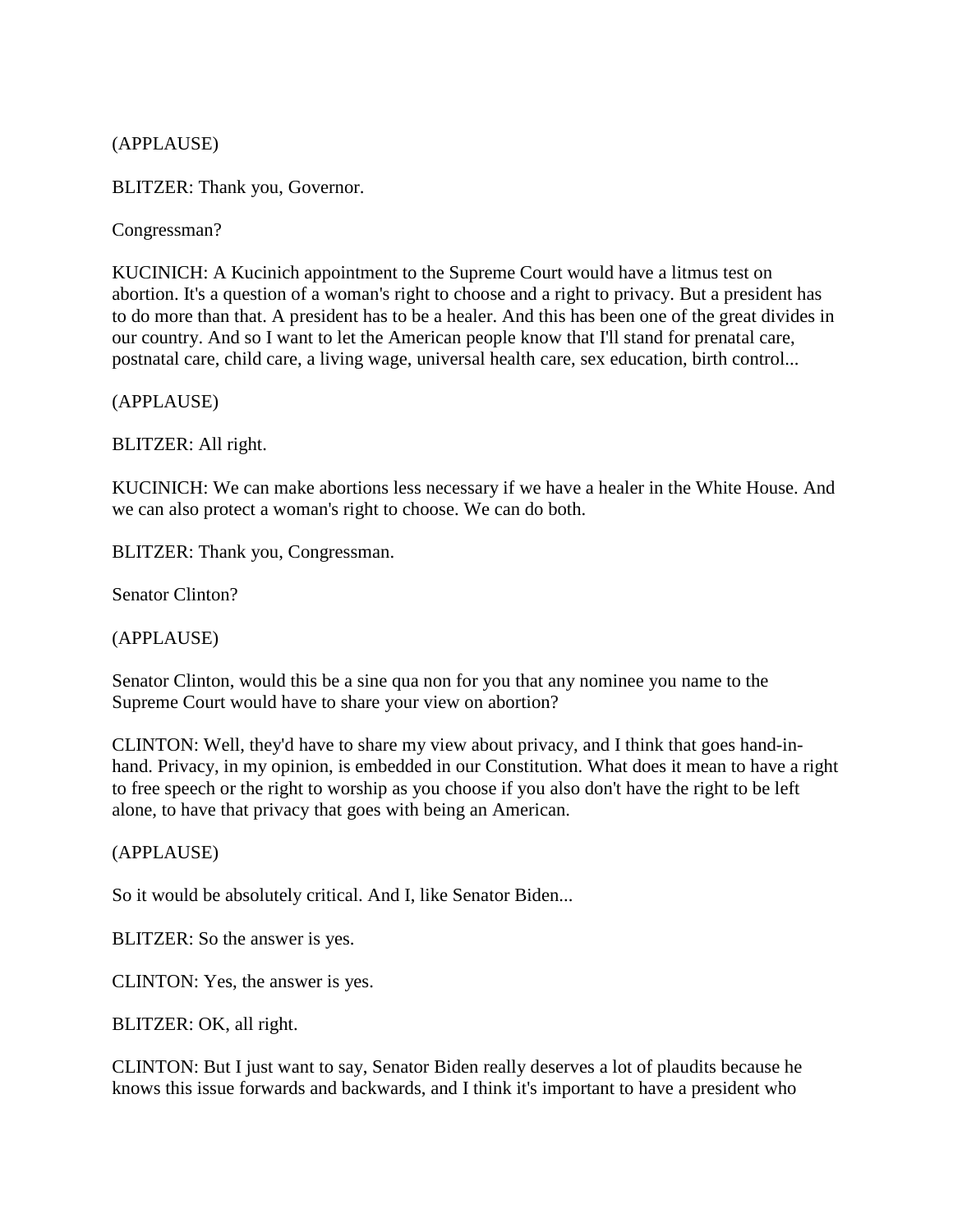understands the intricate connections of our branches of government and the Constitution.

I think that's one of the great tragedies of George Bush's presidency, is he didn't really understand the way our government was supposed to work.

BLITZER: Thank you.

Senator Obama, you used to be a professor of law.

(APPLAUSE) OBAMA: I would not appoint somebody who doesn't believe in the right to privacy. But you're right, Wolf. I taught constitutional law for 10 years, and when you look at what makes a great Supreme Court justice, it's not just the particular issue and how they ruled. But it's their conception of the court.

And part of the role of the court is that it is going to protect people who may be vulnerable in the political process, the outsider, the minority, those who are vulnerable, those who don't have a lot of clout. And part of what I want to find in a Supreme Court justice -- and Joe's exactly right. Sometimes we're only looking at academics or people who've been in the courts.

If we can find people who have life experience, and they understand what it means to be on the outside, what it means to have the system not work for them, that's the kind of person I want on the Supreme Court.

BLITZER: Thank you, Senator.

We heard from Senator Dodd, so let Senator Edwards go ahead.

Would you insist that nominees support abortion?

EDWARDS: I would insist that they recognize the right to privacy and recognize Roe v. Wade as settled law.

But I want to go beyond what some others have said here, because it is so crucial, if you grew up like I did in the segregated South and you saw how important it was to have federal judges who had some backbone and were willing to stand up against popular opinion. We had a judge who desegregated the public schools in North Carolina, in Charlotte, North Carolina. He literally had to have armed guards take him from home to work and home each day.

That's the kind of courage and strength we need in a United States Supreme Court justice.

BLITZER: Thank you, Senator.

All right, Suzanne.

MALVEAUX: Frank Perconte is a student here.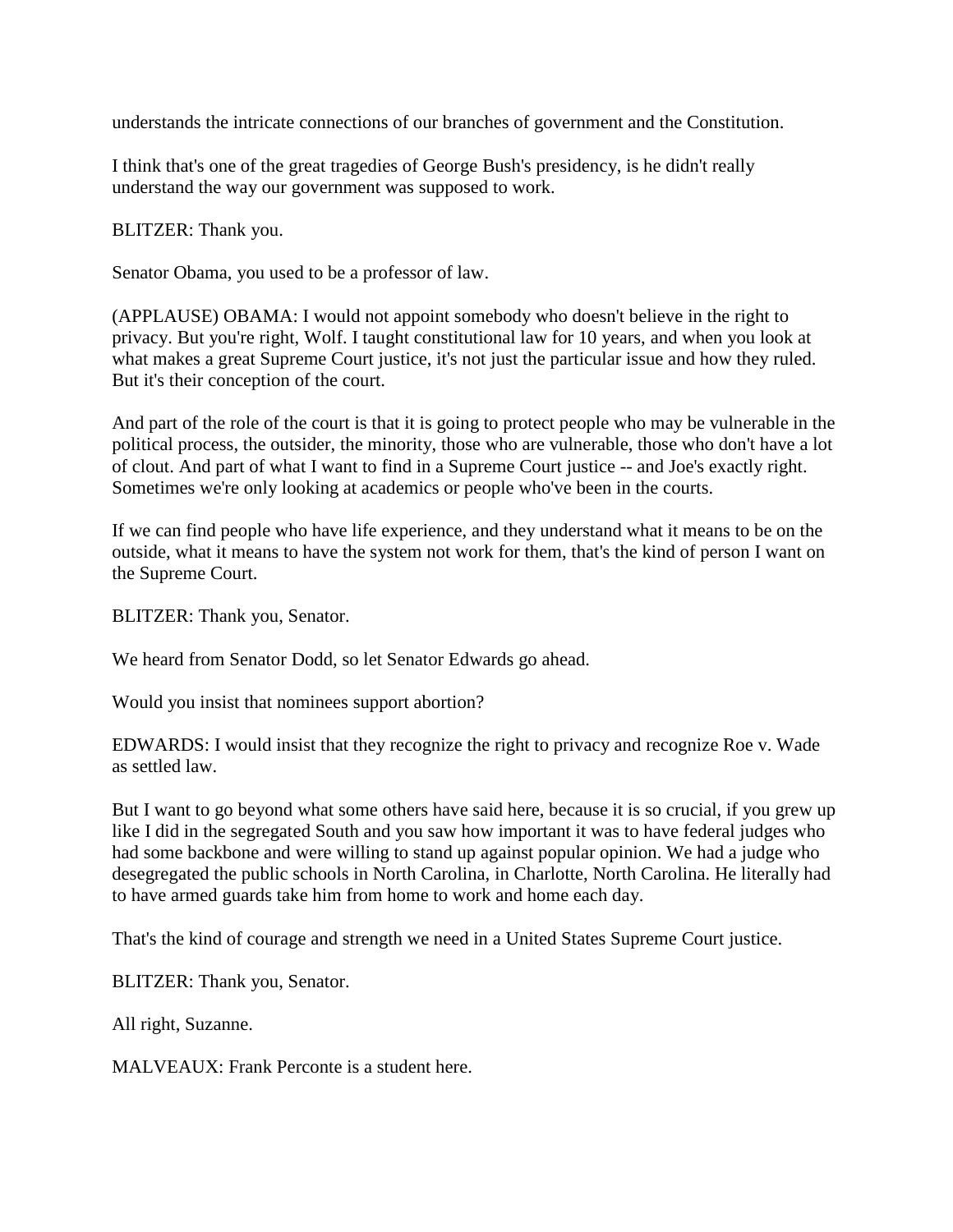Frank, what is your question.

FRANK PERCONTE: Whether it's the continuing violence in Iraq or if it's a potential confrontation with Iran or even the emerging instability in Pakistan, nothing seems to be getting any better in the Middle East; it only seems to be getting worse.

And if the upcoming election is anything like the last two elections -- if any of you is elected, in all likelihood, you'll be presiding over an extremely divided electorate.

Almost half the country is not going to agree with you on the direction you want to take this country to meet those challenges in the Middle East.

So, my question to you is, assuming you are elected, the day after you take the oath of office, what message will you offer the whole country to unite all of us behind you so you can see us through this period of transition that we're in?

## (APPLAUSE)

MALVEAUX: I'd like to throw that to Senator Obama.

Senator Obama, you said on a TV interview just this past weekend you didn't believe that Senator Clinton was able to unite this country.

Why do you believe she can't?

OBAMA: No, that's not what I said. What I said was I thought I could do it better, that's why I'm running for president.

### (APPLAUSE)

If I didn't think I could do it better, then I wouldn't be running for president, because the stakes are too high, just as we heard.

Here's what I would do immediately. I would convene a continuous advisory meeting with not just Democrats, but Republicans, specifically on national security issues, because there is a long tradition that our differences in foreign policy should end at the water's edge. And we have lost that tradition.

And there's some wonderful Republicans -- Dick Lugar, Chuck Hagel -- there are a group of them who have continued that tradition, but we have lost it because the polarization of the Bush administration.

So I want Republicans and Democrats and independents to understand that, as president, I am going to want to go before the entire world and say: America's back. We are ready to lead. But we're not just going to lead militarily. We're going to lead by building schools in the Middle East that teach math and science instead of hatred of Americans. We're going to lead by shutting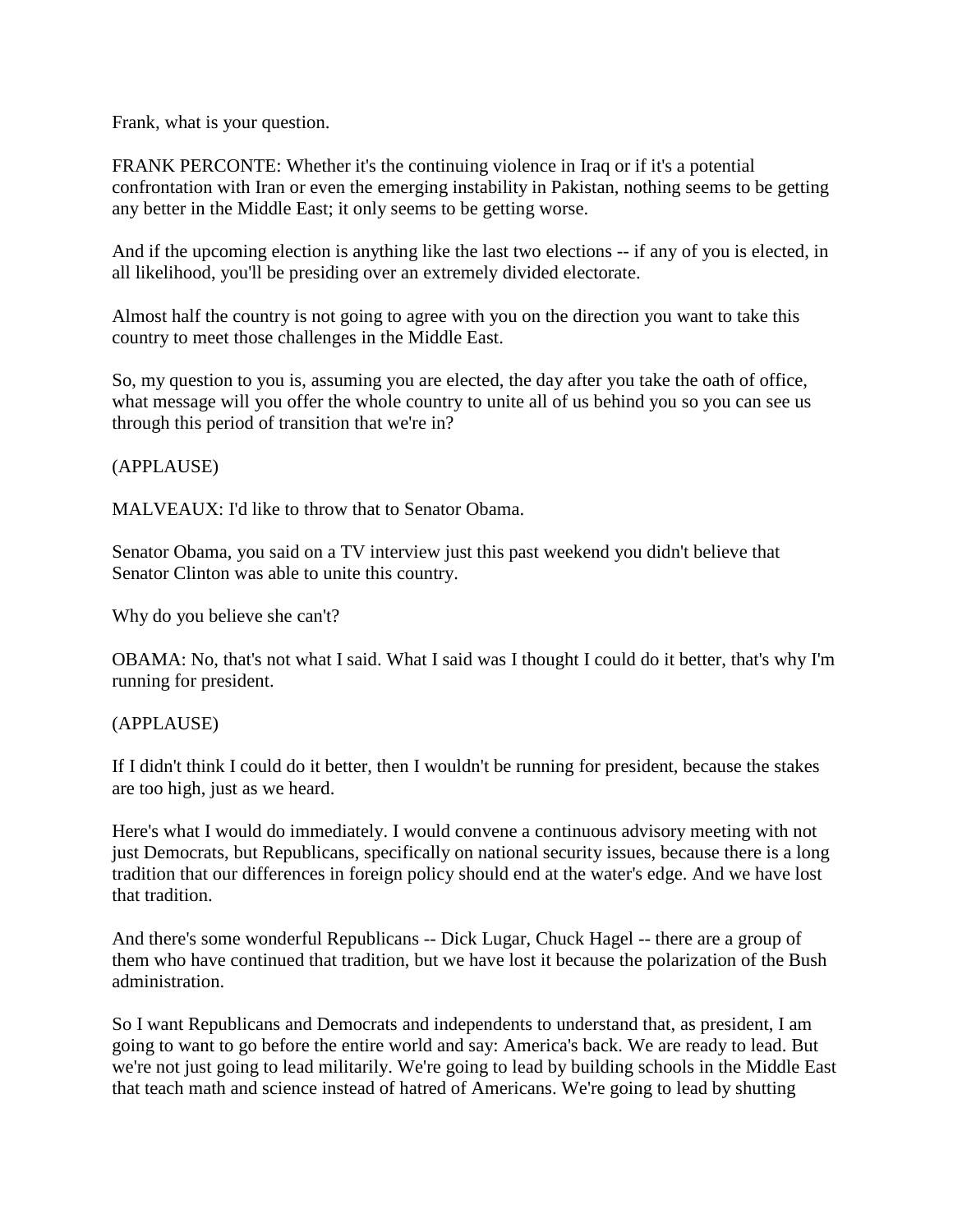down Guantanamo and restoring habeas corpus in this country so that we offer them an example.

BLITZER: Thank you.

(APPLAUSE)

OBAMA: We're going to lead by talking to our enemies, and not just our friends. And I believe that there are a lot of Republicans who hunger for that kind of bipartisan approach. That's what I will offer as president of the United States.

(APPLAUSE)

BLITZER: Senator Clinton -- thank you, Senator... (APPLAUSE)

Senator Clinton, some have suggested, including some on this stage, that you are simply too polarizing to unit the country, if you were elected president.

What do you say to those critics?

CLINTON: Well, I say that I am running to be the president of the entire country.

You know, when I started running for the Senate in New York, I heard the same things. And what I did was to reach out to Republicans, Democrats, independents, rural, urban. Because we've got to begin to work together.

That's what I've tried to do in the Senate, working across party lines, trying to find common ground -- to go back to Chris -- you know, working to get health care for Guard and Reservists with a colleague, a Republican colleague from South Carolina.

You know, you have to look to find common ground. It is the responsibility of a leader to try to make that possible.

Now, that doesn't mean there won't be differences, because there are. We're not going to wake up the day after the election and not believe what we believe and not see the world as we see it.

But we can certainly begin under presidential leadership to listen to one another, to look for those chances to find that common ground and work together.

That's the kind of president I will be. I will spend a lot of my time working with not just Republicans, but people who aren't in public life. We've got smart people all over this country who want to make a contribution, who want to give something back. Let's enlist the best that we have and start acting like Americans again to solve our problems and make a difference.

### (APPLAUSE)

BLITZER: Thank you, Senator.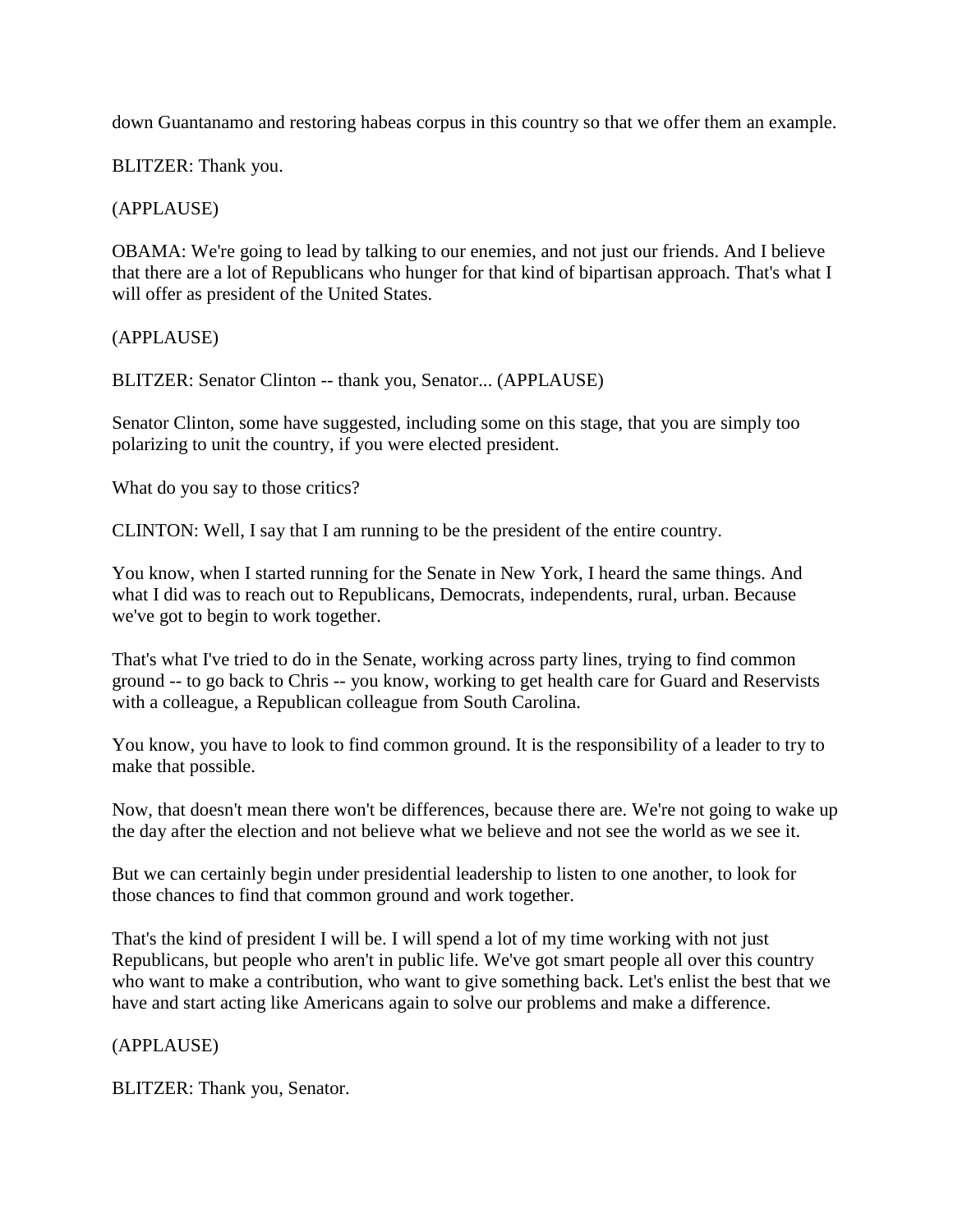### Senator Biden?

BIDEN: Let me give you a direct answer to this question. I'd start by ending the war. And I've already gained the respect of my Republican colleagues -- the only person that's gotten 75 votes in the United States Senate on a plan to end the war. It's sitting in a drawer. It'd begin the day that I get elected.

Secondly, one of the ways you work in the House and the Senate is, over time you gain respect. Find me a Republican on the other side that doesn't respect my judgment and that doesn't think I tell them straight up the truth. I've worked with them. I've already done it. I would also include Republicans in my administration. Look, the basic premise you operate on, I reject. The vast majority of Republicans think this war stinks as well. The vast majority of Republicans out there think that our foreign policy is a shambles.

The vast majority of the independents think that. Folks, this is not going to be that hard. This is like not -- this isn't pushing a rope. They're sticking with George Bush out of loyalty.

But I promise you, I've already brought them along. I brought them along on Bosnia under the administration of President Clinton. I brought them along on the issue of dealing with arms control. I've brought them along on the issue of the war in Iraq.

So folks, don't buy into this premise that Republicans, average Republicans and Republican senators, don't agree with this. They do. They're afraid to take on Bush. I will end that, I've already done it, and I would start with ending the war in Iraq with 75 senators voting...

(APPLAUSE)

BLITZER: Thank you, Senator.

We're going to go back to Suzanne.

But go ahead, Governor Richardson, very briefly.

RICHARDSON: Well, you know, tonight, we've talked about Iran; we've talked Iraq; we've talked about regimes that have not been friendly. I'd throw in North Korea.

The cornerstone of my foreign policy would be diplomacy and negotiation. We would be not the world's policeman, but the world's conscience.

All my life as an ambassador to United Nations, as a special envoy, I've brought people together: as a governor, bipartisan solutions; as a congressman; as the secretary of energy.

I'm going to answer your question specifically on the Middle East. Number one, I would have a Middle East peace envoy. This president is the only president that hasn't had one.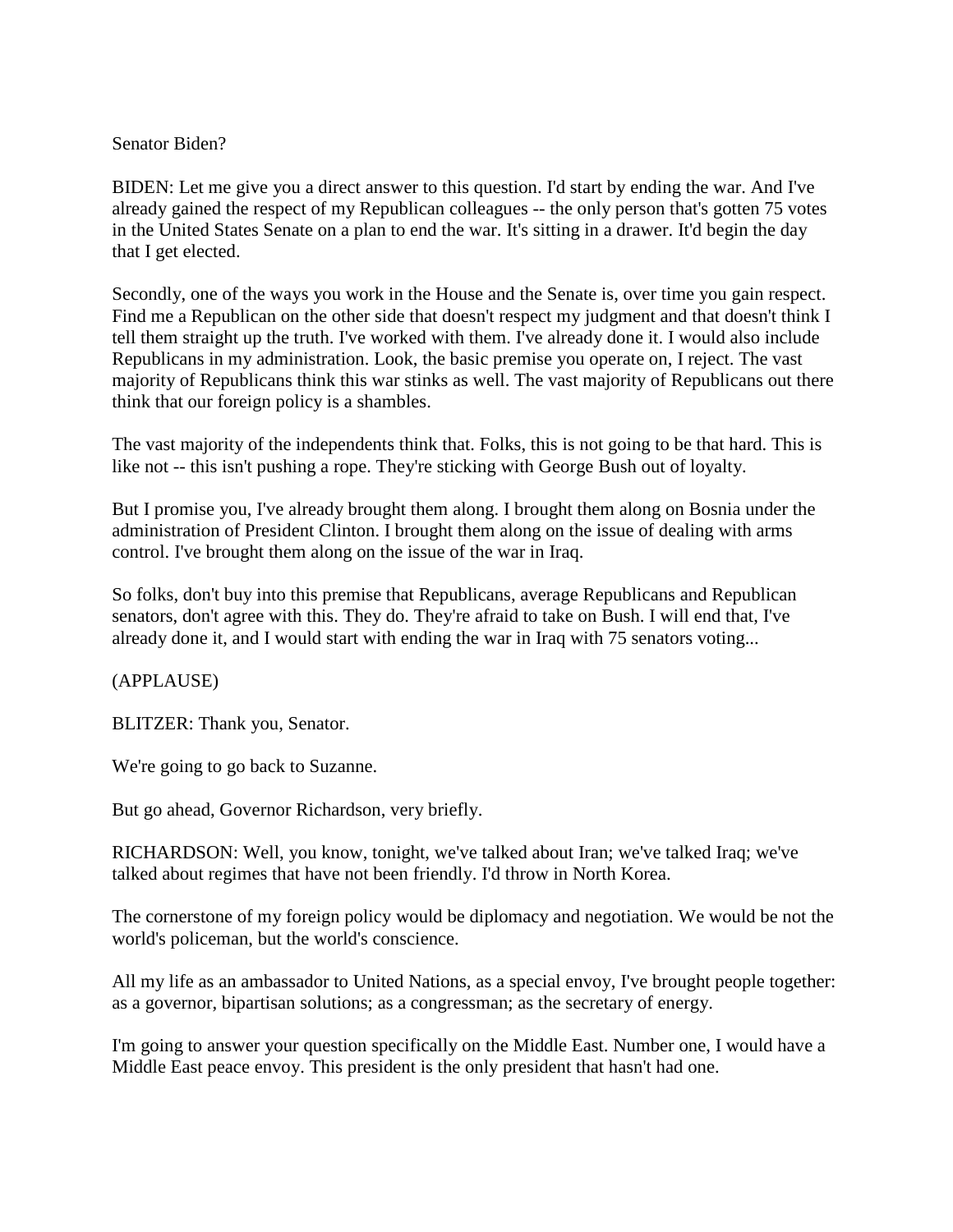I would base a Middle East settlement on a two-state solution -- protection for the security of Israel and a Palestinian state.

I would also look at adjustments in the '67 borders. I would also look at dealing effectively and efficiently and fairly with the settlements issue, with Jerusalem.

I would do something else. I would talk to Syria. I would talk to Iran.

It's all tied in a solution. It's called leadership and diplomacy. And to take these steps you have to be bold. BLITZER: Thank you.

RICHARDSON: We're talking about electing a president that is going to need to repair the enormous damage of this administration...

BLITZER: Thank you, Governor.

RICHARDSON: ... in the last eight years.

BLITZER: Thank you, Governor.

Suzanne, go ahead.

Maria, would you stand please? Give us your full name.

MARIA PARRA SANDOVAL (ph): Maria Parra Sandoval (ph), and I'm a UNLV student. And my question is for Senator Clinton.

This is a fun question for you. Do you prefer diamonds or pearls?

(LAUGHTER)

(APPLAUSE)

CLINTON: Now, I know I'm sometimes accused of not being able to make a choice. I want both.

(LAUGHTER)

(APPLAUSE)

MALVEAUX: Do we get to ask any of the other candidates or I supposed just Senator Clinton?

BIDEN: I'm for diamonds. Diamonds.

SANDOVAL (ph): It's the only thing -- it's the only thing shiny up there.